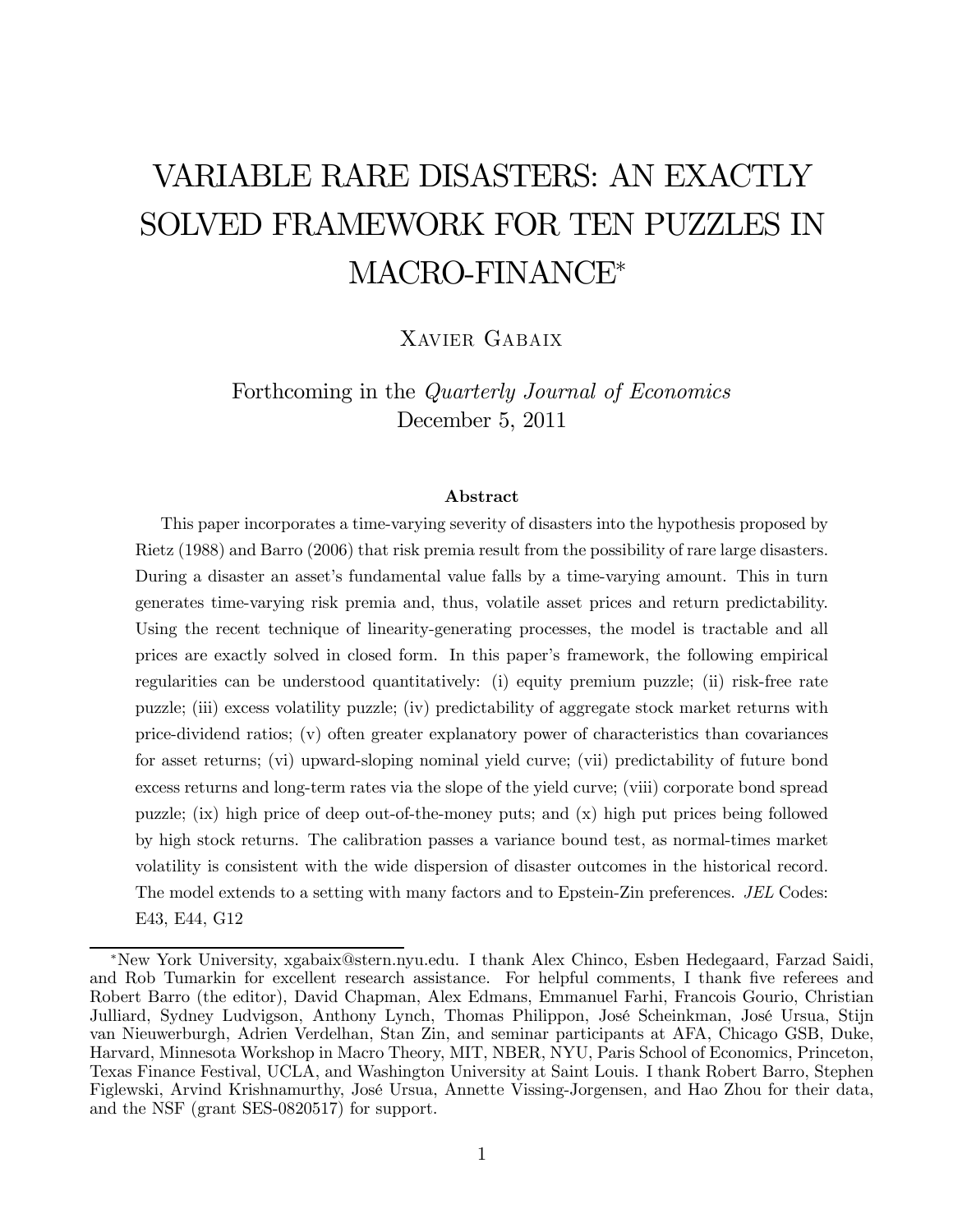# I. INTRODUCTION

There has been a revival of a hypothesis proposed by Rietz (1988) that the possibility of rare disasters, such as economic depressions or wars, is a major determinant of asset risk premia. Indeed, Barro (2006) has shown that, internationally, disasters have been sufficiently frequent and large to make Rietz's proposal viable and account for the high risk premium on equities. Additionally, the recent economic crisis has given disaster risk a renewed salience.

The rare disaster hypothesis is almost always formulated with constant severity of disasters. This is useful for thinking about averages but cannot account for some key features of asset markets such as volatile price-dividend ratios for stocks, volatile bond risk premia, and return predictability. In this paper, I formulate a variable-severity version of the rare disasters hypothesis, and investigate the impact of time-varying disaster severity on the prices of stocks and bonds as well as on the predictability of their returns.1

I show that many asset puzzles can be qualitatively understood using this model. I then demonstrate that a parsimonious calibration allows one to understand the puzzles quantitatively, provided that real and nominal variables are sufficiently sensitive to disasters (which I will argue is plausible below).

The proposed framework allows for a very tractable model of stocks and bonds in which all prices are in closed form. In this setting, the following patterns are not puzzles but emerge naturally when the present model has just two shocks: a real one for stocks and a nominal one for bonds.<sup>2</sup>

A. Stock market: Puzzles about the aggregates

- 1. Equity premium puzzle: The standard consumption-based model with reasonable relative risk aversion (less than 10) predicts a too low equity premium (Mehra and Prescott 1985).
- 2. Risk-free rate puzzle: Increasing risk aversion leads to a too high risk-free rate in the standard model (Weil 1989).3
- 3. Excess volatility puzzle: Stock prices seem more volatile than warranted by a model with a constant discount rate (Shiller 1981).
- 4. Aggregate return predictability: Future aggregate stock market returns are partly predicted by price/dividend (P/D) and similar ratios (Campbell and Shiller 1988).
	- B. Stock market: Puzzles about the cross-section of stocks

 $1<sup>1</sup>A$  later companion paper, Farhi and Gabaix (2009), studies exchange rates. A brief introduction is Gabaix (2008), but almost all results appear here for the first time.

<sup>&</sup>lt;sup>2</sup>I mention just a few references, but most puzzles have been documented by numerous authors.

<sup>3</sup>For this and the above puzzle, the paper simply imports from Rietz (1988), Longstaff and Piazzesi (2004), and Barro (2006).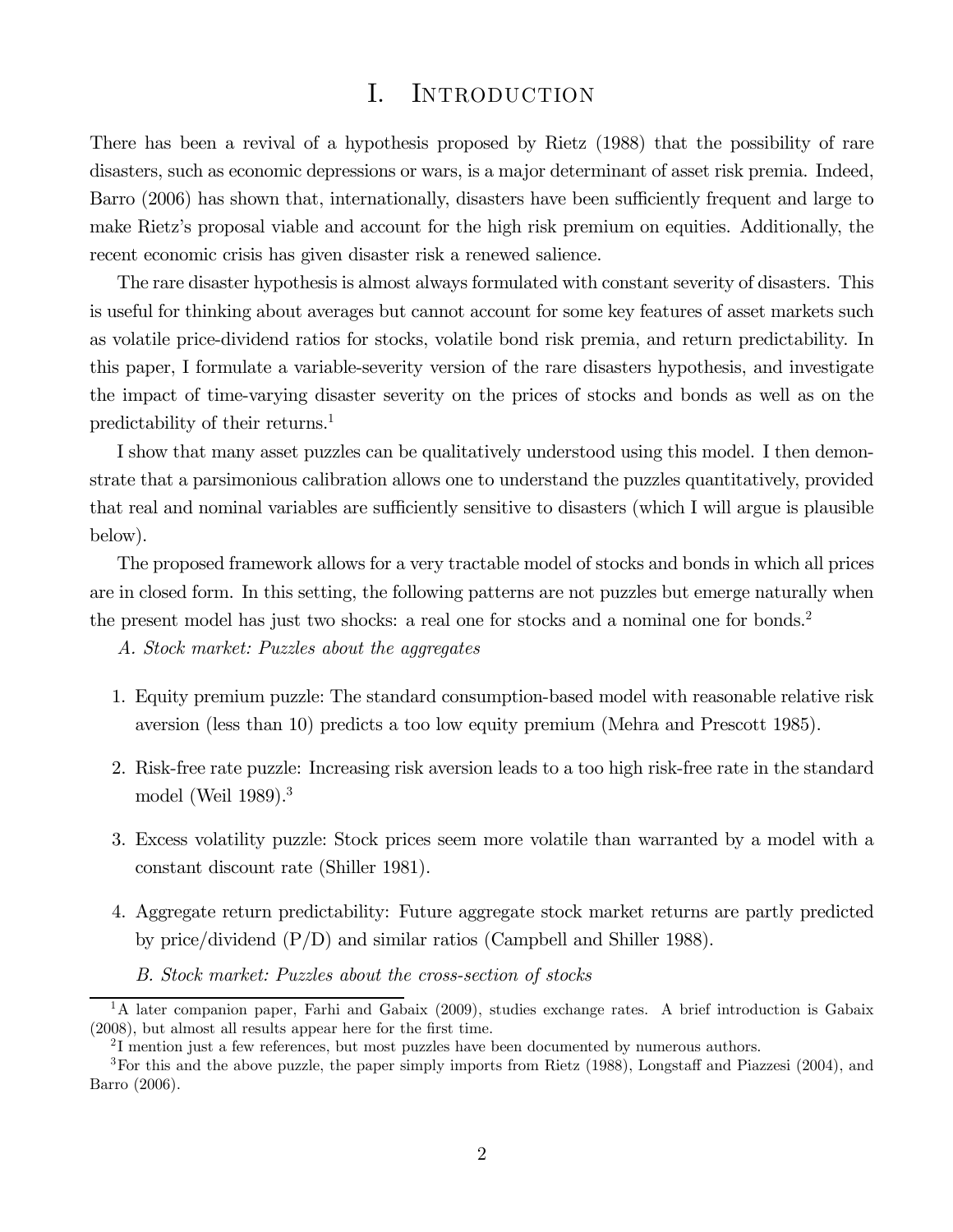5. Characteristics vs. Covariances puzzle: Stock characteristics (e.g., the P/D ratio) often predict future returns as well as or better than covariances with risk factors (Daniel and Titman 1997).

C. Nominal bond puzzles

- 6. Yield curve slope puzzle: The nominal yield curve slopes up on average. The premium of longterm yields over short-term yields is too high to be explained by a traditional RBC model. This is the bond version of the equity premium puzzle (Campbell 2003).
- 7. Long-term bond return predictability: A high slope of the yield curve predicts high excess returns on long-term bonds (Macaulay 1938; Fama-Bliss 1987; Campbell-Shiller 1991).
- 8. Credit spread puzzle: Corporate bond spreads are seemingly higher than warranted by historical default rates (Almeida and Philippon 2007).

D. Options puzzles

- 9. Deep out-of-the-money puts have higher prices than predicted by the Black-Scholes model (Jackwerth and Rubinstein 1996).
- 10. When prices of puts on the stock market index are high, so are its future returns (Bollerslev, Tauchen, and Zhou 2009).

To understand the economics of the model, first consider bonds. Consistent with the empirical evidence reviewed below, a disaster leads on average to a positive jump in inflation in the model. This has a greater detrimental impact on long-term bonds, so they command a high risk premium relative to short-term bonds. This explains the upward slope of the nominal yield curve. Next, suppose that the size of the expected jump in inflation itself varies. Then, the slope of the yield curve will vary and predict excess bond returns. A high slope will mean-revert and, thus, predicts a drop in the long rate and high returns on long-term bonds. This mechanism accounts for many stylized facts on bonds.

The same mechanism is at work for stocks. Suppose that a disaster reduces the fundamental value of a stock by a time-varying amount. This yields a time-varying risk premium that generates a time-varying price-dividend ratio and the "excess volatility" of stock prices. It also makes stock returns predictable via measures such as the price-dividend ratio. When agents perceive the severity of disasters as low, price-dividend ratios are high and future returns are low.

The model's mechanism also impacts disaster-related assets such as corporate bonds and options. If high-quality corporate bonds default mostly during disasters, then they should command a high premium that cannot be accounted for by their behavior during normal times. The model also generates option prices with a "volatility smirk," i.e., a high put price (and, thus, implied volatility) for deep out-of-the-money put options.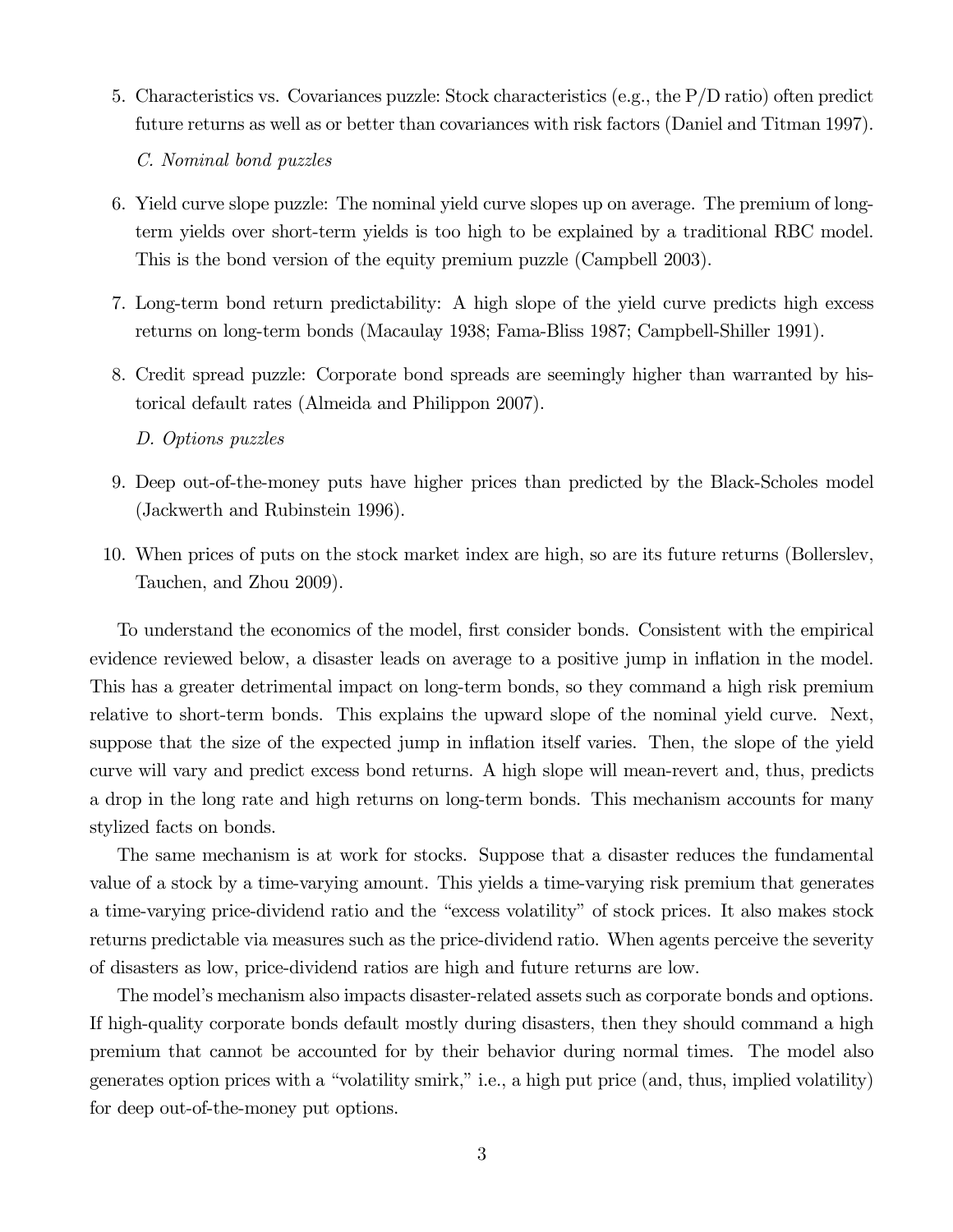After laying out the framework and solving it in closed form, I calibrate it. The values for disasters are essentially taken from Barro and Ursua (2008)'s analysis of many countries' disasters, defined as drops in GDP or consumption of 10% or more. The calibration yields results for stocks, bonds, and options consistent with empirical values. The volatilities of the expectation about disaster sizes are very hard to measure directly. However, the calibration generates a steady-state dispersion of anticipations that is lower than the dispersion of realized values. This is shown by "dispersion ratio tests" in the spirit of Shiller (1981), which are passed by the disaster model. By that criterion, the calibrated values in the model appear reasonable. Importantly, they generate a series of fine quantitative predictions. Hence, the model calibrates quite well.

So far, asset price movements come from changes in how badly the asset will perform if a disaster happens (i.e., movements in the asset-specific recovery). The power utility model allows us to think about that quantitatively. However, as found by previous authors (see, for instance, Barro 2009), the power utility model has one important anomalous feature: when the disaster probability goes up, even though risk premia increase, the safe rate decreases so much that asset prices tend to go up. To counteract the strong movement in the short rate, it is useful to have an Epstein-Zin model which basically weakens this movement, as people's savings behavior is decoupled from their risk aversion. I extend the model to Epstein-Zin preferences only later in the paper, as the machinery is substantially more complex. For movements in asset-specific fears, the Epstein-Zin model leads to substantially the same predictions. However, it makes arguably better predictions for movements in disaster probability. Hence, I recommend the basic power utility model for many asset pricing issues, such as the volatility of stocks, bonds and the predictability of their returns, but to study the impact of movements in disaster probability, I recommend paying the somewhat higher cost of using the Epstein-Zin model.

Throughout this paper, I use the class of "linearity-generating" (LG) processes (Gabaix 2009), which was motivated by the present paper. That class keeps all expressions in closed form. The entire paper could be rewritten with other processes (e.g., affine-yield models) albeit with considerably more complicated algebra and the need to resort to numerical solutions. The LG class and the affine class yield the same expression to a first-order approximation. The use of the LG processes should thus be viewed as a mere analytical convenience.

Relation to the literature A few papers address the issue of time-varying disasters. Longstaff and Piazzesi (2004) consider an economy with constant severity of disasters, but in which stock dividends are a variable, mean-reverting share of consumption. They find a high equity premium and highly volatile stock returns. Veronesi (2004) considers a model in which investors learn about a world economy that follows a Markov chain through two possible economic states, one of which may be a disaster state. His model yields GARCH effects and apparent "overreaction." Weitzman (2007) provides a Bayesian view that the main risk is model uncertainty, as the true volatility of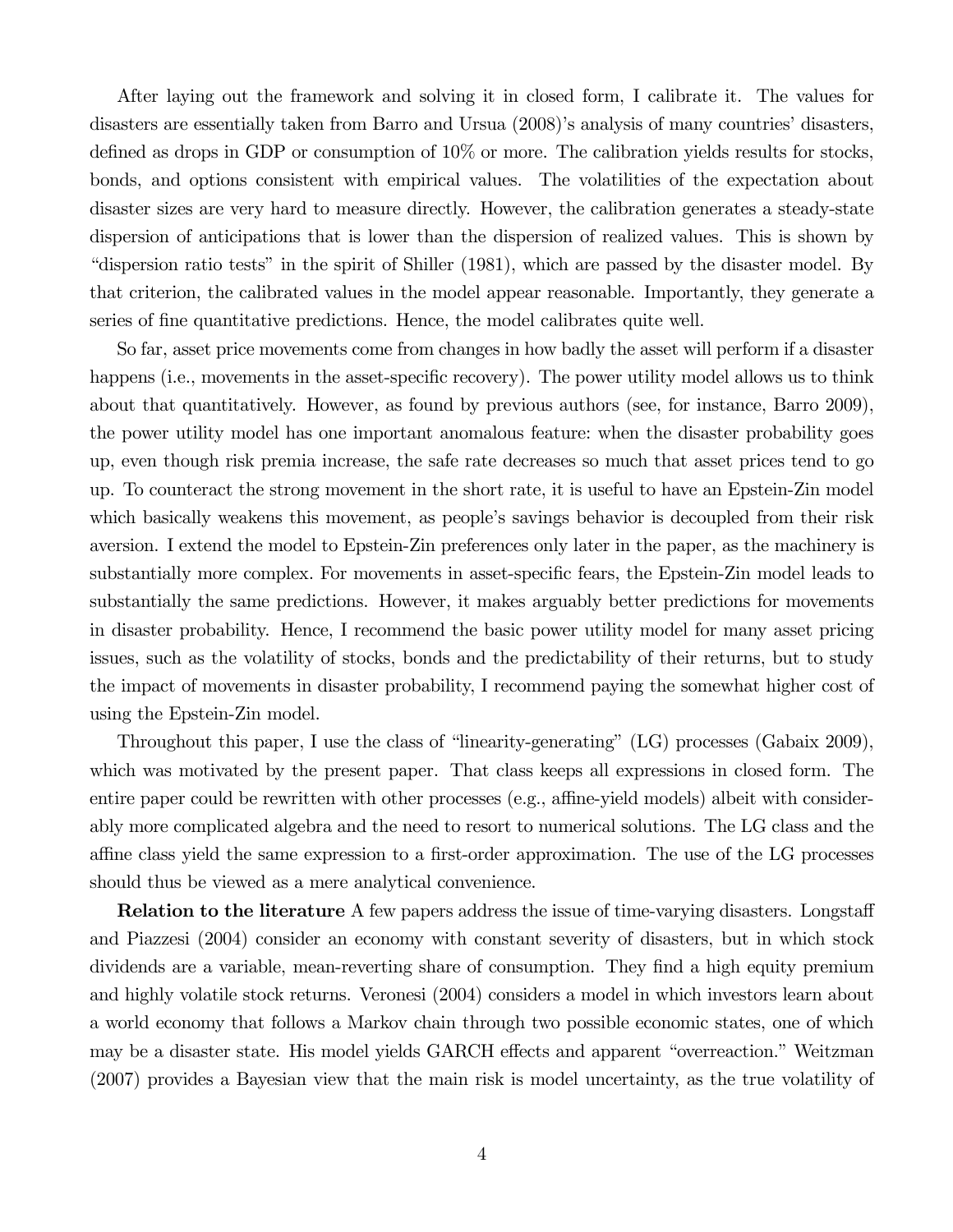consumption may be much higher than the sample volatility.<sup>4</sup> Unlike the present work, all of those papers neither consider bonds nor study return predictability.

After the present paper was circulated, Wachter (2009) proposed a different model, based on Epstein-Zin utilities, where valuation movements come solely from the stochastic probability of disasters, and which analyzes stocks and the short-term rate, but not nominal bonds. The present paper, in contrast, allows the stochasticity to come both from movements in the probability of disasters and from the expected recovery rate of various assets, and can work with power utility as well as Epstein-Zin utility. Importantly, it is conceived to easily handle several assets, such as nominal bonds and stocks (as in this paper), stocks with different timing of cash flows (Binsbergen, Brandt, and Koijen forth.), particular corporate sectors (Ghandi and Lustig 2011), and exchange rates (Farhi and Gabaix 2011). This choice is motivated by the empirical evidence which shows that several factors are needed to explain risk premia (Fama and French 1993) across stocks and bonds. It is useful to have asset-specific shocks, as single-factor models generate perfect correlations of risk premia across assets, while empirically valuation ratios are not highly correlated across assets (see Section IV.A).

Within the class of rational, representative-agent frameworks that deliver time-varying risk premia, the variable rare disasters model may be a third workable framework, along with the external-habit model of Campbell-Cochrane (CC, 1999) and the long-run risk model of Bansal-Yaron (BY, 2004). These have proven to be two very useful and influential models. Still, the reader might ask: why do we need another model of time-varying risk premia? The variable rare disasters framework has several useful features, besides the obvious feature that disaster risk might be substantially crucial for financial prices.

First, as emphasized by Barro (2006), the model uses the traditional isoelastic expected utility framework like the majority of models in macroeconomic theory. CC and BY use more complex utility functions with external habit and Epstein-Zin (1989) utility, which are harder to embed in macroeconomic models. In Gabaix (2011) (see also Gourio 2011), I show how the present model (in an endowment economy) can be directly mapped into a production economy with traditional real business cycle features. Hence, the rare-disasters idea brings us closer to the long-sought unification of macroeconomics and finance. Second, the model makes different predictions for the behavior of "tail-sensitive" assets, such as deep out-of-the-money options and high-yield corporate bonds — broadly speaking, the model naturally predicts that such assets command very high premia. Third, the model is particularly tractable. Stock and bond prices have linear closed forms. As a result, asset prices and premia can be derived and analytically understood without recourse to

<sup>&</sup>lt;sup>4</sup>Another related literature explores the idea that fear of medium-frequency (e.g., yearly) market crashes (rather than macroeconomic disasters) is important for risk premia. Such high-frequency extreme events could be due to the trades of large funds trading under limited liquidity (Gabaix et al. 2003, 2006; Brunnermeier, Nagel, and Pedersen 2008).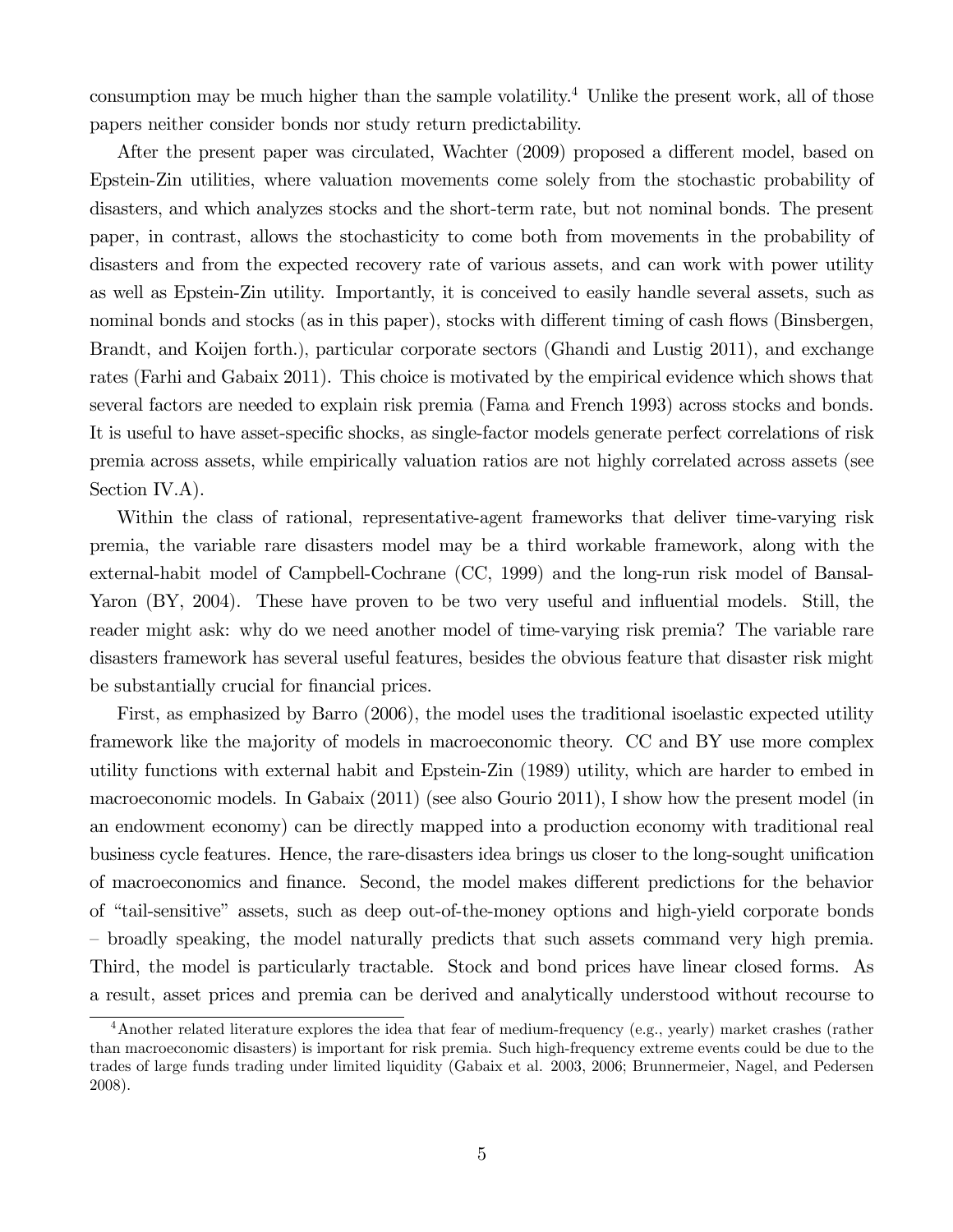simulations. Fourth, the model easily accounts for some facts that are hard to generate in the CC and BY models. In my proposed model, "characteristics" (such as price-dividend ratios) predict future stock returns better than market covariances, which is virtually impossible to generate in the CC and BY frameworks. The model also generates a low correlation between consumption growth and stock market returns, which is also hard to achieve in the CC and BY models.

There is a well-developed literature that studies jumps particularly with option pricing in mind. Using options, Liu, Pan, and Wang (2004) calibrate models with constant risk premia and uncertainty aversion, demonstrating the empirical relevance of rare events in asset pricing. Santa-Clara and Yan (2010) also use options to calibrate a model with frequent jumps. Typically, the jumps in these papers happen every few days or months, and affect consumption by moderate amounts, whereas the jumps in the rare-disasters literature happen perhaps once every 50 years, and are larger. The authors also do not study the impact of jumps on bonds and return predictability.

Section II presents the macroeconomic environment and the cash-flow processes for stocks and bonds. Section III derives equilibrium prices. Section IV proposes a calibration, and reports the model's implications for stocks, options, and bonds. Section V discusses various extensions of the model, in particular to an Epstein-Zin economy. The Appendix contains the notations of the paper and some derivations. An online appendix contains supplementary information.

# II. MODEL SETUP

## II.A. Macroeconomic Environment

The environment follows Rietz (1988) and Barro (2006), and adds a stochastic probability and severity of disasters. There is a representative agent with utility  $\mathbb{E}_0 \left[ \sum_{t=0}^{\infty} e^{-\rho t} \left( C_t^{1-\gamma} - 1 \right) / (1-\gamma) \right],$ where  $\gamma \geq 0$  is the coefficient of relative risk aversion and  $\rho > 0$  is the rate of time preference. She receives a consumption endowment  $C_t$ . At each period  $t+1$ , a disaster may happen with a probability  $p_t$ . If a disaster does not happen,  $C_{t+1}/C_t = e^{gc}$ , where  $g_C$  is the normal-time growth rate of the economy. If a disaster happens,  $C_{t+1}/C_t = e^{g_C}B_{t+1}$ , where  $B_{t+1} > 0$  is a random variable.<sup>5</sup> For instance, if  $B_{t+1} = 0.8$ , consumption falls by 20%. To sum up:<sup>6</sup>

$$
\frac{C_{t+1}}{C_t} = e^{g_C} \times \begin{cases} 1 & \text{if there is no disaster at } t+1 \\ B_{t+1} & \text{if there is a disaster at } t+1 \end{cases}
$$
 (1)

 $5$ Typically, extra i.i.d. noise is added, but given that it never materially affects asset prices, it is omitted here. It could be added without difficulty. Also, countercyclicality of risk premia could easily be added to the model without hurting its tractability.

 $6$ The consumption drop is permanent. One could add mean-reversion after a disaster.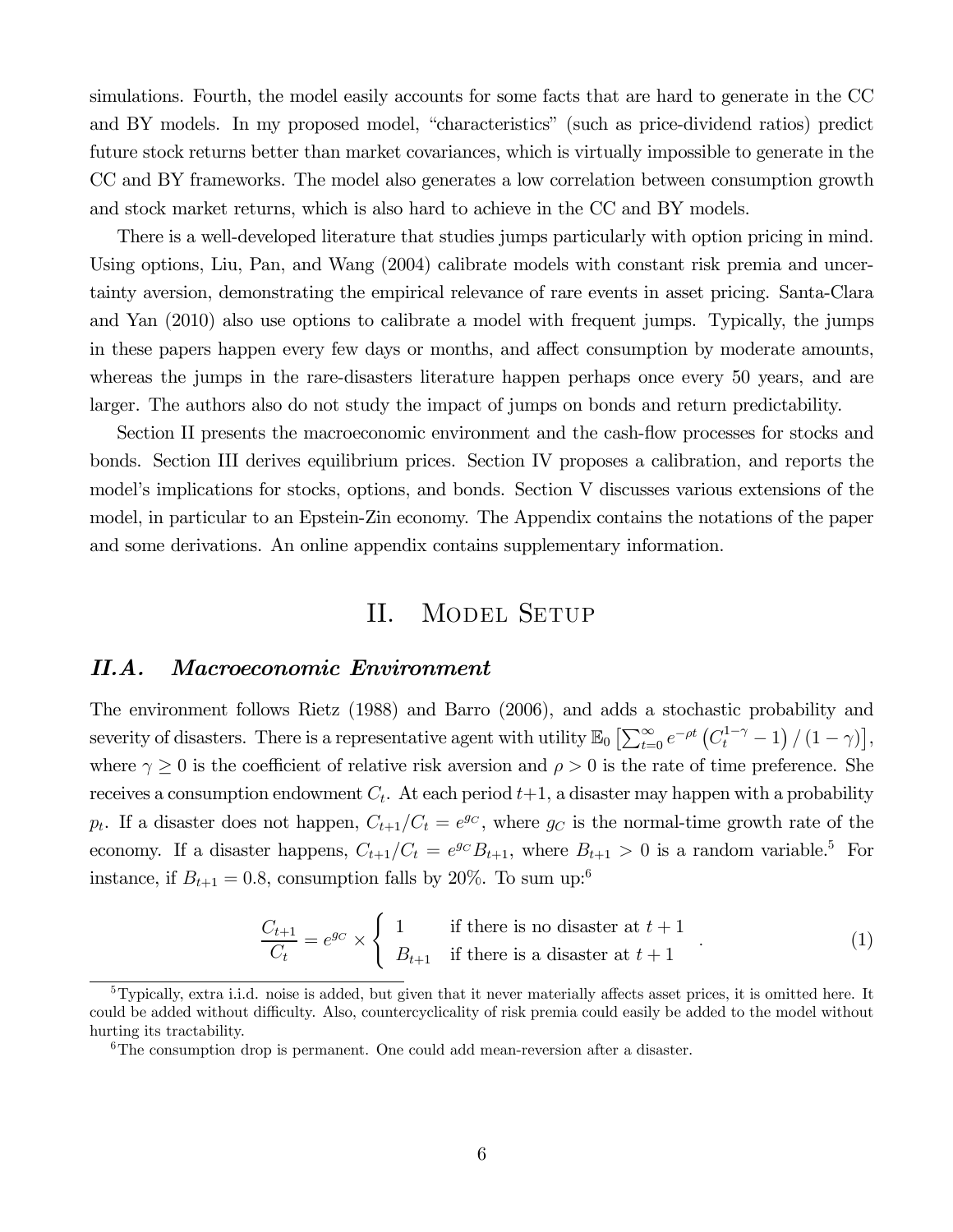The pricing kernel is the marginal utility of consumption  $M_t = e^{-\rho t} C_t^{-\gamma}$ , and follows:

$$
\frac{M_{t+1}}{M_t} = e^{-\delta} \times \begin{cases} 1 & \text{if there is no disaster at } t+1 \\ B_{t+1}^{-\gamma} & \text{if there is a disaster at } t+1 \end{cases}
$$
 (2)

where  $\delta = \rho + \gamma g_c$ , the "Ramsey" discount rate, is the risk-free rate in an economy that would have a zero probability of disasters. The price at t of an asset yielding a stream of dividends  $(D_s)_{s>t}$  is:  $P_t = \mathbb{E}_t \left[ \sum_{s \geq t} M_s D_s \right] / M_t.$ 

# II.B. Setup for Stocks

I consider a typical stock *i* which is a claim on a stream of dividends  $(D_{it})_{t\geq 0}$ <sup>7</sup>

$$
\frac{D_{i,t+1}}{D_{it}} = e^{g_{iD}} \left( 1 + \varepsilon_{i,t+1}^D \right) \times \begin{cases} 1 & \text{if there is no disaster at } t+1 \\ F_{i,t+1} & \text{if there is a disaster at } t+1 \end{cases}
$$
 (3)

where  $\varepsilon_{i,t+1}^D > -1$  is a mean-zero shock that is independent of the disaster event. It matters only for the calibration of dividend volatility. In normal times,  $D_{it}$  grows at an expected rate of  $g_{iD}$ . But if there is a disaster, the dividend of the asset is partially wiped out following Longstaff and Piazzesi (2004) and Barro (2006): the dividend is multiplied by a random variable  $F_{i,t+1} \geq 0$ , which is the recovery rate of the dividend. In other terms, for this individual asset  $i$ , there can be a partial "default" in a disaster, without any necessary effect on aggregate consumption and the pricing kernel. When  $F_{i,t+1} = 0$ , the asset is completely destroyed or expropriated. When  $F_{i,t+1} = 1$ , there is no dividend loss.

To model the time variation in the asset's recovery rate, I introduce the notion of "resilience"  $H_{it}$  of asset i,

$$
H_{it} = p_t \mathbb{E}_t^D \left[ B_{t+1}^{-\gamma} F_{i,t+1} - 1 \right], \tag{4}
$$

where  $\mathbb{E}^D$  (resp.  $\mathbb{E}^{ND}$ ) is the expected value conditionally on a disaster happening at  $t+1$  (resp. no disaster).<sup>8</sup> In (4),  $p_t$  and  $B_{t+1}^{-\gamma}$  are economy-wide variables, while the resilience and recovery rate  $F_{i,t+1}$  are stock-specific though typically correlated with the rest of the economy.

When the asset is expected to do well in a disaster (high  $F_{i,t+1}$ ),  $H_{it}$  is high – investors are optimistic about the asset. In the cross-section, an asset with higher resilience  $H_{it}$  is safer than one with low resilience. As is intuitive, assets with high resilience will command low risk premia.

I specify the dynamics of  $H_{it}$  directly rather than through the individual components  $p_t$ ,  $B_{t+1}$ ,

<sup>&</sup>lt;sup>7</sup>There can be many stocks. The aggregate stock market is a priori not aggregate consumption, because the whole economy is not securitized in the stock market. Indeed, stock dividends are more volatile than aggregate consumption.

<sup>&</sup>lt;sup>8</sup>Later in the paper, when there is no ambiguity (e.g., for  $\mathbb{E}\left[ B_{t+1}^{-\gamma} \right]$ ), I will drop the D.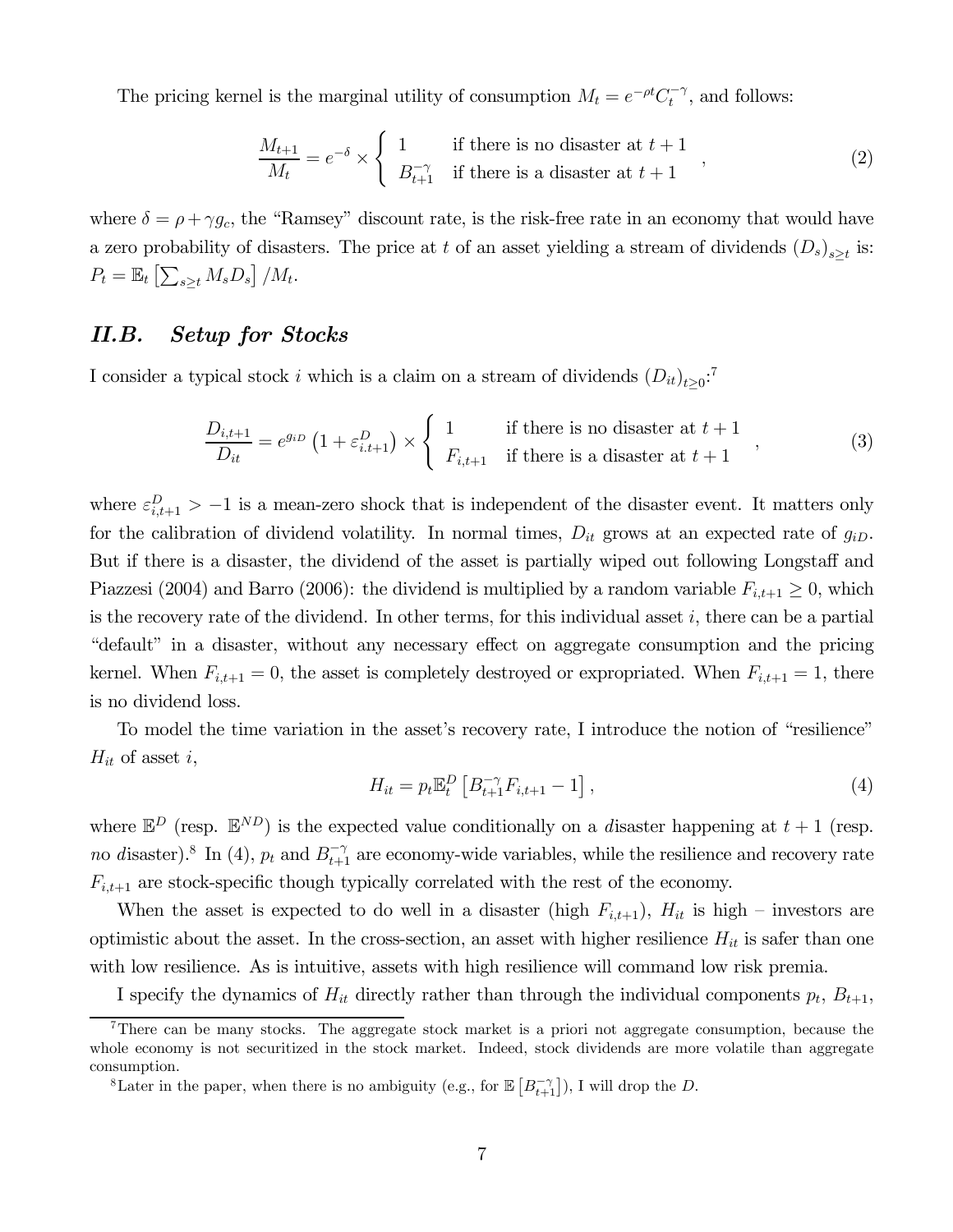and  $F_{i,t+1}$ . I split resilience  $H_{it}$  into a constant part  $H_{i*}$  and a variable part  $\widehat{H}_{it}$ :

$$
H_{it}=H_{i*}+\hat{H}_{it},
$$

and I postulate the following linearity-generating (Gabaix 2009) process for the variable part  $\hat{H}_{it}$ :

$$
\widehat{H}_{i,t+1} = \frac{1 + H_{i*}}{1 + H_{it}} e^{-\phi_H} \widehat{H}_{it} + \varepsilon_{i,t+1}^H,
$$
\n(5)

where  $\mathbb{E}_t \varepsilon_{i,t+1}^H = 0$  and  $\varepsilon_{i,t+1}^H$ ,  $\varepsilon_{t+1}^D$ , and the disaster event are uncorrelated variables.

To interpret (5), observe that to the leading order, it implies that  $\hat{H}_{i,t+1} \simeq e^{-\phi_H} \hat{H}_{it} + \varepsilon_{i,t+1}^H$  (as  $H_{it}$  hovers around  $H_{i*}$ ,  $\frac{1+H_{i*}}{1+H_{it}}$  is close to 1):  $\hat{H}_{it}$  mean-reverts to 0 at a speed  $\phi_H$ , but has innovations at every period. To the leading order, the process is an autoregressive  $AR(1)$  process. However, this is a "twisted" AR(1); the "twist" term  $\frac{1+H_{ik}}{1+H_{it}}$  makes prices linear in the factors and independent of the functional form of the noise.<sup>9</sup>

Economically,  $\widehat{H}_{it}$  does not jump if there is a disaster. However, one can imagine, for instance, that resilience falls in a disaster. Such a feature could easily be added in the form of an extra negative jump in (5) in case of a disaster. Everything would go through qualitatively, though in addition, equities would be even riskier. However, to keep the model parsimonious, I shrink from postulating that extra feature.

I next turn to bonds.

# II.C. Setup for Bonds

The two most salient facts on nominal bonds are arguably the following. First, the nominal yield curve slopes up on average, i.e., long-term rates are higher than short-term rates (e.g., Campbell 2003, Table 6). Second, there are stochastic bond risk premia. The risk premium on long-term bonds increases with the difference between the long-term rate and the short-term rate (Fama and Bliss 1987; Campbell and Shiller 1991; Cochrane and Piazzesi 2005). These facts are considered to be puzzles because they are not derived from standard macroeconomic models, which generate risk premia that are too small (Mehra and Prescott 1985).

I propose the following explanation. When a disaster occurs, inflation increases (on average). Since very short-term bills are essentially immune to inflation risk while long-term bonds lose value when inflation is higher, long-term bonds are riskier, so they yield a higher risk premium. Thus, the yield curve slopes up. Moreover, the magnitude of the surge in inflation is time-varying, which

<sup>&</sup>lt;sup>9</sup>The noise  $\varepsilon_{t+1}^H$  can be heteroskedastic – but its variance need not be spelled out, as it does not enter into the prices. However, the process needs to satisfy  $\hat{H}_{it} / (1 + H_{i*}) \ge e^{-\phi_H} - 1$  for it to be stable, and also  $\hat{H}_{it} \ge -p - H_{i*}$  to ensure  $F_{it} \geq 0$ . Hence, the variance needs to vanish in a right neighborhood max  $((e^{-\phi_H}-1)(1+H_{i*}), -p-H_{i*})$ (see Gabaix 2009).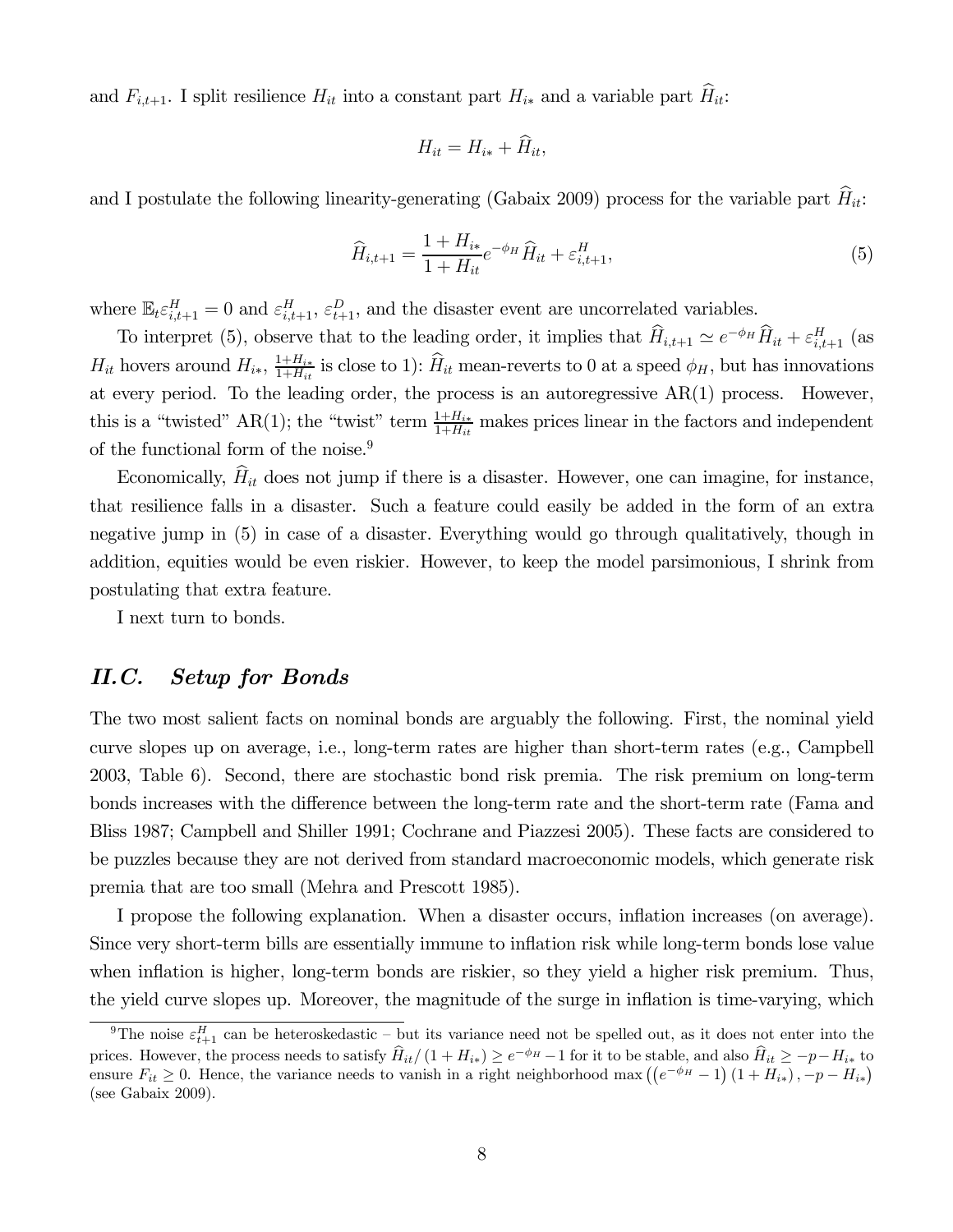generates a time-varying bond premium. If that bond premium is mean-reverting, it generates the Fama-Bliss puzzle. Note that this explanation does not hinge on the specifics of the disaster mechanism. The advantage of the disaster framework is that it allows for formalizing and quantifying the idea in a simple way.

Several authors have models where inflation is higher in bad times, which makes the yield curve slope up. An earlier unification of several puzzles is provided by Wachter (2006), who studies a Campbell-Cochrane (1999) model with extra nominal shocks, and concludes that it explains an upward-sloping yield curve and the Campbell-Shiller (1991) findings. The Brandt and Wang (2003) study is also a Campbell-Cochrane (1999) model, but one where risk aversion depends directly on inflation. Bansal and Shaliastovich (2009) build on Bansal and Yaron (2004). In Piazzesi and Schneider (2007), inflation also rises in bad times, although in a very different model. Finally, Dai and Singleton (2002) and Duffee (2002) present econometric frameworks that deliver the Fama-Bliss and Campbell-Shiller results.

I decompose trend inflation  $I_t$  as  $I_t = I_* + I_t$ , where  $I_*$  is its constant part and  $I_t$  is its variable part. The variable part of inflation follows the process:

$$
\widehat{I}_{t+1} = \frac{1 - I_*}{1 - I_t} \cdot \left( e^{-\phi_I} \widehat{I}_t + 1_{\{\text{Disaster at } t+1\}} J_t \right) + \varepsilon_{t+1}^I,
$$
\n(6)

where  $\varepsilon_{t+1}^I$  has mean 0 and is uncorrelated with the realization of a disaster. This equation means, first, that if there is no disaster,  $\mathbb{E}_t \hat{I}_{t+1} = \frac{1-I_*}{1-I_t} e^{-\phi_I} \hat{I}_t \simeq e^{-\phi_I} \hat{I}_t$ , i.e., inflation follows the LG-twisted autoregressive process (Gabaix 2009). Inflation mean-reverts at a rate  $\phi_I$ , with the LG twist  $\frac{1-I_*}{1-I_t}$  to ensure tractability. In addition, in case of a disaster, inflation jumps by an amount  $J_t$ , decomposed into  $J_t = J_* + J_t$ , where  $J_*$  is the baseline jump in inflation and  $J_t$  is the mean-reverting deviation of the jump size from baseline. This jump in inflation makes long-term bonds particularly risky. It follows a twisted autoregressive process and, for simplicity, does not jump during crises:

$$
\widehat{J}_{t+1} = \frac{1 - I_*}{1 - I_t} e^{-\phi_J} \widehat{J}_t + \varepsilon_{t+1}^J,
$$
\n(7)

where  $\varepsilon_{t+1}^J$  has mean 0.  $\varepsilon_{t+1}^J$  is uncorrelated with disasters but can be correlated with innovations in  $I_t$ .

A few more notations are useful. I define  $H_{\$} = p_t \mathbb{E}_t \left[ F_{\$, t+1} B_{t+1}^{-\gamma} - 1 \right]$ , where  $F_{\$, t+1}$  is one minus the default rate on bonds (later this will be useful to differentiate government from corporate bonds). For simplicity, I assume that  $H_{\$}$  is a constant: there will be much economics coming solely from the variations of  $I_t$ . I call  $\pi_t$  the variable part of the bond risk premium:

$$
\pi_t \equiv \frac{p_t \mathbb{E}_t \left[ B_{t+1}^{-\gamma} F_{\$,t+1} \right]}{1 + H_{\$}} \widehat{J}_t. \tag{8}
$$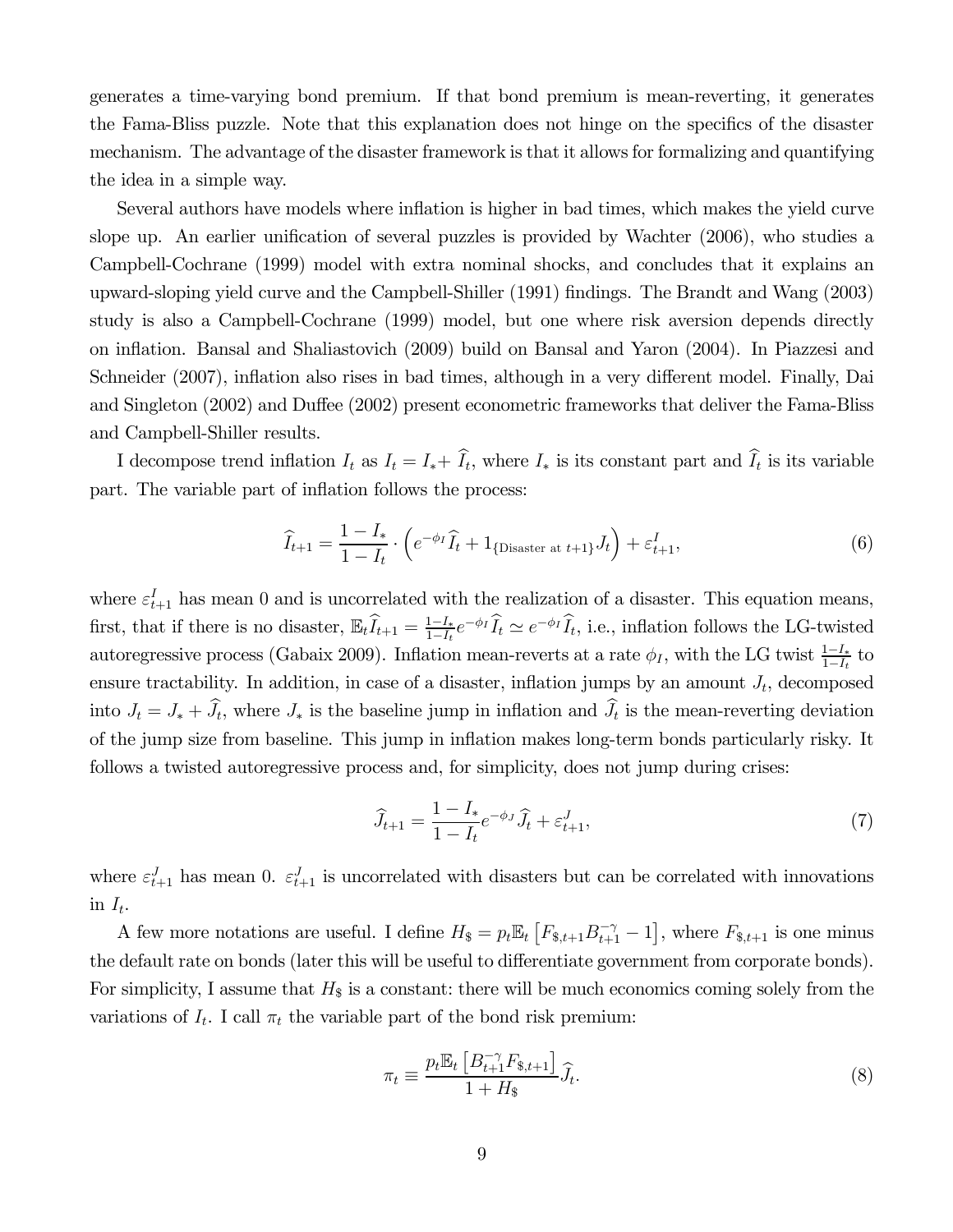The second notation is only useful when the typical jump in inflation  $J_*$  is not zero, and the reader is invited to skip it in the first reading. I parametrize  $J_*$  in terms of a variable  $\kappa \leq (1 - e^{-\phi_I})/2$ , called the inflation disaster risk premium:10

$$
\frac{p_t \mathbb{E}_t \left[ B_{t+1}^{-\gamma} F_{\$,t+1} \right] J_*}{1 + H_{\$}} = (1 - I_*) \kappa \left( 1 - e^{-\phi_I} - \kappa \right),\tag{9}
$$

i.e., in the continuous time limit:  $p_t \mathbb{E}_t [B_{t+1}^{-\gamma} F_{s,t+1}] J_* = \kappa (\phi_I - \kappa)$ . A high  $\kappa$  means a high central jump in inflation if there is a disaster. For most of the paper it is enough to think that  $J_* = \kappa = 0$ .

#### II.D. Expected Returns

I conclude the presentation of the economy by stating a general lemma about the expected returns.

LEMMA 1 (Expected returns) Consider an asset i and call  $r_{i,t+1}$  the asset's return. Then, the expected return of the asset at  $t$ , conditional on no disasters, is:

$$
r_{it}^{e} = \frac{1}{1 - p_{t}} \left( e^{\delta} - p_{t} \mathbb{E}_{t}^{D} \left[ B_{t+1}^{-\gamma} \left( 1 + r_{i,t+1} \right) \right] \right) - 1. \tag{10}
$$

In the limit of small time intervals,

$$
r_{it}^{e} = \delta - p_{t} \mathbb{E}_{t}^{D} \left[ B_{t+1}^{-\gamma} \left( 1 + r_{i,t+1} \right) - 1 \right] = r_{f} - p_{t} \mathbb{E}_{t}^{D} \left[ B_{t+1}^{-\gamma} r_{i,t+1} \right], \tag{11}
$$

where  $r_f$  is the real risk-free rate in the economy:

$$
r_f = \delta - p_t \mathbb{E}_t^D \left[ B_{t+1}^{-\gamma} - 1 \right]. \tag{12}
$$

The unconditional expected return is  $(1 - p_t) r_{it}^e + p_t \mathbb{E}_t^D [r_{i,t+1}].$ 

**Proof.** It comes from the Euler equation,  $1 = \mathbb{E}_t \left[ (1 + r_{i,t+1}) M_{t+1}/M_t \right]$ , i.e.:

$$
1 = e^{-\delta} \{ \underbrace{(1 - p_t) \cdot (1 + r_{it}^e)}_{\text{No disaster term}} + \underbrace{p_t \cdot \mathbb{E}_t^D \left[ B_{t+1}^{-\gamma} (1 + r_{i,t+1}) \right]}_{\text{Disaster term}} \}.
$$

Eq. 10 indicates that only the behavior in disasters (the  $r_{i,t+1}$  term) creates a risk premium. It is equal to the risk-adjusted (by  $B_{t+1}^{-\gamma}$ ) expected capital loss of the asset if there is a disaster.

The unconditional expected return on the asset (i.e., without conditioning on no disasters) in the continuous time limit is  $r_{it}^e - p_t \mathbb{E}_t^D [r_{i,t+1}]$ . Barro (2006) observes that the unconditional expected

 $10$ Calculating bond prices in a Linearity-Generating process sometimes involves calculating the eigenvalues of its generator. I presolve by parameterizing  $J_*$  by  $\kappa$ . The upper bound on  $\kappa$  implicitly assumes that  $J_*$  is not too large.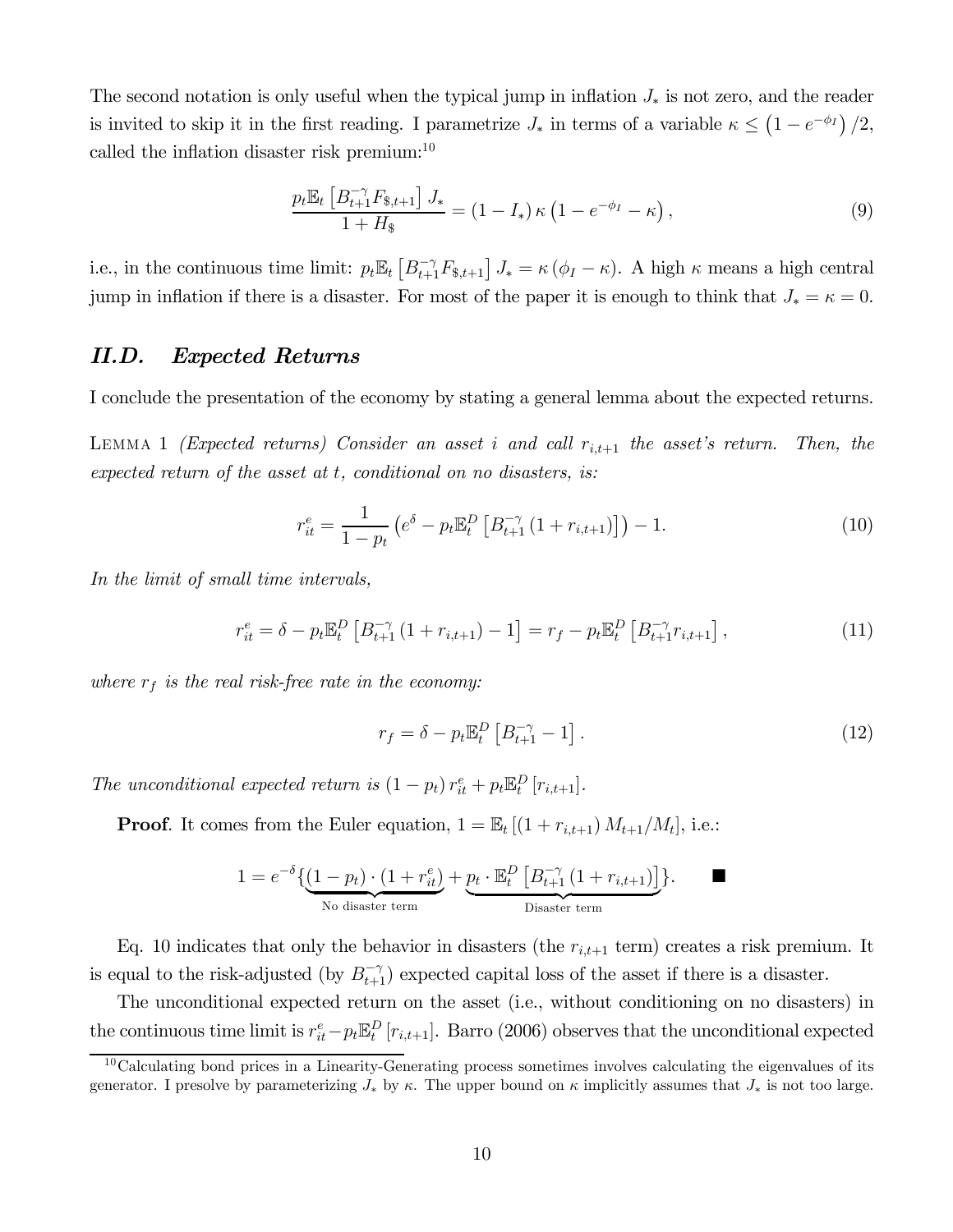return and the expected return conditional on no disasters are very close. The possibility of disaster affects primarily the risk premium, and much less the expected loss.

# III. Asset Prices and Returns

#### III.A. Stocks

THEOREM 1 *(Stock prices)* Let  $h_{i*} = \ln(1 + H_{i*})$  and define  $\delta_i = \delta - g_{iD} - h_{i*}$ , which will be called the stock's effective discount rate. The price of stock  $i$  is:

$$
P_{it} = \frac{D_{it}}{1 - e^{-\delta_i}} \left( 1 + \frac{e^{-\delta_i - h_{i*}} \hat{H}_{it}}{1 - e^{-\delta_i - \phi_H}} \right).
$$
 (13)

In the limit of short time periods, the price is:

$$
P_{it} = \frac{D_{it}}{\delta_i} \left( 1 + \frac{\widehat{H}_{it}}{\delta_i + \phi_H} \right). \tag{14}
$$

The next proposition links resilience  $H_{it}$  and the equity premium.

PROPOSITION 1 (Expected stock returns) The expected return on stock i, conditional on no disasters, is:

$$
r_{it}^e = \delta - H_{it}.\tag{15}
$$

The equity premium (conditional on no disasters) is  $r_{it}^e - r_f = p_t \mathbb{E}_t [B_{t+1}^{-\gamma} (1 - F_{i,t+1})]$ , where  $r_f$ is the risk-free rate derived in  $(12)$ . To obtain the unconditional values of these two quantities, subtract  $p_t \mathbb{E}_t^D [1 - F_{i,t+1}].$ 

**Proof.** If a disaster occurs, dividends are multiplied by  $F_{it}$ . As  $\widehat{H}_{it}$  does not change,  $1 + r_{it} = F_{it}$ . So returns are, by (11),  $r_{it}^e = \delta - p_t \left( \mathbb{E}_t \left[ B_{t+1}^{-\gamma} F_{i,t+1} \right] - 1 \right) = \delta - H_{it}$ .

As expected, more resilient stocks (assets that do better in a disaster) have a lower ex-ante risk premium (a higher  $H_{it}$ ). When resilience is constant ( $\hat{H}_{it} \equiv 0$ ), Eq. 14 is Barro (2006)'s expression. The price-dividend ratio is increasing in the stock's resilience  $h_{i*}$ .

The key advance in Theorem 1 is that it derives the stock price with a stochastic resilience  $\widehat{H}_{it}$ . More resilient stocks (high  $\widehat{H}_{it}$ ) have a lower equity premium and a higher valuation. Since resilience  $\hat{H}_{it}$  is volatile, so are price-dividend ratios, in a way that is potentially independent of innovations to dividends. Hence, the model generates a time-varying equity premium and there is "excess volatility," i.e., volatility of the stocks unrelated to (normal-times) cash-flow news. As the  $P/D$  ratio is stationary, it mean-reverts. Thus, the model generates predictability in stock prices. Stocks with a high  $P/D$  ratio will have low returns, and stocks with a low  $P/D$  ratio will have high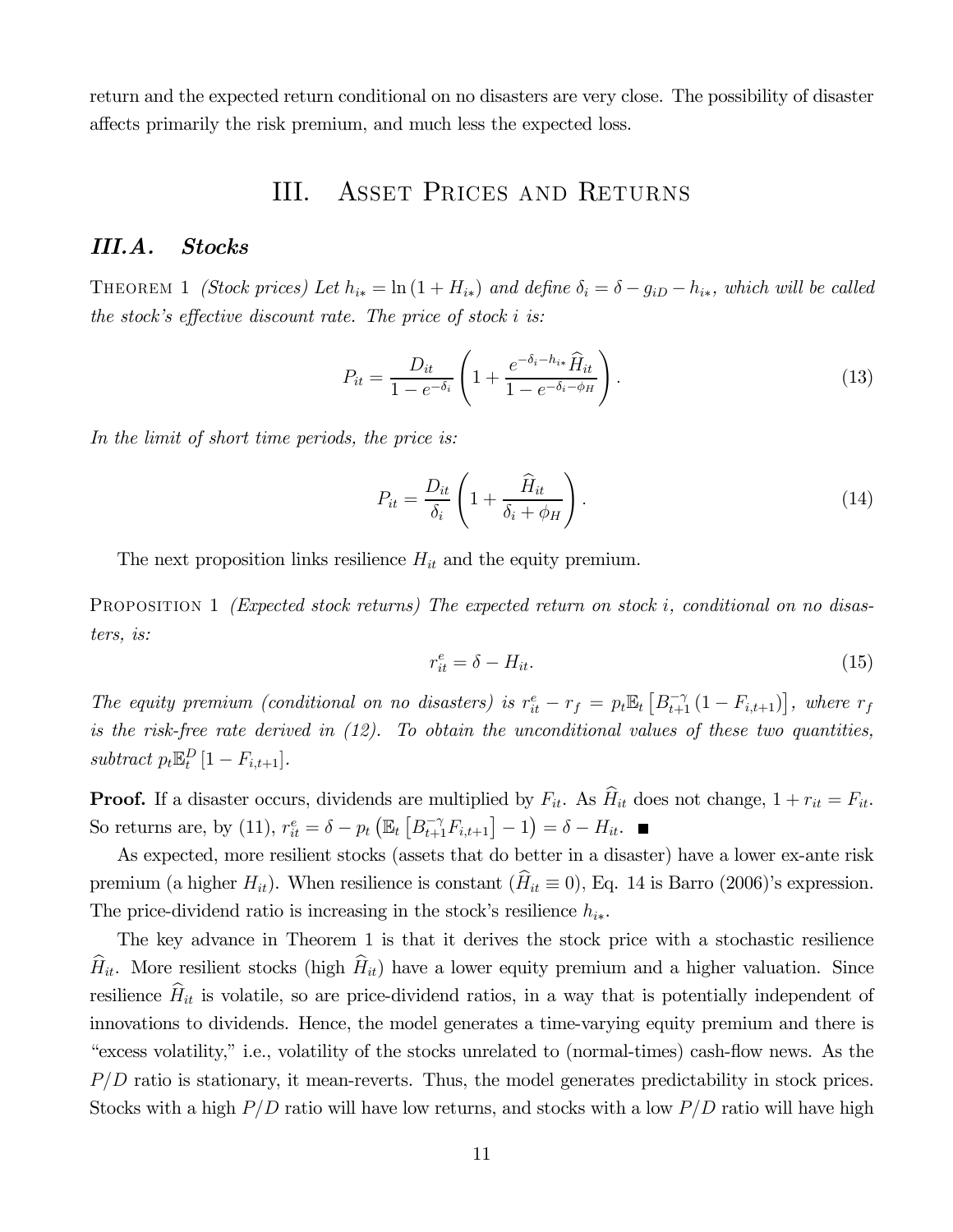returns. Section IV.B quantifies this predictability. Proposition ?? extends Eq. 14 to a world that has variable expected growth rates of cash flows in addition to variable risk premia.

# III.B. Nominal Government Bonds

THEOREM 2 *(Bond prices)* In the limit of small time intervals, the nominal short-term rate is  $r_t = \delta - H_s + I_t$ , and the price of a nominal zero-coupon bond of maturity T is:

$$
Z_{\$t}(T) = e^{-(\delta - H_{\$} + I_{**})T} \left( 1 - \frac{1 - e^{-\psi_I T}}{\psi_I} \left( I_t - I_{**} \right) - K_T \pi_t \right), \qquad K_T \equiv \frac{\frac{1 - e^{-\psi_I T}}{\psi_I} - \frac{1 - e^{-\psi_J T}}{\psi_J}}{\psi_J - \psi_I}, \quad (16)
$$

where  $I_t$  is inflation,  $\pi_t$  is the bond risk premium,  $I_{**} \equiv I_* + \kappa$ ,  $\psi_I \equiv \phi_I - 2\kappa$ , and  $\psi_J \equiv \phi_J - \kappa$ . The discrete-time expression is in (42).

Theorem 2 gives a closed-form expression for bond prices. As expected, bond prices decrease with inflation and with the bond risk premium. Indeed, expressions  $\frac{1-e^{-\psi_I T}}{\psi_I}$  and  $K_T$  are nonnegative and increasing in bond maturity T. The term  $\frac{1-e^{-\psi_I T}}{\psi_I} I_t$  simply expresses that inflation depresses nominal bond prices and mean-reverts at a (risk-neutral) rate  $\psi_I$ . The bond risk premium  $\pi_t$  reduces the price all bonds of positive maturity, but not the short-term rate.

When  $\kappa > 0$  (resp.  $\kappa < 0$ ) inflation typically increases (resp. decreases) during disasters. While  $\phi_I$  (resp.  $\phi_J$ ) is the speed of mean reversion of inflation (resp. of the bond risk premium, which is proportional to  $J_t$ ) under the physical probability,  $\psi_I$  (resp.  $\psi_J$ ) is the speed of mean reversion of inflation (resp. of the bond risk premium) under the risk-neutral probability.

I next calculate expected bond returns, bond forward rates, and yields, again in the limit of small time intervals.

PROPOSITION 2 *(Expected bond returns) Conditional on no disasters, the short-term real return on* a short-term bill is  $r_{\text{st}}^e(0) = \delta - H_{\text{s}}$ , and the real excess return on the bond of maturity T is:

$$
r_{\$t}^{e}(T) - r_{\$t}^{e}(0) = \frac{\frac{1 - e^{-\psi_{I}T}}{\psi_{I}} \left(\kappa \left(\psi_{I} + \kappa\right) + \pi_{t}\right)}{1 - \frac{1 - e^{-\psi_{I}T}}{\psi_{I}} \left(I_{t} - I_{\ast\ast}\right) + K_{T}\pi_{t}}
$$
\n
$$
\tag{17}
$$

$$
=T\left(\kappa\left(\psi_{I}+\kappa\right)+\pi_{t}\right)+O\left(T^{2}\right)+O\left(\pi_{t},I_{t},\kappa\right)^{2}\tag{18}
$$

$$
= T p_t \mathbb{E}_t \left[ B_{t+1}^{-\gamma} F_{\$,t+1} \right] J_t + O\left(T^2\right) + O\left(\pi_t, I_t, \kappa\right)^2. \tag{19}
$$

**Proof.** After a disaster in the next time interval of size  $dt \to 0$ , inflation jumps by  $dI_t = J_t$  and  $\pi_t$  by 0. By (16), the bond price jumps by  $dZ_{\$,t}(T) = Z_{\$,t+dt}(T - dt) - Z_{\$,t}(T) = -e^{-(\delta - H_{\$} + I_{**})T}$ .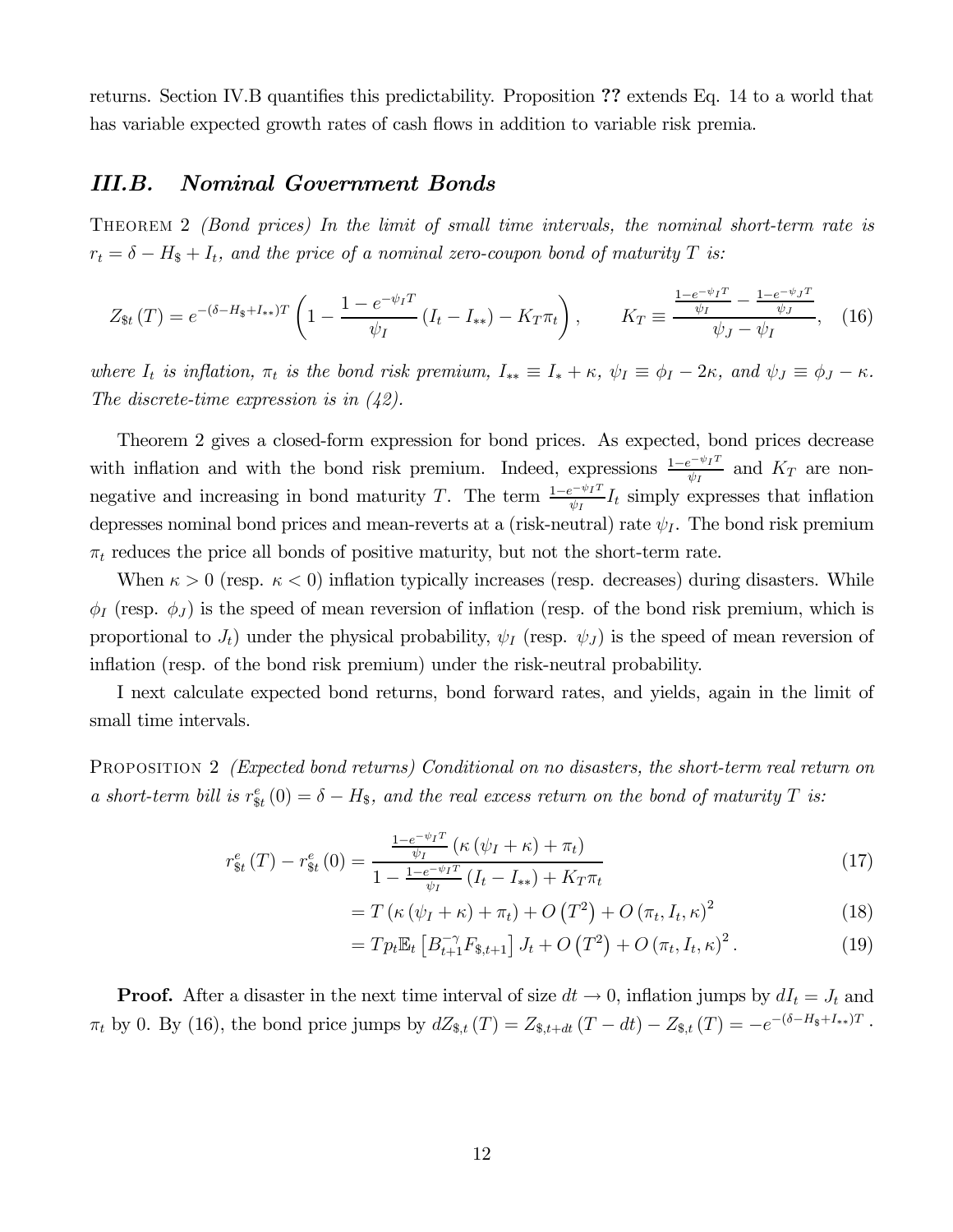$\frac{1-e^{-\psi_I T}}{\psi_I} J_t + O\left(\sqrt{dt}\right)$ . Lemma 1 gives the risk premia,

$$
r_{\$t}^{e}(T) - r_{\$t}^{e}(0) = -p_{t}\mathbb{E}_{t}\left[B_{t+1}^{-\gamma} \frac{dZ_{\$,t}(T)}{Z_{\$t}(T)}\right] = \frac{\frac{1 - e^{-\psi_{I}T}}{\psi_{I}} p_{t}\mathbb{E}_{t}\left[B_{t+1}^{-\gamma} F_{\$,t+1} J_{t}\right]}{1 - \frac{1 - e^{-\psi_{I}T}}{\psi_{I}}\left(I_{t} - I_{\ast \ast}\right) + K_{T}\pi_{t}},
$$

and we conclude using  $p_t \mathbb{E}_t \left[ B_{t+1}^{-\gamma} F_{s,t+1} J_t \right] = \kappa \left( \phi_I - \kappa \right) + \pi_t = \kappa \left( \psi_I + \kappa \right) + \pi_t. \blacksquare$ 

Eq. 19 shows the first-order value of the bond risk premium for bonds of maturity  $T$ . It is the maturity T of the bond multiplied by an inflation premium,  $p_t \mathbb{E}_t [B_{t+1}^{-\gamma} F_{s,t+1}] J_t$ . The inflation premium is equal to the risk-neutral probability of disasters (adjusting for the recovery rate),  $p_t \mathbb{E}_t\left[B_{t+1}^{-\gamma}F_{s,t+1}\right],$  times the jump in expected inflation if there is a disaster,  $J_t$ . We note that a lower recovery rate reduces risk premia, a general feature that we will explore in greater detail in Section III.D.

LEMMA 2 (Bond yields and forward rates) The forward rate,  $f_t(T) \equiv -\partial \ln Z_{\rm st}(T) / \partial T$ , is:

$$
f_t(T) = \delta - H_{\$} + I_{**} + \frac{e^{-\psi_I T} (I_t - I_{**}) + \frac{e^{-\psi_I T} - e^{-\psi_J T}}{\psi_J - \psi_I}}{1 - \frac{1 - e^{-\psi_I T}}{\psi_I} (I_t - I_{**}) - K_T \pi_t}
$$
(20)

$$
= \delta - H_{\$} + I_{**} + e^{-\psi_I T} \left( I_t - I_{**} \right) + \frac{e^{-\psi_I T} - e^{-\psi_J T}}{\psi_J - \psi_I} \pi_t + O \left( I_t - I_{**}, \pi_t \right)^2. \tag{21}
$$

The bond yield is  $y_t(T) = -(\ln Z_{\text{St}}(T)) / T$  with  $Z_{\text{St}}(T)$  given by (16), and its Taylor expansion is given in  $(43)-(44)$ .

The forward rate increases with inflation and the bond risk premia. The coefficient of inflation decays with the speed of mean reversion of inflation,  $\psi_I$ , under the "risk-neutral" probability. The coefficient of the bond premium,  $\pi_t$ , is  $\frac{e^{-\psi_I T} - e^{-\psi_J T}}{\psi_J - \psi_I}$  and, thus, has value 0 at both very short and very long maturities, and has a positive hump shape in between. Very short-term bills, being safe, do not command a risk premium, and long-term forward rates are also essentially constant (Dybvig, Ingersoll, and Ross 1996). Therefore, the time-varying risk premium only affects intermediate maturities of forwards.

# III.C. Options

Let us next study options, which offer a potential way to measure disasters. The price of a European one-period put on a stock  $i$  with strike  $K$  expressed as a ratio to the initial price is:  $V_t = \mathbb{E}_t \left[ \frac{M_{t+1}}{M_t} \max(0, K - P_{i,t+1}/P_{it}) \right]$ . Recall that Theorem 1 yields  $P_{it}/D_{it} = a + b\hat{H}_{it}$  for two constants *a* and *b*. Hence,  $\mathbb{E}_{t}^{ND}[P_{i,t+1}/P_{it}] = e^{\mu_{it}}$  with  $\mu_{it} = g_{iD} + \ln \frac{a+b\frac{e^{-\phi_H}\hat{H}_{it}}{1+e^{-h^*}\hat{H}_{it}}}{a+b\hat{H}_{it}}$  $\frac{1+e^{-h}H_{it}}{a+b\hat{H}_{it}}$ . Therefore, I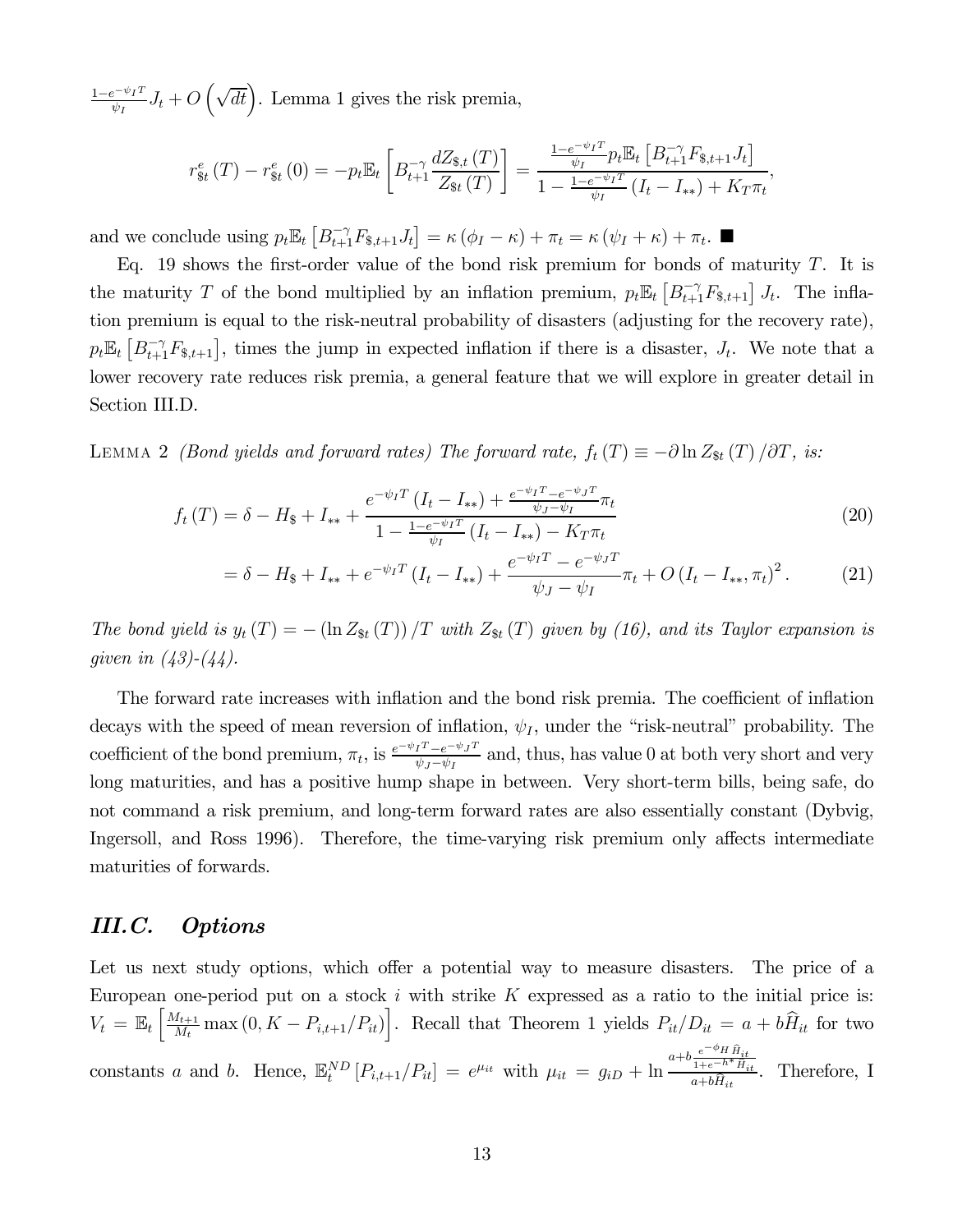parametrize the noise according to:<sup>11</sup>

$$
\frac{P_{i,t+1}}{P_{it}} = e^{\mu_{it}} \times \begin{cases} e^{\sigma u_{i,t+1} - \sigma^2/2} & \text{if there is no disaster at } t+1 \\ F_{i,t+1} & \text{if there is a disaster at } t+1 \end{cases}
$$
 (22)

where  $u_{i,t+1}$  is a standard Gaussian variable and  $F_{i,t+1}$  is as given above. This parametrization ensures that the option price has a closed form, and at the same time conforms to the essence of the underlying economics. Economically, I assume that in a disaster most of the option value comes from the disaster, not from "normal-times" volatility. In normal times, returns are log-normal. However, if there is a disaster, stochasticity comes entirely from the disaster (there is no Gaussian  $u_{i,t+1}$  noise, though adding some would have little impact). The above structure takes advantage of the flexibility in the modeling of the noise in  $\hat{H}_{it}$  and  $D_{it}$ . Rather than modeling them separately, I assume that their aggregate yields exactly a log-normal noise (the online appendix provides a way to ensure that this is possible). At the same time, (22) is consistent with the processes and prices in the remainder of the paper.

PROPOSITION 3 (Put price) The value of a put with strike  $K$  (the fraction of the initial price at which the put is in the money) and a one-period maturity is  $V_{it} = V_{it}^{ND} + V_{it}^{D}$  with  $V_{it}^{ND}$  and  $V_{it}^{D}$ corresponding to the events with no disasters and with disasters, respectively:

$$
V_{it}^{ND} = e^{-\delta + \mu_{it}} \left( 1 - p_t \right) V_{Put}^{BS} \left( K e^{-\mu_{it}}, \sigma \right)
$$
\n(23)

$$
V_{it}^{D} = e^{-\delta + \mu_{it}} p_t \mathbb{E}_t \left[ B_{t+1}^{-\gamma} \max \left( 0, K e^{-\mu_{it}} - F_{i,t+1} \right) \right], \tag{24}
$$

where  $V_{Put}^{BS}(K,\sigma)$  is the Black-Scholes value of a put with strike K, volatility  $\sigma$ , initial price 1, maturity 1, and interest rate 0.

## III.D. Corporate Spread, Government Debt, and Inflation Risk

Consider the corporate spread, which is the difference between the yield on the corporate bonds issued by the safest corporations (such as AAA firms) and government bonds. The "corporate spread puzzle" is that the spread is too high compared to the historical rate of default (Almeida and Philippon 2007). It has a very natural explanation under the disaster view. It is mostly during disasters (i.e., in bad states of the world) that very safe corporations will default. Hence, the risk premia on default risk will be very high. To explore this effect quantitatively, I consider the case of constant severity of disasters. The following proposition summarizes the effects, which are analyzed quantitatively in the next section. It deals with one—period bonds; the economics would be similar for long-term bonds.

<sup>&</sup>lt;sup>11</sup>Recall that with LG processes many parts of the variance need not be specified to calculate stock and bond prices. So, when calculating options, one is free to choose a convenient and plausible specification of the noise.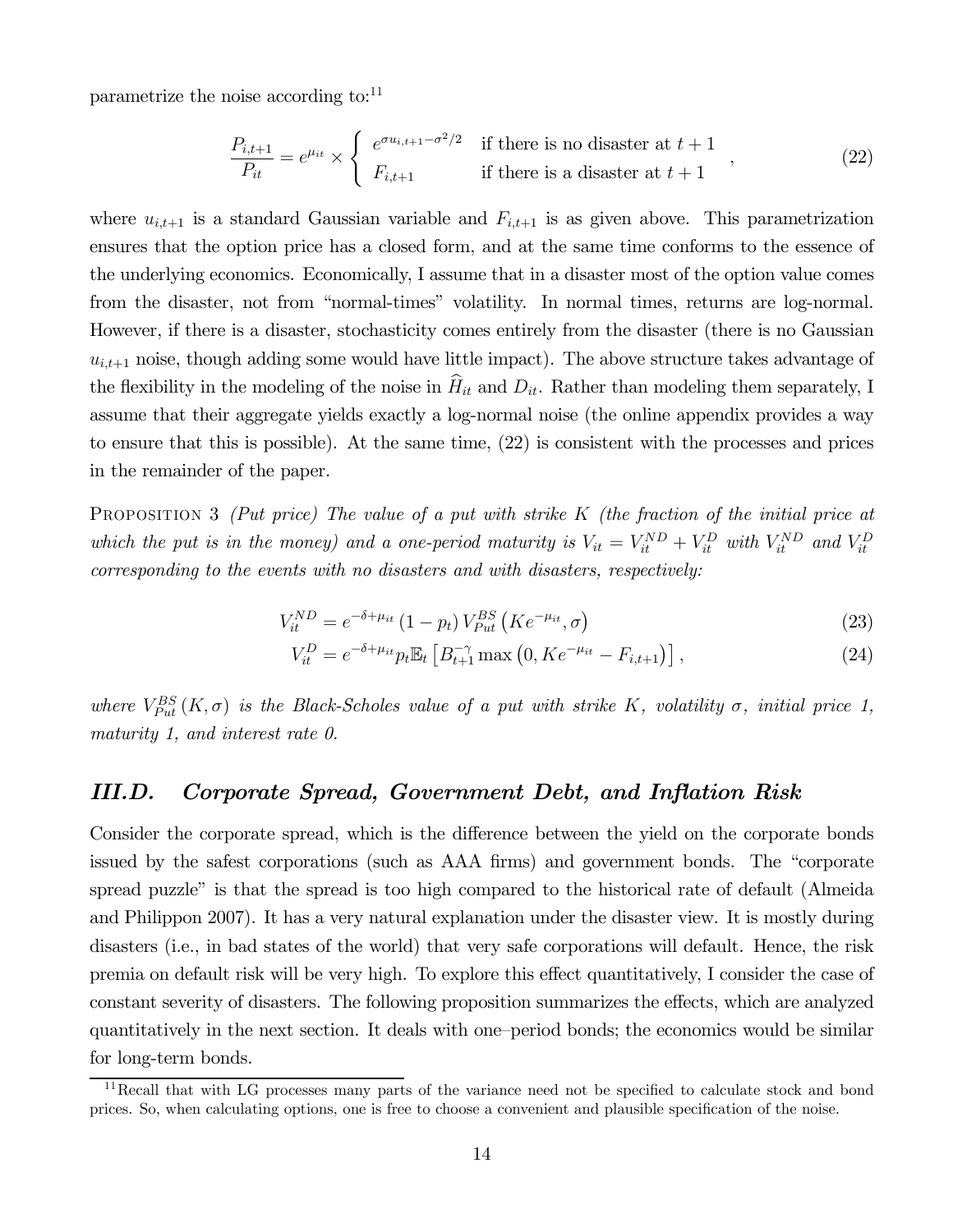Proposition 4 (Corporate bond spread, disasters, and expected inflation) Consider a corporation i; call  $F_i$  the recovery rate of its bond<sup>12</sup> and  $\lambda_i$  the default rate conditional on no disaster, then the yield on debt is  $y_i = \delta + \lambda_i - p \mathbb{E}^D[B^{-\gamma}F_{\gamma}F_i]$ . So, denoting by  $y_G$  the yield on government bonds, the corporate spread is:

$$
y_i - y_G = \lambda_i + p \mathbb{E}^D \left[ B^{-\gamma} F_{\$} \left( 1 - F_i \right) \right]. \tag{25}
$$

In particular, when inflation is expected to be high during disasters (i.e.,  $F_{\$}$  is low, perhaps because the current Debt/GDP ratio is high), then (i) the spread  $|y_i - y_j|$  between two nominal assets i and  $i$  is low, and (ii) the yield on nominal assets is high.

**Proof.** The Euler equation is  $1 = e^{-\delta} (1 + y_i) [(1 - p)(1 - \lambda_i) + p \mathbb{E}^D [B^{-\gamma} F_{\$, t+1} F_i]]$ , and the proposition follows from taking the limit of small time intervals.  $\blacksquare$ 

# IV. A QUANTITATIVE INVESTIGATION

## IV.A. Calibrated Parameters

I propose the following calibration of the model's parameters. I assume that time variation of disaster risk enters through the recovery rate  $F_{it}$  for stocks and through the potential jump in inflation  $J_t$  for bonds. I take the limit of small time intervals, and report annualized units. The calibration's inputs are summarized in Table I, while the results from the calibration are in Tables II—VII and Figure I. Section V.C will show that in the calibration realized disaster risk varies enough compared to the volatility of resilience, so that the calibrated numbers are reasonable by that criterion.

**Macroeconomy** In normal times, consumption grows at rate  $g_c = 2.5\%$ . To keep things parsimonious, the probability and conditional severity of macroeconomic disasters are taken to be constant over time; I discuss this assumption below. The disaster probability is  $p = 3.63\%$ , Barro and Ursua (2008)'s estimate. I take  $\gamma = 4$ , for which Barro and Ursua (2008)'s evaluation of the probability distribution of  $B_{t+1}$  gives  $\mathbb{E}[B^{-\gamma}] = 5.29$ , so that the utility-weighted mean recovery rate of consumption is  $\overline{B} = \mathbb{E}[B^{-\gamma}]^{-1/\gamma} = 0.66$ . Because of risk aversion, bad events receive a high weight: the modal loss is less severe. There is an active literature centering around the basic disaster parameters, namely Barro and Ursua (2008) and Nakamura et al. (2011) who find estimates consistent with the initial Barro (2006) numbers.

The key number is the risk-neutral probability of disasters,  $p\mathbb{E}[B^{-\gamma}] = 19.2\%$ . This high riskneutral probability allows the model to calibrate a host of high risk premia. Following Barro and

 $12$ In the assumptions of Chen, Collin-Dufresne, and Goldstein (2009) and Cremers, Driessen, and Maenhout (2008), the loss rate conditional on a default,  $\lambda^d$ , is the same across firms, but only their probability of defaulting in a disaster state,  $p_i$ , varies. Then  $F_i = 1 - p_i \lambda^d$ , which is a particular case of this paper.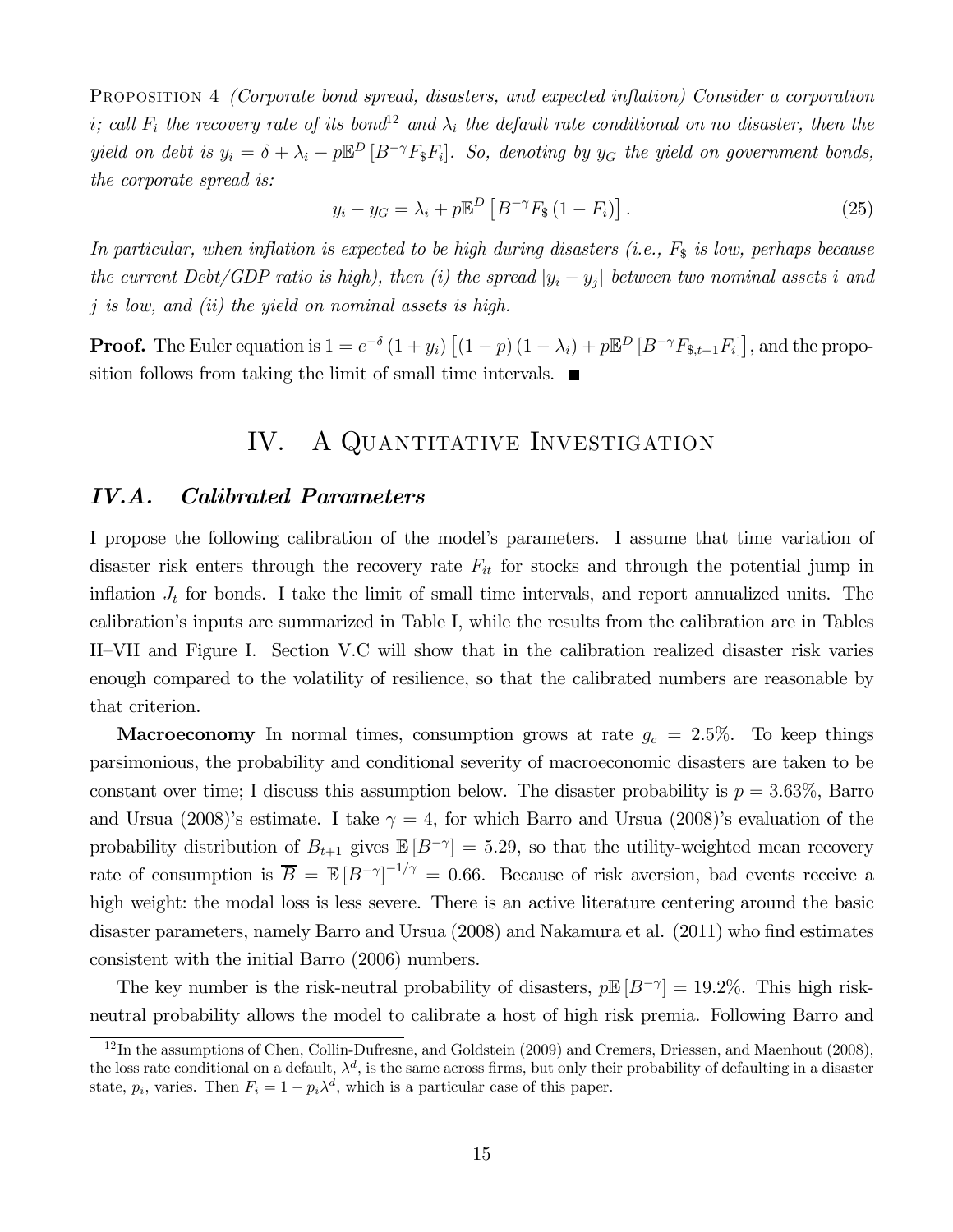Ursua, I set the rate of time preference to match a risk-free rate of 1%, so in virtue of (12), the rate of time preference is  $\rho = 6.6\%$ .

#### TABLE I: Variables Used in the Calibration

| Variables                                                                 | Values                                                  |
|---------------------------------------------------------------------------|---------------------------------------------------------|
| Time preference, risk aversion                                            | $\rho = 6.57\%, \gamma = 4$                             |
| Growth rate of consumption and dividends                                  | $q = q_{iD} = 2.5\%$                                    |
| Volatility of dividends                                                   | $\sigma_D = 11\%$                                       |
| Probability of disaster, Recovery rate of $C$ after disaster              | $p = 3.63\%, \overline{B} = 0.66$                       |
| Stocks' recovery rate: Typical value, Volatility, Speed of mean reversion | $F_{i*} = \overline{B}, \sigma_F = 10\%, \phi_H = 13\%$ |
| Inflation: Typical value, Volatility, Speed of mean reversion             | $I_* = 3.7\%, \sigma_I = 1.5\%, \phi_I = 18\%$          |
| Jump in Inflation: Typical value, Volatility, Speed of mean reversion     | $J_* = 2.1\%, \sigma_I = 15\%, \phi_I = 92\%$           |

#### TABLE II: Some Variables Generated by the Calibration

| Variables                                                    | Values                                         |
|--------------------------------------------------------------|------------------------------------------------|
| Ramsey discount rate                                         | $\delta = 16.6\%$                              |
| Risk-adjusted probability of disaster                        | $pE[B^{-\gamma}_{t+1}] = 19.2\%$               |
| Stocks: Effective discount rate                              | $\delta_i = 5.0\%.$                            |
| Stock resilience: Typical value, volatility                  | $H_{i*} = 9.0\%, \sigma_H = 1.9\%$             |
| Stocks: Equity premium, conditional on no disasters, uncond. | $6.5\%, 5.3\%$                                 |
| Real short-term rate                                         | $1.0\%$                                        |
| Resilience of one nominal dollar                             | $H_{\rm s}=16.0\%$                             |
| 5-year nominal slope $y_t(5) - y_t(1)$ : Mean and volatility | $0.57\%, 0.92\%$                               |
| $Long-run - short-run yield: Typical value$                  | $\kappa = 2.6\%$                               |
| <b>Inflation Parameters</b>                                  | $I_{**} = 6.3\%, \psi_I = 13\%, \psi_J = 90\%$ |
| Bond risk premium: Volatility                                | $\sigma_{\pi} = 2.9\%$                         |

Notes. The main other objects generated by the model are in Tables III—VII and Figure I.

**Stocks** I use a growth rate of dividends  $g_{iD} = g_C$ , consistent with the international evidence (Campbell 2003, Table 3). The volatility of the dividend is  $\sigma_D = 11\%$ , as in Campbell and Cochrane (1999). The speed of mean reversion of resilience  $\phi_H$  is the speed of mean reversion of the price/dividend ratio. It has been carefully examined in two recent studies based on US data. Lettau and van Nieuwerburgh (2008) find  $\phi_H = 9.4\%$ . However, they find  $\phi_H = 26\%$  when allowing for a structural break in the time series, which they suggest is warranted. Cochrane (1988) finds  $\phi_H = 6.1\%$  (s.e. 4.7%). I take the mean of those three estimates, which leads to  $\phi_H = 13\%$ . Given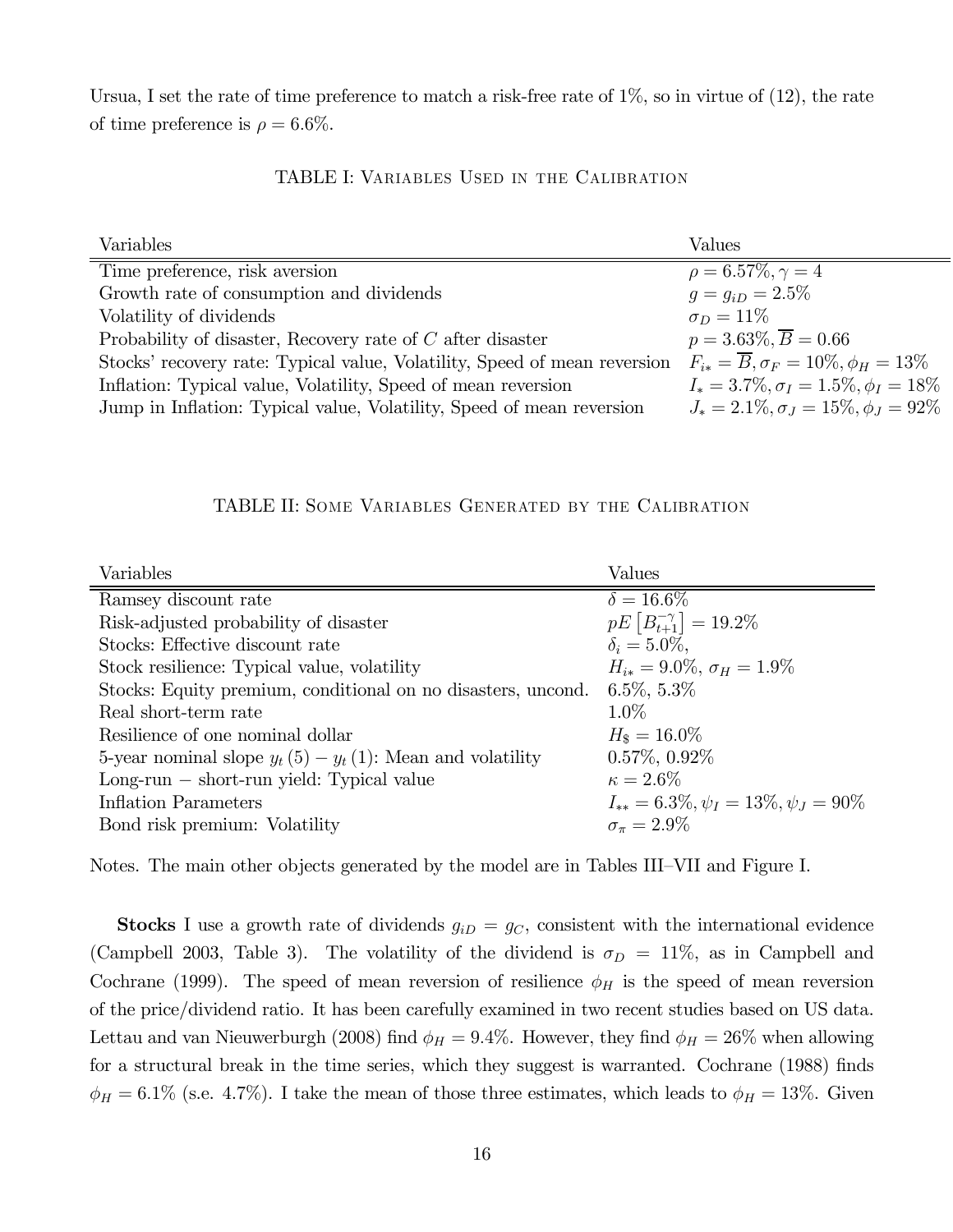these ingredients, a typical volatility  $\sigma_H = 1.9\%$  helps match the volatility of stock returns.<sup>13</sup>

To specify the volatility of the recovery rate  $F_{it}$ , I specify that it has a baseline value  $F_{i*} = \overline{B}$ and support  $F_{it} \in [F_{min}, F_{max}] = [0, 1]$ . That is, if there is a disaster, dividends can do anything from losing all their value to losing no value at all. The process for  $H_{it}$  then implies that the corresponding average volatility for  $F_{it}$ , the expected recovery rate of stocks in a disaster, is 10%. This may be considered a high volatility. Economically, it reflects the fact that it seems easy for stock market investors to alternatively feel extreme pessimism and optimism (e.g., during the large turning points around 1980, 2001, and 2008). In any case, this perception of the risk for  $F_{it}$  is not directly observable, so the calibration does not appear to contradict any known fact about observable quantities.

The disaster model implies a high covariance of stock prices with consumption during disasters. Is that true empirically? First, it is clear that we need multi-country data, as, for instance, a purely US-based sample would not represent the whole distribution of outcomes because it would contain too few disasters. Using such multi-country data, Ghosh and Julliard (2008) find a low importance of disasters. On the other hand, Barro and Ursua (2009) report a high covariance between consumption and stock returns during a disaster, which warrants the basic disaster model. The methodological debate, which involves missing observations, for instance due to closed stock markets, price controls, the measurement of consumption, and the very definition of disasters, is likely to continue for years to come. My reading of the Barro and Ursua (2009) paper is that the covariance between consumption and stock returns, once we include disaster returns, is large enough to vindicate the disaster model.

Inflation and Nominal Bonds For simplicity and parsimony, I consider the case when inflation does not burst during disasters,  $F_{\$, t+1} = 1$ . Bond and inflation data come from CRSP. Bond data are monthly prices of zero-coupon bonds with maturities of 1 to 5 years, from June 1952 through September 2007. In the same time sample, I estimate the inflation process as follows. First, I linearize the LG process for inflation:  $I_{t+1} - I_* = e^{-\phi_I \Delta t} (I_t - I_*) + \varepsilon_{t+1}^I$ . Next, it is well-known that inflation contains a substantial high-frequency and transitory component, which is in part due to measurement error. The model accommodates this. Call  $I_t = I_t + \eta_t$  the measured inflation (which can be thought of as trend inflation plus mean-zero noise), while  $I_t$  is the trend inflation. I estimate inflation using the Kalman filter, with  $I_{t+1} = C_1 + C_2 I_t + \varepsilon_{t+1}^I$  for the trend inflation and  $I_t = I_t + \eta_t$  for the noisy measurement of inflation. Estimation is at the quarterly frequency, and yields  $C_2 = 0.954$  (s.e. 0.020), i.e., the speed of mean reversion of inflation is  $\phi_I = 0.18$  in annualized values. Also, the annualized volatility of innovations in trend inflation is  $\sigma_I = 1.5\%$ . I have also checked that estimating the process for  $I_t$  on the nominal short rate yields substantially

<sup>&</sup>lt;sup>13</sup>The online appendix details a specific volatility process for  $H_{it}$ , which satisfies the requirement that volatility vanishes at a lower bound, see footnote 9. Fortunately, many moments (e.g. stock prices) do not depend on the detalis of that process.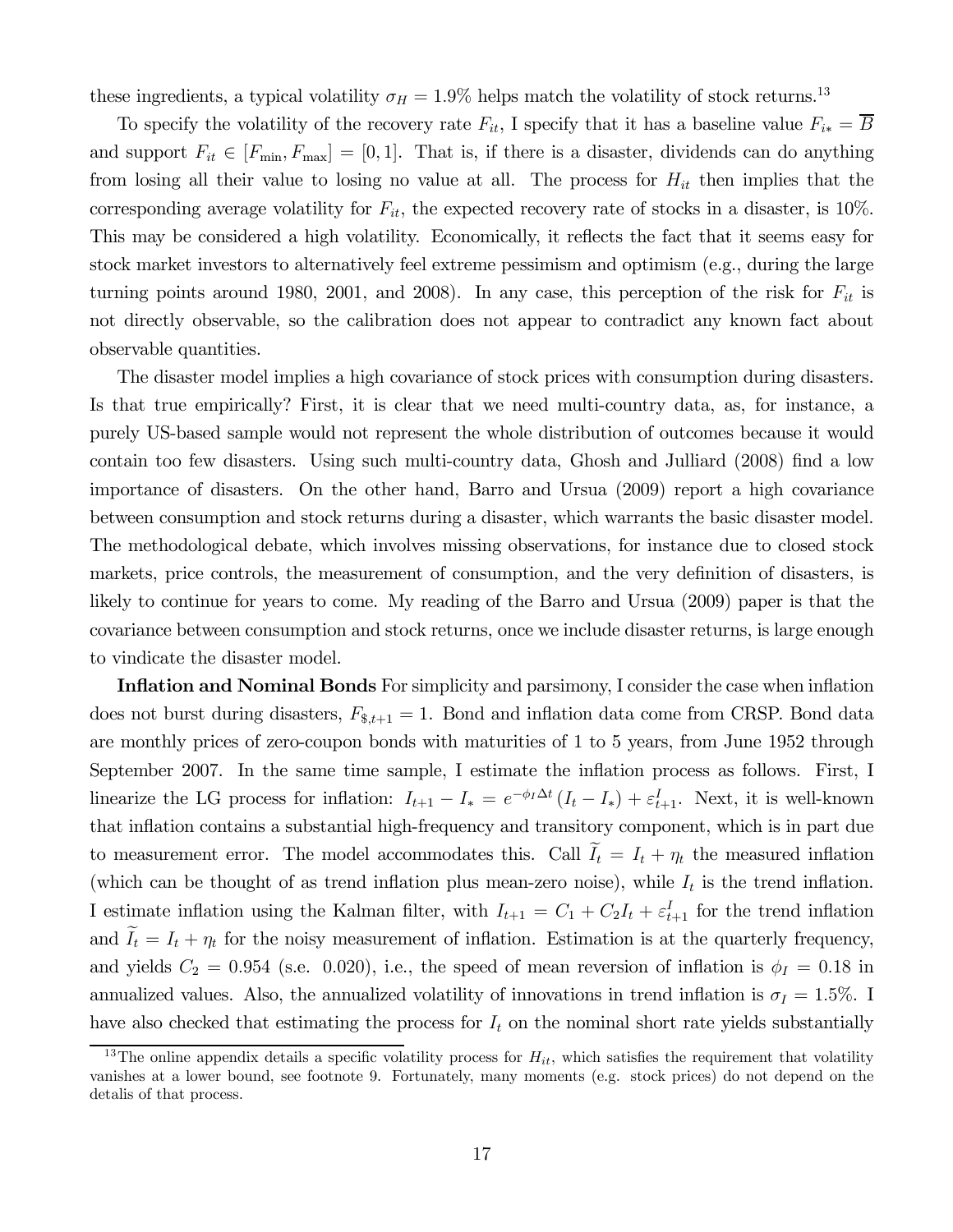the same conclusion. Finally, I set  $I_*$  at the mean inflation, 3.7% (note that the slight non-linearity in the LG term process makes  $I_*$  differ from the mean of  $I_t$  by only a trivial amount).

To assess the process for  $J_t$ , I consider the 5-year slope,  $s_t = y_t(5) - y_t(1)$ . Eq. 44 shows that, conditional on no disasters, it follows (up to second-order terms) that  $s_{t+1} = a + e^{-\phi_J \Delta t} s_t + bI_t + \varepsilon_{t+1}^s$ , where  $\Delta t$  is the length of "a period" (e.g., a quarter means  $\Delta t = 1/4$ ). I estimate this process at a quarterly frequency. The coefficient on  $s_t$  is 0.78 (s.e. 0.043). This yields  $\phi_J = 0.92$ . The standard deviation of innovations to the slope is  $0.92\%$ .

To calibrate  $\kappa$ , I consider the baseline value of the yield, which from (16) is  $y_t(T) = y_t(0) +$  $\kappa + \ln\left(1 - \frac{1-e^{-\psi_I T}}{\psi_I}\kappa\right)/T$  with  $\psi_I = \phi_I - 2\kappa$ , and I compute the value of  $\kappa$  such that it ensures  $y_t(5) - y_t(1) = 0.0057$ , the empirical mean of the 5-year slope. This gives  $\kappa = 2.6\%$ . By (9), this implies that in a disaster the expected jump in inflation is  $J_* = 2.1\%$ .

As a comparison, Barro and Ursua (2008, p. 304) find a median increase of inflation during disasters of 2.4%. They find a median inflation rate of 6.6% during disasters, compared to 4.2% for long samples taken together. This is heartening, but one must keep in mind that Barro and Ursua (2008) find that the average increase in inflation during disasters is equal to 109% — because of hyperinflations, inflation is very skewed.<sup>14</sup> I conclude that a jump in inflation of  $2.1\%$  is consistent with the historical experience. Investors do not know ex ante if disasters will bring about inflation or deflation; on average, however, they expect more inflation.

As there is considerable variation in the actual jump in inflation, there is much room for variations in the perceived jump in inflation,  $J_t = J_* + J_t$  – something that the calibration will indeed deliver. We saw that empirically the standard deviation of the innovations to the 5-year spread is 0.92% (in annualized values), while in the model it is  $(K_5 - K_1) \sigma_{\pi}$ . Hence, we calibrate  $\sigma_{\pi} = 2.9\%$ . As a result, the standard deviation of the 5-year spread is  $(K_5 - K_1) \sigma_{\pi}/\sqrt{2\phi_J} = 0.68\%$ , while in the data it is 0.79%. Therefore, the model is reasonable in terms of observables.

An important non-observable is the perceived jump in inflation during a disaster,  $J_t$ . Its volatility is  $\sigma_J = \sigma_{\pi}/(p\mathbb{E}[B^{-\gamma}]) = 15.4\%$ , and its population standard deviation is  $\sigma_J/\sqrt{2\phi_J} = 11\%$ . This is arguably high, although it does not violate the constraint that the actual jump in inflation should be more dispersed than its expectation (cf. Section V.C). One explanation is that the yield spread has some high-frequency transitory variation that leads to a very high measurement of  $\phi_J$ ; with a lower value one would obtain a considerably lower value of  $\sigma_J$ . Another interpretation is that the demand for bonds shifts at a high frequency (perhaps for liquidity reasons). While this is captured by the model as a change in perceived inflation risk, it could be linked to other factors. In any case, we shall see that the model does well in a series of dimensions explored in Section IV.C.

<sup>&</sup>lt;sup>14</sup>There is a difference between wars and financial disasters: wars very rarely lead to deflations, but financial disasters often do, especially during the Great Depression. The inflation jump is a bit higher during wars than financial disasters, by about 1% or 4%, depending on whether one takes the median or the mean of winsorized values. It is useful to note that financial disasters in non-OECD countries are typically inflationary.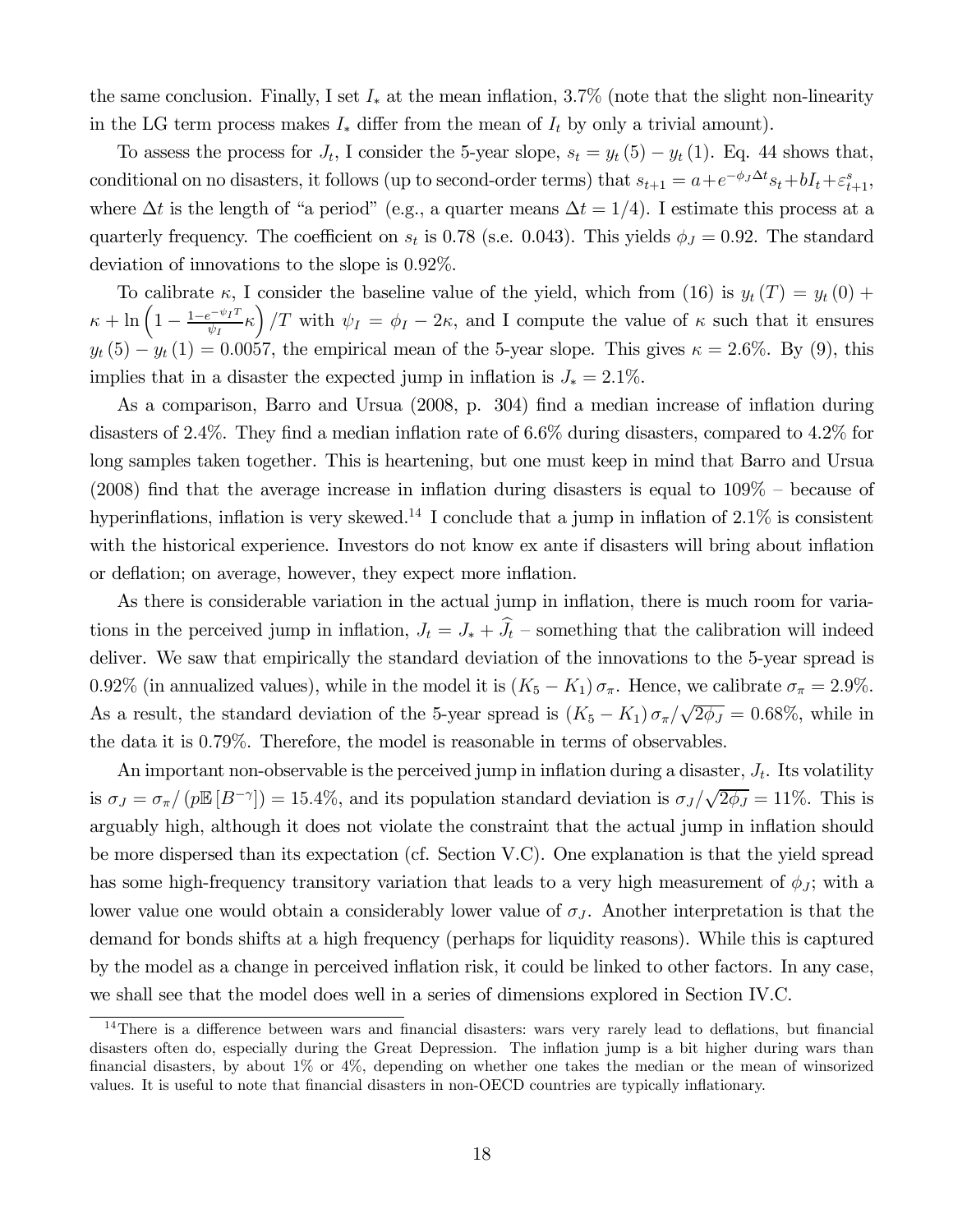**Fixed vs variable**  $p_t$  The baseline calibration uses a fixed  $p_t$ . Let us see how things would change with a variable  $p_t$ . If only  $p_t$  varied, then the correlation between stock and bond risk premia would be perfect. Empirically, we shall see that the correlation is much closer to 0, which suggests that asset-class-specific factors drive the bulk of stock vs. bond returns, rather than a common factor. This suggests that a calibration with a constant  $p_t$  is a useful first pass.

To be more quantitative, one would like long time series of  $P_t/D_t$  and of real bond yields. To obtain such a long-term time series, I use the real short-term yield. Then, I regress  $\Delta \ln P_t/D_t =$  $\alpha + \beta \Delta r_{ft} + \varepsilon_t$ . I observe that, in the model,  $p_t$  affects  $r_{ft}$  and  $\ln P_t/D_t$ , but that  $F_{it}$  affects only  $P_t/D_t$ . Hence, using the model, the interpretation of the  $R^2$  is an answer to the question: how much of the variation in  $P_t/D_t$  comes from  $p_t$  rather than  $F_{it}$ ? Empirically,  $R^2 = 13\%$  and  $\beta = -2.1$ (s.e. 1.1). This means that, prima facie,  $87\%$  of the variation in the  $P/D$  ratio comes from the recovery rate, and 13% from changes in  $p_t$ . For the calibration's parsimony, I take  $\sigma_p = 0$ . Using the regression on the Cochrane-Piazzesi (CP, 2005) factor, regressing  $\Delta \ln P_t/D_t = \alpha + \beta \Delta CP_t + \varepsilon_t$ , yields an  $R^2$  of 0.04%. This also points to a very small role for a common shock in bond vs. stock premia. I note that this 13% / 87% breakdown is, of course, provisional. In addition, it is undoubtedly the case that, in some episodes, variations in  $p_t$  are important (e.g., during the 2008 crisis), and then it is useful to pay the somewhat higher cost of using the Epstein-Zin model developed below.

Let me extend on the theme that the correlation between stock and nominal bond premia appears to be small. Viceira (2007) reports that the correlation between stock and bond returns is 3%. The correlation between the change in the CP factor and stock market returns is 3%, while the correlation between the level of CP and the change in stock market returns is also 3%, at monthly frequencies. In the model, this could be accounted for by setting  $corr\left(\varepsilon_{t+1}^{J}, -\varepsilon_{i,t+1}^{H}\right) \simeq corr\left(\varepsilon_{t+1}^{J}, \varepsilon_{i,t+1}^{D}\right) \simeq 3\%.$ 

On the degree of parsimony of this calibration This paper is mainly concerned with the value of stocks and government bonds. It uses two latent measures of riskiness, one for real quantities (the stock resilience  $H_{it}$ ) and another for nominal quantities (the bond risk premium  $\pi_t$ ), both of which load on just one macro shock, the disaster shock. This assumption of at least one risk premium for nominal quantities and another risk premium for real quantities is used by several authors, e.g., Wachter (2006), Piazzesi and Schneider (2007), Bansal and Shaliastovich (2009), and Lettau and Wachter (2011).

My conclusion is that it is hardly possible to be more parsimonious and still account for the basic facts of asset prices. Indeed, a tempting, though ultimately inadequate, idea would be the following: nominal bonds and stocks are driven by just one factor, perhaps the disaster probability. However, there is much evidence that risk premia are driven by more than one factor (see above, and also Fama and French 1993 who find that five factors are necessary to account for stocks and bonds). Hence, the framework in this paper using two time-varying risk premia (one for nominal assets, one for real assets) is, in a sense, the minimal framework to make sense of asset price puzzles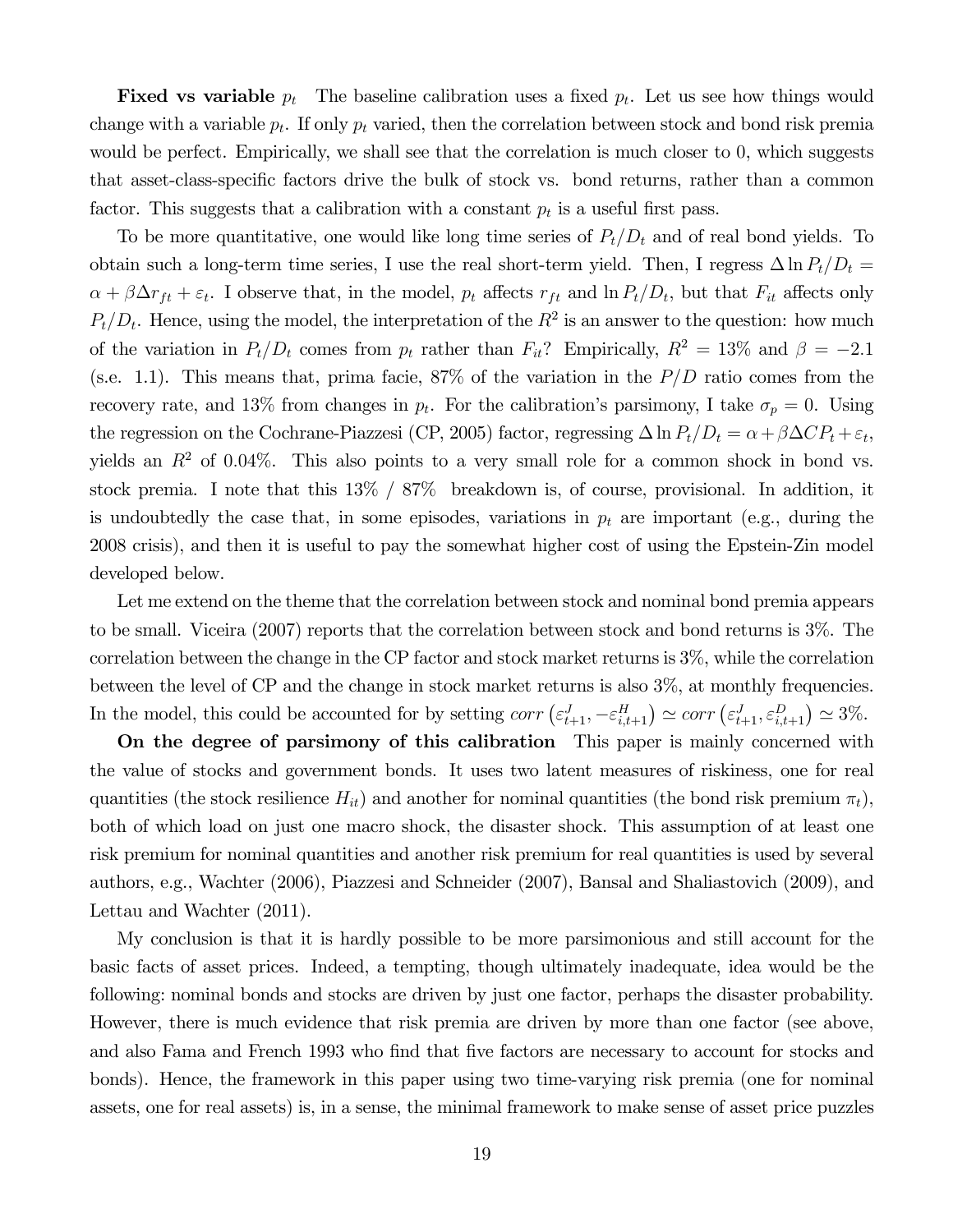on stocks and nominal bonds. Of course, those premia ultimately compensate for just one source of risk — disaster risk.

I next turn to the return predictability generated by the model. Sometimes I use simulations, in a sample without disasters, as in most of the theory. The calibration was designed to match two thirds of Table III, but the predictions in Figure I and Tables IV-VII are out of sample, i.e. were not directly targeted in the calibration.

## IV.B. Stocks: Level, Excess Volatility, Predictability

**Average Levels** The equity premium (conditional on no disasters) is  $r_{it}^e - r_f = p \mathbb{E} [B^{-\gamma}] (1 - F_{i*}) =$ 6.5%. The unconditional equity premium is 5.3% (the above value minus  $p(1 - F_{i*})$ ). So, as in Barro (2006), the excess returns of stocks mostly reflect a risk premium, not a peso problem.<sup>15</sup> The mean value of the price/dividend ratio is 18.2 (and is close to Eq. 14, evaluated at  $\hat{H}_{it} = 0$ ), in line with the empirical evidence reported in Table III. The central value of the  $D/P$  ratio is  $\delta_i = 5.0\%$ . 16

"Excess" Volatility The model generates "excess" volatility and predictability. Consider (14),  $P_{it}/D_{it} = (1 + \widehat{H}_{it}/(\delta_i + \phi_H))/\delta_i$ . As stock market resilience  $\widehat{H}_{it}$  is volatile, so are stock market prices and P/D ratios. Table III reports the numbers. The standard deviation of  $\ln (P/D)$  is 0.27. Volatile resilience yields a volatility of the log of the P/D ratio equal to 10%. For parsimony's sake, I assume that innovations to dividends and resilience are uncorrelated. The volatility of equity returns is 15%. I conclude that the model can quantitatively account for an "excess" volatility of stocks through a stochastic risk-adjusted severity of disasters. In addition, changes in the P/D ratio reflect only changes in future returns, not future dividends. This is in line with the empirical findings of Campbell and Cochrane (1999).

TABLE III: Some Stock Market Moments

|                            |      | Data Model         |
|----------------------------|------|--------------------|
| Mean $P/D$                 | 23   | - 182              |
| Std. dev. $\ln P/D$        |      | $0.33 \qquad 0.30$ |
| Std. dev. of stock returns | 0.18 | 0.15               |

Notes: Stock market moments. The data are from Campbell (2003, Table 1 and 10)'s calculation for the USA 1891—1997.

<sup>&</sup>lt;sup>15</sup>Note that this explanation for the equity premium is very different from the one proposed in Brown, Goetzmann, and Ross (1995), which centers around survivorship bias.

 $^{16}$ In those tables, the sample sometimes includes the Great Depression, but as shown by Campbell (2003), for the stock market moments considered, the broad facts do not depend on including the Great Depression.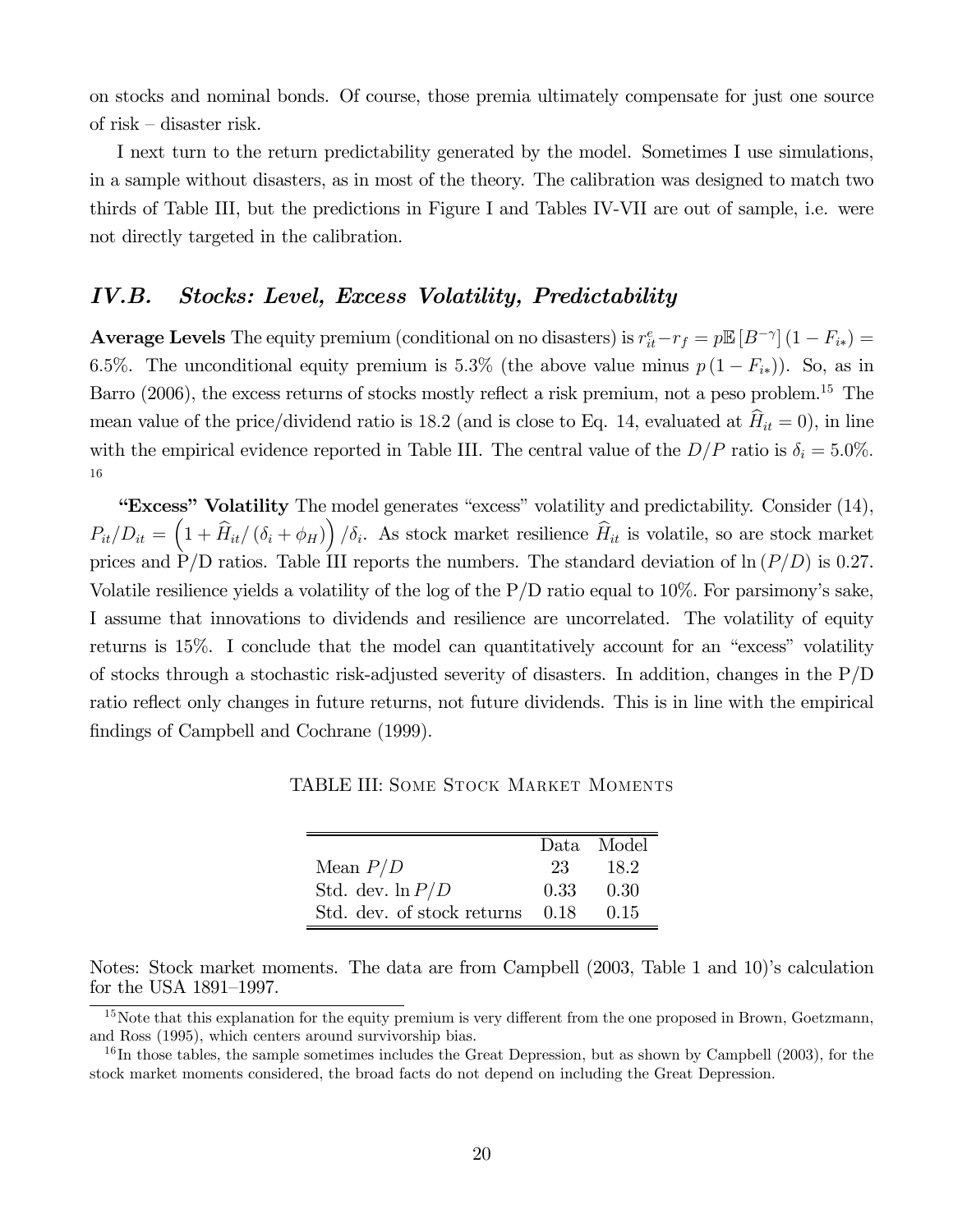**Predictability** Consider (14) and (15). When  $\hat{H}_{it}$  is high, (15) implies that the risk premium is low and P/D ratios (14) are high. Hence, the model generates above-average subsequent stock market returns when the market-wide  $P/D$  ratio is below average. This is the view held by many, but not all, researchers (see the discussion in Cochrane 2008). The model predicts the following magnitudes for regression coefficients.

PROPOSITION 5 (Predicting stock returns via  $D/P$  ratios) Consider the predictive regressions of the return from holding the stock from t to  $t+T$ ,  $r_{it\to t+T}$ , on the initial dividend-price ratio,  $\ln(D_{it}/P_{it})$ :

$$
r_{it \to t+T} = \alpha_T + \beta_T \ln \left( D_{it} / P_{it} \right) + noise \tag{26}
$$

$$
r_{it \to t+T} = \alpha'_T + \beta'_T (D_{it}/P_{it}) + noise.
$$
\n(27)

In the model, for small holding horizons T, the slopes are, to the leading order:  $\beta_T = (\delta_i + \phi_H)T$ and  $\beta'_T = (1 + \phi_H/\delta_i) T$ .

**Proof.** Proposition 1 states the expected returns over a short horizon T to be  $r_{it\to t+T}^e = (\delta - H_{it})T$ . Eq. 14 implies that the right-hand side of (26) is, to the leading order,  $\ln(D/P)_t = \ln \delta_i - \frac{H_{it}}{\delta_i + \phi_H}$ . So the regression is, to a first order,  $r_{it\to t+T}^e = \left(\delta - H_{i*} - \widehat{H}_{it}\right)T = \alpha_T - \beta_T \frac{\widehat{H}_{it}}{\delta_i + \phi_H}$ . Equating the  $H_{it}$  terms,  $\beta_T = (\delta_i + \phi_H)T$ . The same reasoning yields  $\beta'_T$ .

The intuition for the value of  $\beta_T$  is as follows. First, the slope is proportional to T simply because returns over a horizon T are proportional to T. Second, when the  $P/D$  ratio is lower than the baseline by 1%, it increases returns through two channels: the dividend yield is higher by  $\delta_i$ %, and mean reversion of the P/D ratio creates capital gains of  $\phi\%$ .

TABLE IV: Predicting Returns with the Dividend-Price Ratio

| $\mathrm{Data}$ |              |         | Model   |       |         |
|-----------------|--------------|---------|---------|-------|---------|
| Horizon         | <b>Slope</b> | s.e.    | $\,R^2$ | Slope | $\,R^2$ |
| $1 \mathrm{yr}$ | 0.11         | (0.053) | 0.04    | 0.17  | 0.06    |
| $4 \text{ yr}$  | 0.42         | (0.18)  | 0.12    | 0.45  | 0.19    |
| 8 <sub>yr</sub> | 0.85         | (0.20)  | 0.29    | 0.79  | 0.30    |

Notes: Predictive regression for the expected stock return  $r_{it\to t+T} = \alpha_T + \beta_T \ln(D_{it}/P_{it})$ , at horizon (annual frequency), up to an 8-year horizon. The data are from Campbell (2003, Table 10 and 11B)'s calculation for the US 1891—1997.

Using the paper's calibration of  $\delta_i = 5\%$  and  $\phi_H = 13\%$ , Proposition 5 predicts a slope coefficient  $\beta_1 = 0.18$  at a one-year horizon. This prediction is in line with the careful estimates of Lettau and van Nieuwerburgh (2008) who find a  $\beta_1$  value of 0.23 in their preferred specification. Also, Cochrane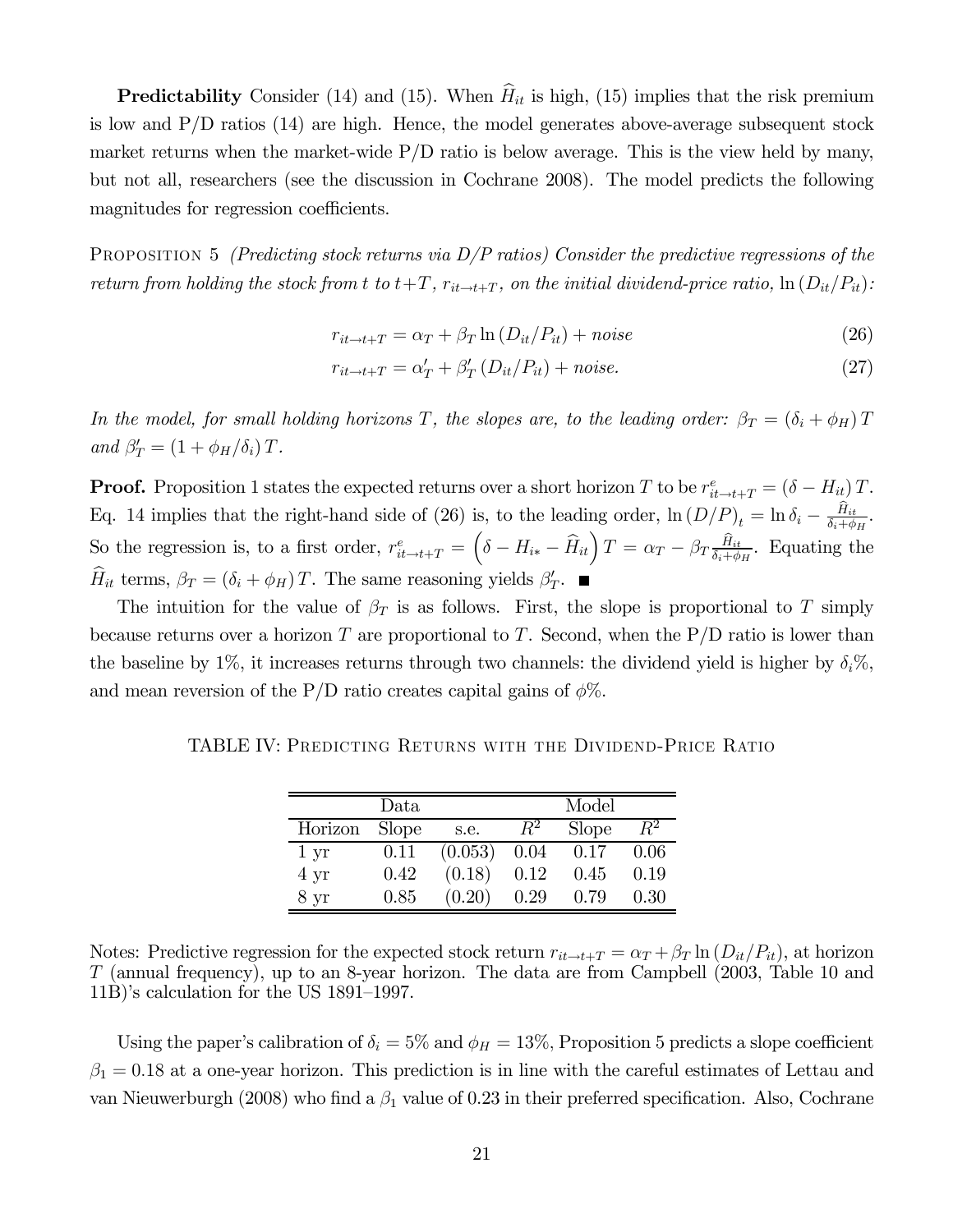(2008) runs regression (27) at the annual horizon, and finds  $\beta'_1 = 3.8$  with a standard error of 1.6. Proposition 5 predicts  $\beta'_1 = 3.6$ . We note that the approximation in Proposition 5, valid for "small" , appears to be valid up to approximately a 1-year holding period. Table IV reports the model predictions for large  $T$ , using simulations, and their arguably good congruence with empirical data.

I conclude that the model is successful in matching not only the level but also the variation and predictability of the stock market.

Characteristics vs Covariances In a rare-disaster economy, characteristics tend to predict returns better than covariances, which a strand of research argues is true (Daniel and Titman 1997). Indeed, in a sample without disasters, betas will only reflect the covariance during "normal times," but risk premia are only due to the covariance with consumption in disasters. The two can be entirely different. Hence, the "normal-times" betas can have no relation with risk premia. However, "characteristics," like the  $P/D$  ratio, imbed measures of risk premia (as in (14)). Hence, characteristics will predict returns better than covariances.

However, there could be some spurious links if stocks with low  $H_{i*}$  have higher cash-flow betas. One could conclude that a cash-flow beta commands a risk premium; however, this is not because cash-flow betas cause the latter, but simply because stocks with high cash-flow betas happen to be stocks that have a large loading on the disaster risk.

These points may help explain the somewhat contradictory findings in the debate about whether characteristics or covariances explain returns. When normal-times covariances badly measure the true risk, as is the case in a disaster model, characteristics will often predict expected returns better than covariances.<sup>17</sup>

# IV.C. Bond Premia and Yield Curve Puzzles

#### Excess Returns and Time-Varying Risk Premia

Bonds carry a time-varying risk premium. Eq. 18 indicates that bond premia are (to a first order) proportional to bond maturity T. This is the finding of Cochrane and Piazzesi (2005). The explanatory factor here is the inflation premium  $\pi_t$ , i.e., compensation for a jump in inflation if a disaster happens. The model delivers this because a bond's loading of inflation risk is proportional to its maturity  $T$ .

The nominal yield curve slopes up on average. Suppose that when a disaster happens, inflation jumps by  $J_* > 0$ . This leads to a positive parametrization  $\kappa$  of the bond premia (Eq. 9). The typical nominal short-term rate (i.e., the one corresponding to  $I_t = I_*$ ) is  $y(0) = \delta - H_s + I_*$ , while the long-term rate is  $y(0) + \kappa$  (i.e.,  $-\lim_{T\to\infty} \ln Z_{\text{st}}(T) / T$ ). Hence, the long-term rate exceeds the short-term rate by  $\kappa > 0$ . The yield curve slopes up. Economically, this is because long-maturity

<sup>&</sup>lt;sup>17</sup>A recent working paper (Koijen, Lustig, and van Nieuwerburgh 2010) brings new substance to this debate, showing that value stocks' dividends fell a lot during the Great Depression.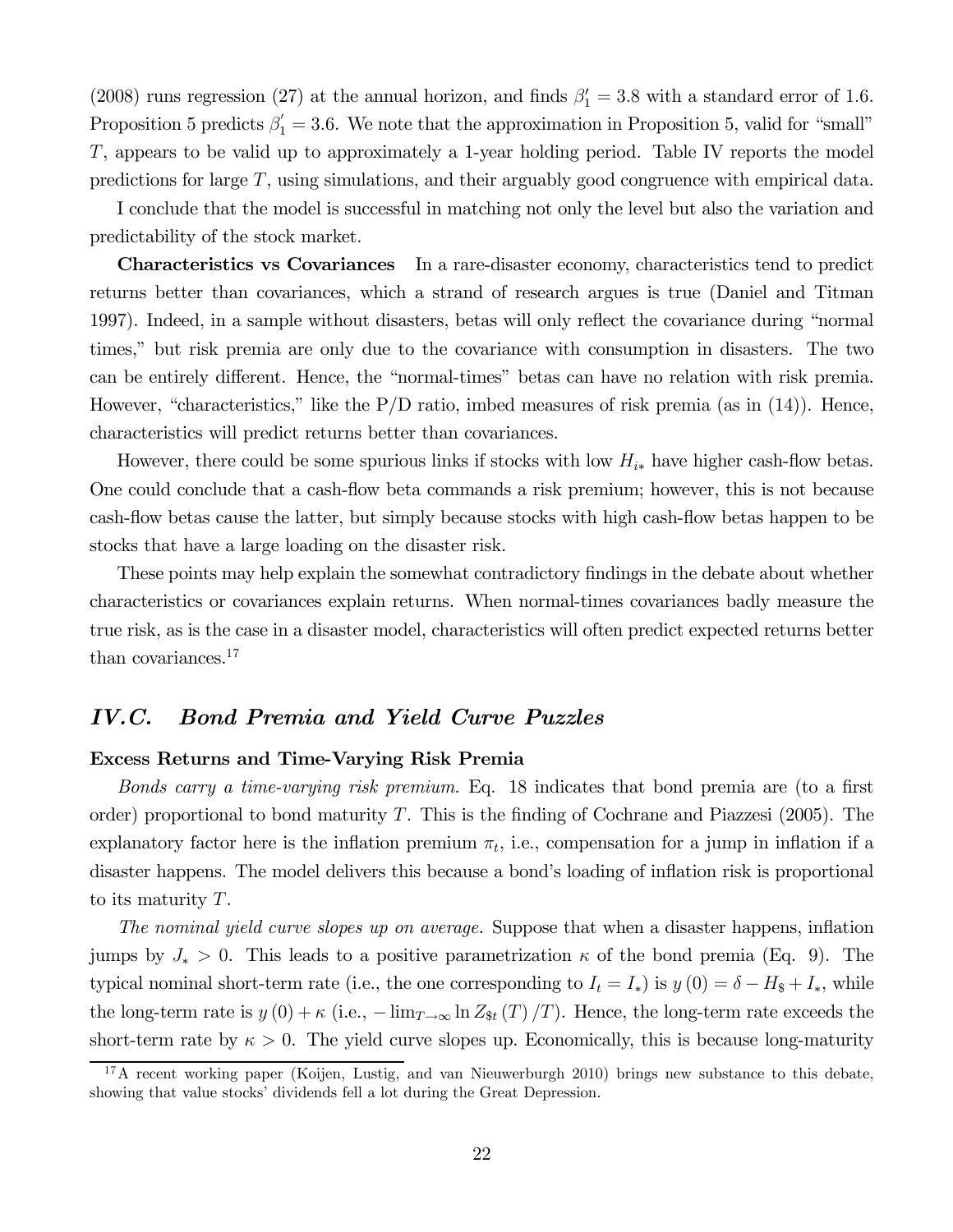bonds are more sensitive to inflation risk than short-term bonds, so they command a risk premium.

On the other hand, in the model, the yield curve on real bonds is flat: all yields are equal to  $r_f$ . The empirical evidence on real bonds is scarce and mixed (e.g., Nakamura et al. 2011). In the UK, the real yield curve has been downward sloping, but in the US, it has been upward-sloping. Hence, a flat real yield curve may be a good benchmark.

The Forward Spread Predicts Bond Excess Returns Fama and Bliss (1987) regress shortterm excess bond returns on the forward spread, i.e., the forward rate minus the short-term rate:

Fama-Bliss regression: Excess return on bond of maturity  $T = \alpha_T + \beta_T \cdot (f_t(T) - r_t) + \text{noise.}$  (28)

The expectation hypothesis yields constant bond premia and, thus, predicts  $\beta_T = 0$ . I next derive the model's prediction. As in the calibration  $var(I_t) \psi_I^2 / var(\pi_t) = 0.023$ , I highlight the case where this quantity is small, which means that changes in the slope of the yield curve come from changes in the bond risk premium rather than from changes in the drift of the short-term rate.

PROPOSITION 6 (Coefficient in the Fama-Bliss regression) The slope coefficient  $\beta_T$  of the Fama-Bliss regression (28) is given in (45). When  $var(I_t) \psi_I^2 / var(\pi_t) \ll 1$ ,

$$
\beta_T = 1 + \frac{\psi_J}{2}T + O\left(T^2\right). \tag{29}
$$

When var  $(\pi_t)=0$  (no risk premium shocks), the expectation hypothesis holds and  $\beta_T = 0$ . In all cases, the slope  $\beta_T$  is non-negative and eventually goes to 0:  $\lim_{T\to\infty} \beta_T = 0$ .

To understand the economics of the previous proposition, consider the variable part of the two sides of the Fama-Bliss regression  $(28)$ . The excess return on a  $T$ -maturity bond is approximately  $T\pi_t$  (see Eq. 18), while the forward spread is  $f_t(T) - r_t \simeq T\pi_t$  (see Eq. 21). Both sides are proportional to  $\pi_t T$ . Thus, the Fama-Bliss regression (28) has a slope equal to 1, which is the leading term of (29).

This value  $\beta_T$  above 1 is precisely what Fama and Bliss (1987) have found, a result confirmed by Cochrane and Piazzesi (2005). This is quite heartening for the model. Table V reports the results. We also see that as maturity increases, coefficients initially rise but then fall at long horizons, as predicted by Proposition 6. Economically, most of the variations in the slope of the yield curve are due to variations in the risk premium, not due to the expected change of inflation.

The Slope of the Yield Curve Predicts Future Movements in Long Rates Campbell and Shiller (CS, 1991) find that a high slope of the yield curve predicts that future long-term rates will fall. CS regress yield changes on the spread between the yield and the short-term rate:

$$
\text{ Campbell-Shiller regression: } \frac{y_{t+\Delta t}(T - \Delta t) - y_t(T)}{\Delta t} = a + \beta_T \cdot \frac{y_t(T) - y_t(0)}{T} + \text{noise.}
$$
\n
$$
(30)
$$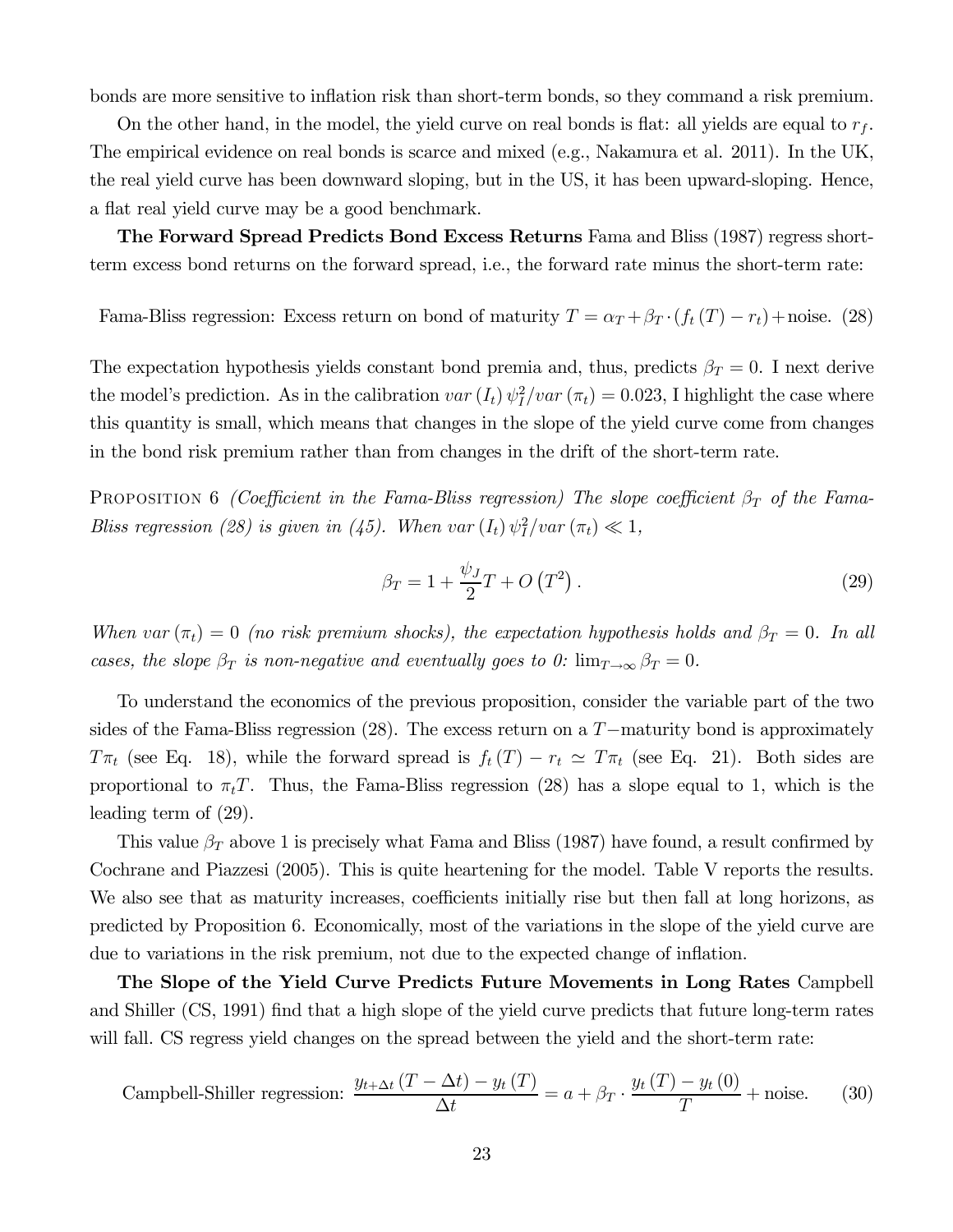| Data            |      |                    | Model       |                    |        |
|-----------------|------|--------------------|-------------|--------------------|--------|
| Maturity $T$    |      | (s.e.)             | $R^{\rm z}$ |                    |        |
| $2 \mathrm{yr}$ | 0.99 | (0.33)             |             | $0.16$ 1.33 $0.34$ |        |
| $3 \mathrm{yr}$ | 1.35 | $(0.41)$ 0.17 1.71 |             |                    | 0.23   |
| 4 yr            | 1.61 | (0.48)             | 0.18        | 1.84               | - 0.14 |
| $5 \mathrm{yr}$ | 1.27 | (0.64)             | 0.09        | 1.69               | 0.08   |

TABLE V: Fama-Bliss Excess Return Regression

Notes: The regressions are the excess returns on a zero-coupon bond of maturity  $T$ , regressed on the spread between the T forward rate and the short-term rate:  $rx_{t+1}(T) = \alpha + \beta (f_t(T) - f_t(1)) +$  $\varepsilon_{t+1}(T)$ . The unit of time is one year. The empirical results are from Cochrane and Piazzesi (2005, Table 2). The expectation hypothesis implies  $\beta = 0$ .

The expectation hypothesis predicts  $\beta_T = 1$ . However, CS find negative  $\beta_T$ 's, with a roughly affine shape as a function of maturity (see Table VI). This empirical result is predicted by the model, as the next Proposition shows. As in the calibration  $var(I_t) \phi_I^2 / var(\pi_t) = 0.045$ , I highlight the case where these quantities are small.

**PROPOSITION 7** (Coefficient in the Campbell-Shiller regression) The slope coefficient  $\beta_T$  in the Campbell-Shiller (1991) regression (30) is given by (46). When  $\phi_I^2 var(I_t) / var(\pi_t) \ll 1, \kappa T \ll 1$ ,  $\beta_T = -\left(1 + \frac{2\psi_j - \psi_I}{3}T\right) + o(T)$  when  $T \to 0$ , and  $\beta_T = -\psi_J T + o(T)$  when  $T \gg 1$ .

TABLE VI: Campbell-Shiller Yield Change Regression

|                | Data    |        | Model   |
|----------------|---------|--------|---------|
| Maturity $T$   | /7      | (s.e.) |         |
| 3m             | $-0.15$ | (0.28) | $-1.03$ |
| 6m             | $-0.83$ | (0.44) | $-1.16$ |
| $12 \text{ m}$ | $-1.43$ | (0.60) | $-1.41$ |
| $24 \text{ m}$ | $-1.45$ | (1.00) | $-1.92$ |
| 48 m           | $-2.27$ | (1.46) | $-2.83$ |

Notes: The regressions are the change in bond yield on the slope of the yield curve:  $y_{t+1} (T - 1)$  –  $y_t(T) = \alpha + \frac{\beta}{T-1} (y_t(T) - y_t(1)) + \varepsilon_{t+1}(T)$ . The time unit is one month. The empirical results are from Campbell, Lo, and MacKinlay (1997, Table 10.3). The expectation hypothesis implies  $\beta = 1$ .

Table VI also contains simulation results of the model's predictions. They are in line with CS's results. To understand the economics better, I use a Taylor expansion in the case where inflation is minimal. The slope of the yield curve is, to the leading order,  $(y_t(T) - y_t(0))/T = \frac{\pi_t}{2} + O(T)$ .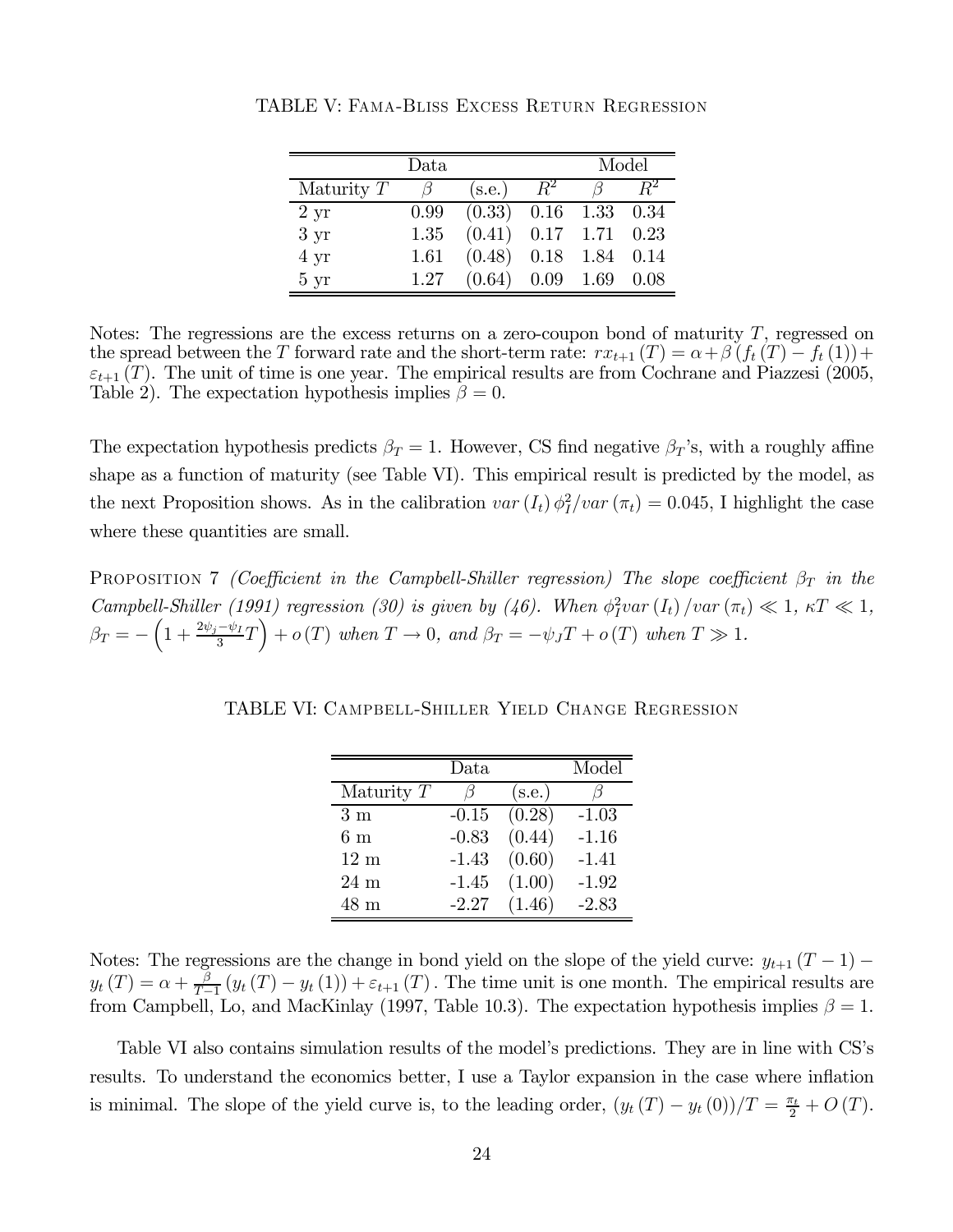Hence, to a first-order approximation (when inflation changes are not very predictable), the slope of the yield curve reflects the bond risk premium. The change in yield is (the proof of Proposition 7 justifies this):

$$
\frac{y_{t+\Delta t} (T - \Delta t) - y_t (T)}{\Delta t} \simeq -\frac{\partial y_t (T)}{\partial T} = \frac{-\pi_t}{2} + O(T).
$$

Hence, the CS regression yields a coefficient of  $-1$ , to the leading order. Economically, it means that a high bond premium increases the slope of the yield curve (by  $\pi_t/2$ ).

As bond maturity increases, Proposition 7 predicts that the coefficient in the CS regression becomes more and more negative. The economic reason is the following. For long maturities, yields have vanishing sensitivity to the risk premium, which the model says has the shape  $y_t(T) =$  $a + b\pi_t/T + o(1/T)$  for some constants a, b. Thus, the slope of the yield curve varies with  $b\pi_t/T^2$ , and the expected change in the yield is  $-b\phi_J \pi_t/T$ . So the slope in the CS regression (30) is  $\beta_T \simeq -\phi_J T$ . On the other hand, the expression for  $\beta_T$  shows that when the predictability due to inflation is non-negligible, the CS coefficient should go to 1 for very large maturities.

In Table VI, we see that the fit between theory and evidence is rather good. The only poor fit is for a short maturity. The CS coefficient is closer to 0 than in the model. The short-term rate has a larger predictable component at short-term horizons than in the model. For instance, this could reflect a short-term forecastability in Fed Funds rate changes. That feature could be added to the model, as in the online appendix. Given the small errors in fit, it is arguably better not to change the baseline model which broadly accounts for the CS finding. Economically, the CS finding reflects the existence of a stochastic one-factor bond risk premium.

A tent-shaped combination of forward rates predicts the bond risk premium Cochrane and Piazzesi (CP, 2005) establish that (i) a parsimonious description of bond premia is given by a stochastic one-factor risk premium, (ii) (zero-coupon) bond premia are proportional to bond maturity, (iii) this risk premium is empirically well approximated by a "tent-shaped" linear combination of forward rates, and (iv) a regression of excess bond returns on 5 forward rates gives such a tent shape.

Eq. 18 is consistent with their findings (i)-(ii): there is a single bond risk factor  $\pi_t$ , and the loading on it is proportional to bond maturity.<sup>18</sup> Economically, this is because a bond of maturity  $T$  has a sensitivity to inflation risk approximately proportional to  $T$ .

We shall see that the model delivers finding (iii) but not finding (iv). It cannot deliver (iv) because it has only two factors, so that 5 forwards rates in a regression would be collinear. It is conceivable that richer extensions (e.g., with 5 factors) of the model might deliver (iv), although at the same time it would be nice to see if (iv) replicates robustly in other countries (see Kozak 2011).

<sup>&</sup>lt;sup>18</sup>This is not an artifact of postulating a single bond risk premium, coming from  $J_t$ . If there are K bond risk premia  $J_{kt}$ , with different speeds of mean reversion (as in the multi-factor model of the online appendix), then, to the leading order, the risk premium on a bond of maturity T is still  $T\pi_t$ , with  $\pi_t = p_t \mathbb{E}_t [B_{t+1}^{-\gamma}] \sum_{k=1}^K \widehat{J}_{kt}$ .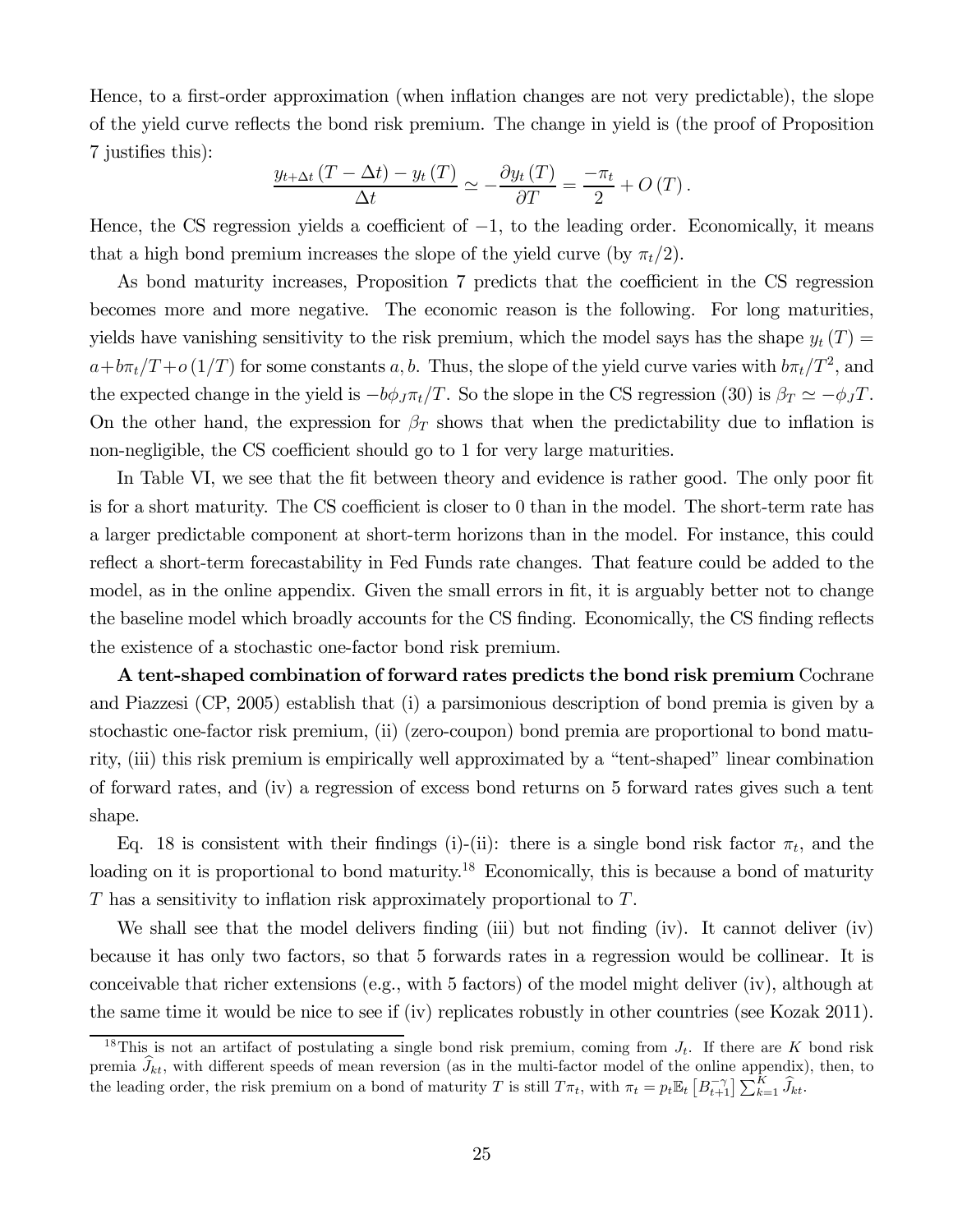However, we shall see that the model is account for CP's finding (iii). To understand this, rewrite (21) as:

$$
f_t(T) = F(T) + e^{-\psi_I T} I_t + \Lambda(T) \pi_t, \qquad \Lambda(T) \equiv \frac{e^{-\psi_I T} - e^{-\psi_J T}}{\psi_J - \psi_I}.
$$

This model's interpretation of the CP "tent-shaped" effect is that, in the model, forward rates of maturity T necessarily have a "tent-shaped" loading  $\Lambda(T)$  on the bond risk premium. To see that the model's loading  $\Lambda(T)$  is tent-shaped, observe that  $\Lambda(0) = \Lambda(\infty) = 0$  and  $\Lambda(T) > 0$  for  $T > 0$ . We saw earlier (after Lemma 2) that the economic reason for this tent shape of  $\Lambda(T)$  is that short-term bonds have no inflation risk premium, and long-term forwards are constant (in this model,  $f_t(\infty) = \delta - H_s + I_{**}$ , so that only intermediate maturity forwards have a loading on the bond risk premium.

To econometrically capture the bond risk premium, a tent-shaped  $\sum_{T=1}^{5} w_T f_t(T)$  combination of forwards predicts the bond risk premium. The simple  $(\sum_{T=1}^{5} w_T)$  and maturity-weighted  $\left(\sum_{T=1}^{5} Tw_T\right)$  sums of the weights should be roughly 0, so as to eliminate slow-moving factors such as  $e^{-\psi_I T} I_t$  up to second-order terms. This reasoning leads one to ask if there is a simple combination of forward rates that one might expect to robustly proxy for the risk premia. The next proposition provides an answer.19

PROPOSITION 8 *(Estimation-free combinations of forwards to proxy for the bond risk premium)* Given time horizons  $a$  and  $b$ , consider the following "estimation-free" combinations of forwards:

$$
CP_t^{EF}(a,b) \equiv \left[ -f_t(a) + 2f_t(a+b) - f_t(a+2b) \right] / b^2,
$$
\n(31)

where  $f_t(T)$  are the forwards of maturity T. Then, up to third-order terms, for small a and b,  $CP^{EF}_{t}(a, b) = (\psi_I + \psi_J) \pi_t$  is proportional to the bond risk premium.

**Proof.** From (21), up to third-order terms,  $CP_t^{EF} = (\psi_I + \psi_J)\pi_t$ . The leading inflation term is  $-\psi_I^2 I_t$ , a third-order term.

For instance,  $CP_t^{EF}(1,2) = (-f_t(1) + 2f_t(3) - f_t(5))/4$  uses the forwards up to a maturity of 5 years. Proposition 8 suggests that  $CP_t^{EF}$  could be used in practice to proxy for the bond risk premia without requiring a preliminary estimation.<sup>20</sup> Over the period 1964-2008, repeating the CP analysis gives an average  $R^2$  of 28% to predict excess bond return, while the estimation-free

 $19$ Combination (31) is not unique in the present two-factor model. However, if we add a small third persistent factor, then the combination becomes unique. It goes to (31) when the extra persistence of that factor and inflation go to 0 (see the online appendix). In that sense, (31) is a special combination that comes naturally out of a small perturbation of the baseline model. Lettau and Wachter (2011) proposed earlier another combination of theoretical factors to obtain the risk premium, but it is not estimation-free.

<sup>&</sup>lt;sup>20</sup>The CP estimate is very close to  $8CP^{EF}_{t}(1,2) - \frac{1}{2}CP^{EF}_{t}(2,1)$ , which is  $-2f(1) + 0.5f(2) + 3f(3) + 0.5f(4) 2f(5)$ .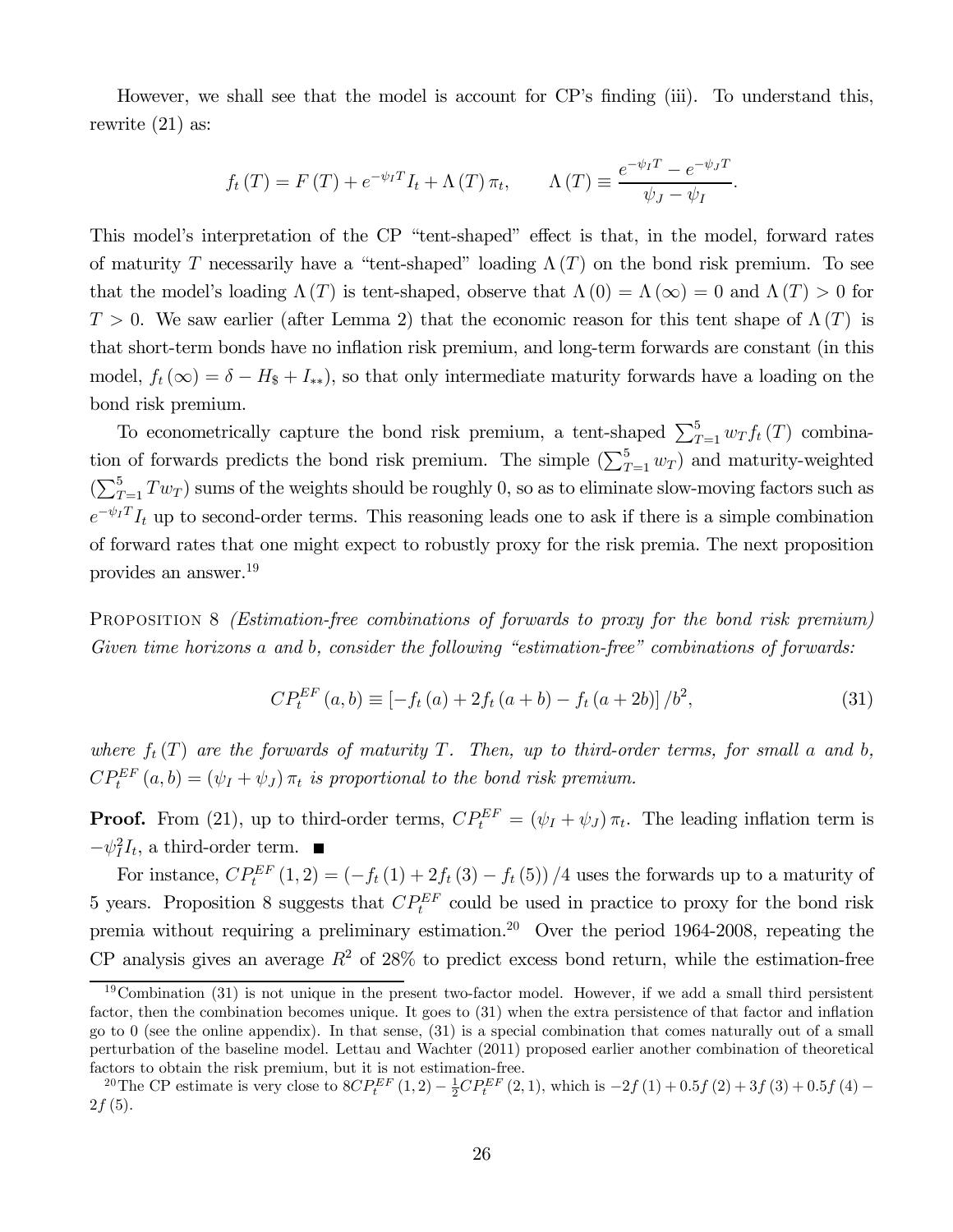

FIGURE I: Option implied volatility in the model and in the data. *Notes*: This figure presents the Black-Scholes annualized implied volatility of a 1-month put on the stock market. The solid line is from the model's calibration. The dots are the empirical average (January 2001 to February 2006) for the options on the S&P 500 index (Figlewski (2008). The initial value of the market is normalized to 1. The implied volatility of deep out-of-the-money puts is higher than the implied volatility of at-the-money puts, which reflects the probability of rare disasters.

 $CP^{EF}_{t}(1,2)$  yields a  $R^2$  of 23%. This is arguably a good performance, given the CP analysis uses five regressors, and the estimation-free  $CP_t^{EF}$  uses just one. In addition, the correlation between CP's variable and  $CP_t^{EF}$  is 0.89. Finally, consider a country with a short data set: the estimate of the CP coefficients will be very noisy. Researchers could thus use the estimation-free  $\mathbb{CP}^{EF}_t$  to evaluate risk premia.

I conclude that the model can account for the CP findings (i)-(iii) and proposes new combinations of factors to predict the bond risk premium. The latter are "estimation-free" and might be useful empirically.

# IV.D. Options

I now investigate whether the model's calibration (which did not target any option-specific value) yields good values for options. I calculate the model's Black-Scholes implied volatilities of puts with a 1-month maturity. I am very grateful to Stephen Figlewski for providing the empirical implied volatilities of 1-month options on the S&P 500 from January 2001 to February 2006 (Figlewski 2008).

Figure I reports the implied volatilities from the data and the calibration. The correspondence is quite good, despite the fact that no extra parameter was tuned to match option prices.<sup>21</sup> Hence, I conclude that as a first pass and for the maturity presented here, the variable rare disasters model can yield correct option prices. Du (2011) finds other parametrizations of jumps that match option

<sup>&</sup>lt;sup>21</sup>I use  $\sigma = 15\%$  (from Table III), and the central case  $F_{i,t+1} = F_*$ , which yields  $H_{it} = H_{i*}$ .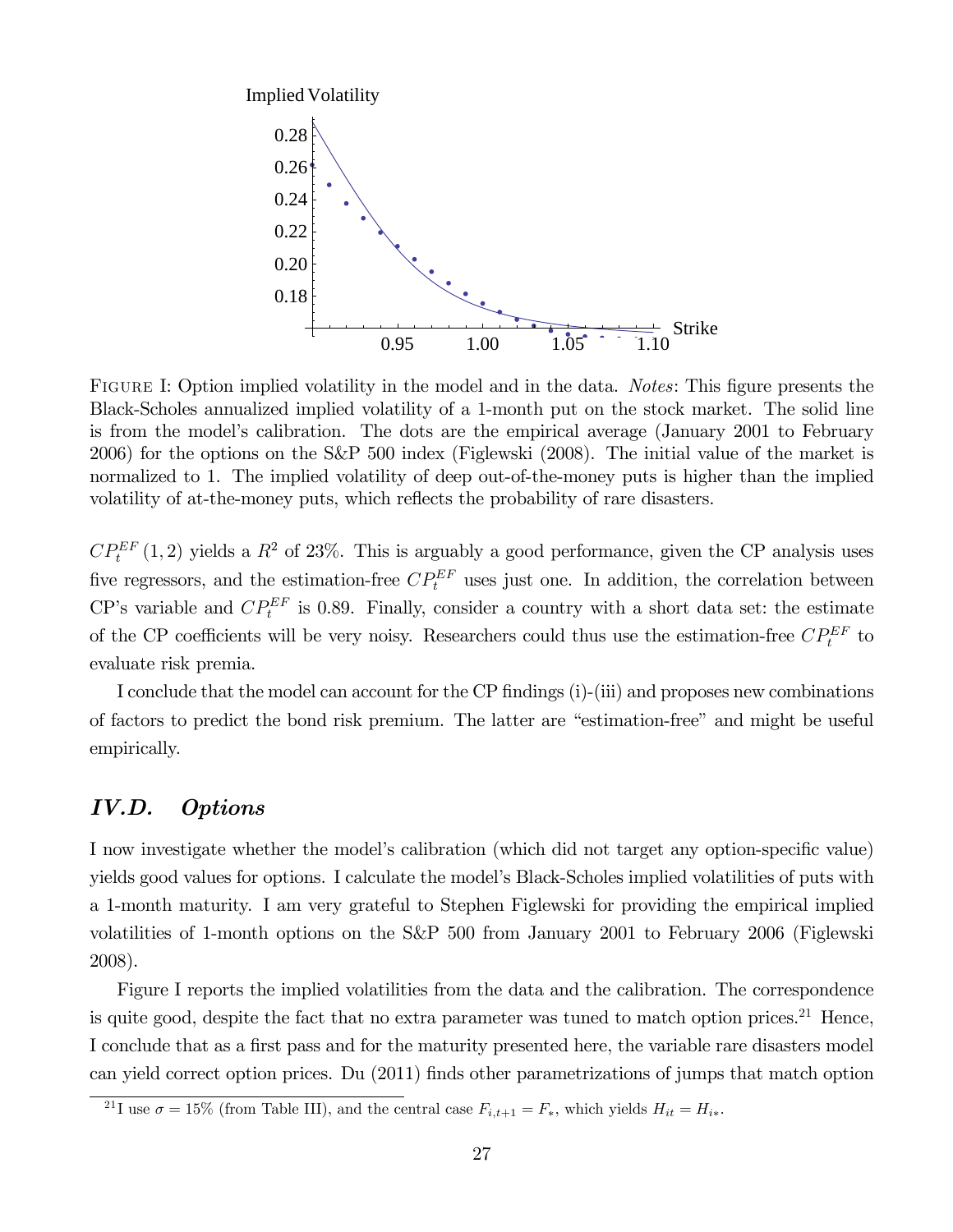|                   | $\mathrm{Data}$ |       |             | Model |         |
|-------------------|-----------------|-------|-------------|-------|---------|
| Horizon           | Slope           | s.e.  | $R^{\rm z}$ | Slope | $\,R^2$ |
| $1 \; \mathrm{m}$ | 3.2             | (1.8) | 0.01        | 1.6   | 0.006   |
| 3m                | 3.9             | (1.4) | 0.06        | 1.6   | 0.02    |
| 6m                | 2.5             | (1.2) | 0.05        | 1.6   | 0.03    |
| $12 \text{ m}$    | 1.0             | (0.9) | 0.01        | 1.4   | 0.05    |

TABLE VII: Predicting Returns with the Variance Premium

Notes: Predictive regression for the expected stock return  $\frac{1}{T}r_{it\to t+T} = \alpha_T + \beta_T VP_T$  at horizon T (using annualized units).  $VP_T$  is the variance risk premium. The empirical data come from Bollerslev, Tauchen, and Zhou (2009, Table 2).

prices. Of course, a more systematic study would be desirable. Farhi et al. (2009) investigate the link between currency option prices and currency levels, finding support for the existence of a disaster risk premium.

Backus, Chernov, and Martin (forth.) study a specification that equity dividends are  $D_t = C_t^{\lambda}$ for some  $\lambda > 0$ , and cannot fit option prices in a disaster framework with constant disaster risk. In their framework, a high  $\lambda$  (about 4) is necessary to attain a high volatility of equity (so that dividend volatility is  $\lambda$  times consumption volatility). But then, equity is immensely risky during disasters, and put prices are too high. In contrast, in the present framework, equity volatility comes from resilience volatility, and put prices can be moderate and calibrate naturally.

Proposition 3 suggests a way to extract key structural parameters of disasters from options data. Stocks with a higher put price (controlling for "normal-times" volatility) should have a higher risk premium, because they have higher future expected returns. Evaluating this prediction would be most interesting. Supportive evidence comes from Bollerslev, Tauchen, and Zhou (BTZ, 2009). They find that when put prices are high, subsequent stock market returns are high. This is qualitatively what a disaster-based model predicts.

For a more quantitative assessment, consider the "variance premium"  $VP_t$ , which is the riskneutral expected variance minus the expected variance (conditional on no disasters). It is straightforward to derive  $VP_t = p_t \mathbb{E}^D \left[ B_{t+1}^{-\gamma} (1 - F_{i,t+1})^2 \right]$ , as the jump size in a disaster is  $1 - F_{i,t+1}$ . BTZ regress annualized stock market returns on the variance premium  $VP_t$ . Table VII reports the results.<sup>22</sup> In addition, the mean and standard deviation of  $VP_t$  are, respectively, 2.2% and 0.53% in the BTZ data, and 3.4% and 0.66% in the model. Hence, the model is broadly congruent with the empirical results of BTZ. It cannot account for all the patterns in the variance premium, as it is a

 $^{22}I$  convert BTZ's results to annualized units, which multiplies their slopes by 100/12. The model's baseline prediction (i.e., neglecting small non-linear terms) for the slope in Table VII is  $\beta = -(\partial H_{it}/\partial F_{it})/(\partial V P_t/\partial F_{it})$  $1/(2(1 - F_*)) = 1.5$ . Table VII's simulations confirm the prediction.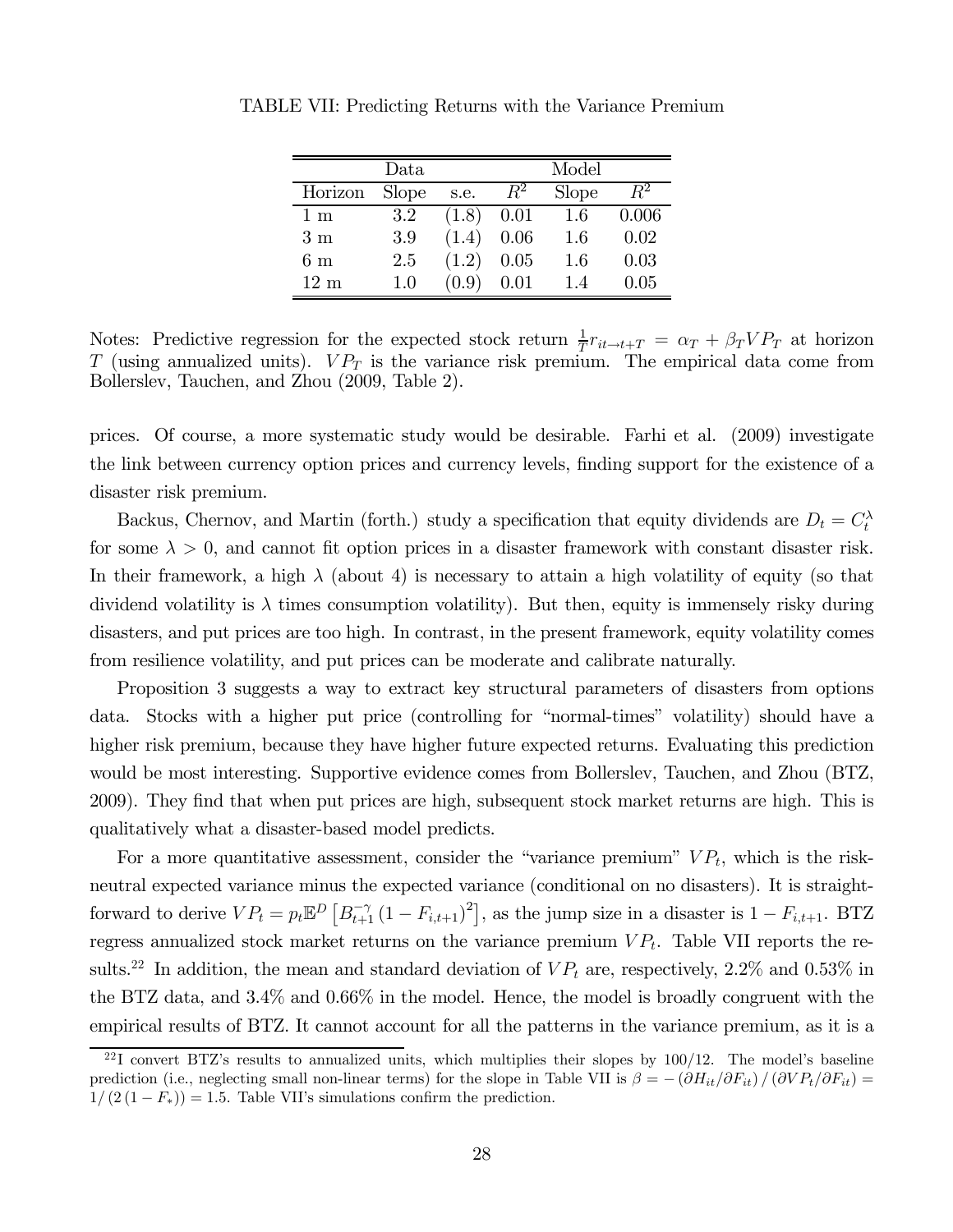one-factor model and the VIX index clearly exhibits some high-frequency transient dynamics. They might be accounted for by a resilience made of fast and slow components, as in the online appendix. Still, it is comforting to see that the model can generate some of the qualitative and quantitative empirical patterns.

## IV.E. Corporate Bonds

The calibration allows us to evaluate Proposition 4. The disaster risk premium is  $\pi_i^D = y_i - y_G - \lambda_i$ , the difference between the yield on corporate bonds and governance bonds minus the historical default rate of corporate bonds. The rare disaster model provides a macroeconomic foundation for Almeida and Philippon (2007)'s view that the corporate spread reflects the existence of bad states of the world, and for reduced-form models of credit risk.

Almeida and Philippon (2007) yield an estimate of  $\pi_i^D$  as the difference between the risk-adjusted annualized probability of default and the historical one.<sup>23</sup> For instance, this implies  $\pi_i^D$  to be about 4.05% for a bond rated B (resp. 0.60% for a AAA bond). With  $p\mathbb{E}[B^{-\gamma}] = 19.2\%$ , this means that the expected loss in a disaster is  $4.05\%/0.192 = 21\%$  (resp.  $0.60\%/0.192 = 3.2\%$  for a AAA bond). This is a moderate loss. We see how easily, though, a disaster model can rationalize the corporate spread.

Moody's (1999) reports evidence on the US. During the Great Depression, the realized loss rate was 5.3% on "investment-grade" bonds (of which AAA are the least risky) and 25% for the "speculative-grade" bonds (a category which comprises B bonds).<sup>24</sup> This is roughly in line with the magnitude from market prices and disaster models.

Prediction (i) of Proposition 4 seems quite novel. The intuition is the following. To take an extreme example, suppose agents know that there will be hyperinflation in disasters, so that the real value of all nominal assets will be zero  $(F_8 = 0)$ . Then, government bonds lose all their advantage over corporate bonds, as the value of all bonds will be wiped out in a disaster. Hence, before the disaster, there should be no difference in the disaster risk premium between government bonds, AAA bonds, or any nominal bond. In less extreme scenarios, the same logic applies: high inflation risk lowers the spread between nominal bonds, because high inflation compresses the performance of all nominal bonds in the disaster state.

Prediction (i) provides an explanation for Krishnamurthy and Vissing-Jorgensen (2008)'s finding that when the Debt/GDP ratio is high, the AAA-Treasury and the BAA-AAA spreads are low: in

 $^{23}$ I take Almeida and Philippon (2007)'s Table III, which has the 10-year risk-neutral and historical probability, and apply the transformation  $-\ln(1-x)/10$  to obtain the annualized probability of default. I also add back the AAA-Treasury spread of 0.51% to get the actual AAA-Treasury spread. This yields the following disaster premia: 0.60% (AAA bonds), 1.11% (AA), 1.71% (A), 2.57% (BBB), 3.06% (BB), and 4.05% (B). Almeida and Philippon (2007) do not report standard errors.

<sup>&</sup>lt;sup>24</sup>I average over the two methodologies in the Moody's (1999) paper (Exhibits 5-11 and 5-13). I use the 1932-1935 cumulative rate. The earlier losses are much smaller.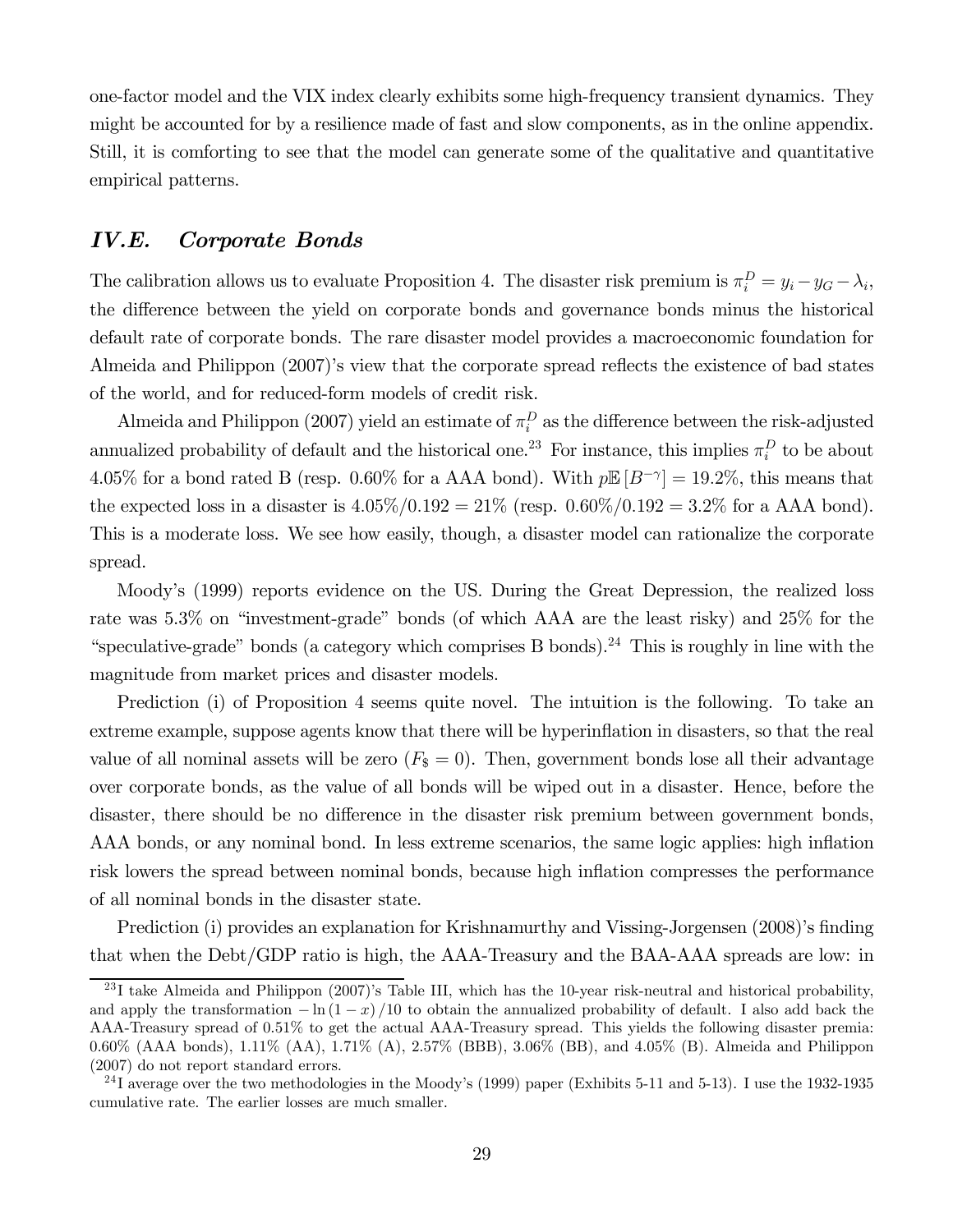their 1925-2005 US sample, regressing the AAA-Treasury and BAA-AAA spreads on the Debt/GDP ratio yields significant coefficients of  $-1.5$  and  $-1.2$ , respectively. The first AAA-Treasury finding can be explained by their favored interpretation of a liquidity demand for treasuries, but the BAA-AAA spread may be harder to explain by liquidity. The disaster hypothesis offers an explanation for both, hence it is complementary to the liquidity explanation. When Debt/GDP is high, the temptation to default via inflation (should a risk occur) is high,<sup>25</sup> thus  $F<sub>$</sub>$  is low and so are nominal spreads.

Prediction (ii) of Proposition 4 allows one to think about the impact of the government Debt/GDP ratio. It is plausible that if the Debt/GDP ratio is high, then – once there is a disaster – the government will sacrifice monetary rectitude, so that  $J_t$  is high (this effect could be microfounded). This implies that when the Debt/GDP ratio (or the deficit/GDP) is high, then long-term rates are high and the slope of the yield curve is steep (controlling for inflation and expectations about future inflation in normal times). In addition, in the Krishnamurthy and Vissing-Jorgensen (2008) data, regressing bond rates minus the bill rate on the Debt/GDP ratio yields a significant coefficient of 18, consistent with the disaster hypothesis: when the Debt/GDP ratio is high, the bond risk premium is high, so the slope of the yield curve is also high .

Likewise, suppose that an independent central bank has a more credible commitment not to increase inflation during disasters  $(J_t \text{ smaller})$ . Then, real long-term rates (e.g., nominal rates minus expected inflation) are lower and the yield curve is less steep. This effect works in an economy where Ricardian equivalence holds. Higher deficits increase long-term rates not because they "crowd out" investment but, instead, because they increase the government's temptation to inflate away the debt if there is a disaster. In such a case, there is an inflation risk premium on nominal bonds.

# V. Discussion and Extensions

# V.A. Epstein-Zin Preferences

As mentioned above, the power utility model has one qualitative deficiency: if the disaster probability increases, the risk-free rate decreases so much that the prices of most assets, including a consumption claim, go up.<sup>26</sup> To remedy this strong movement of the risk-free rate, I extend the model to the preferences introduced by Epstein and Zin (EZ, 1989), which allow to decouple the intertemporal elasticity of substitution (IES),  $\psi$ , and risk aversion,  $\gamma$ <sup>27</sup>. This decoupling is in-

 $^{25}$ Catao and Terrones (2005) find that high Debt/GDP leads, on average, to an increase in inflation.

<sup>&</sup>lt;sup>26</sup>The same anomalous effect works with a change in the recovery rate of consumption,  $B_{t+1}$ , and is fixed by Epstein-Zin preferences.

 $27$ This effect of "bad news increase the price" is also present without any risk. In that case, the interest rate is  $r_f = \rho + g_C/\psi$ , and the stock price is  $P_t = D_t/(\rho + g_C/\psi - g_D)$  by the Gordon formula. Hence, if both  $g_C$  and  $g_D$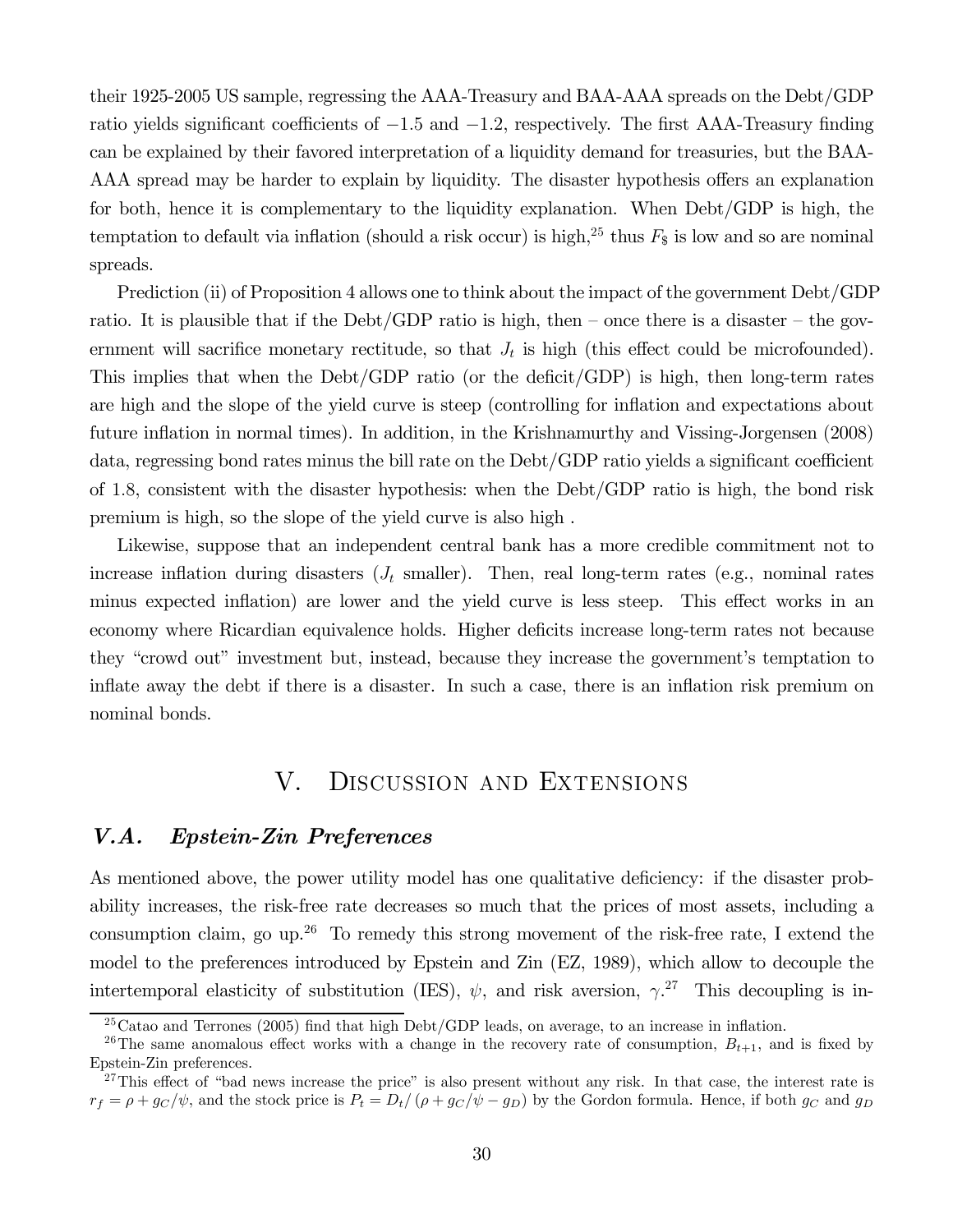dexed by  $\chi = (1 - 1/\psi) / (1 - \gamma)$ , which is equal to 1 in the case of power utility preferences.<sup>28</sup> EZ show that the stochastic discount factor (SDF) evolves as  $M_{t+1}/M_t = e^{-\rho/\chi} (C_{t+1}/C_t)^{-1/(\chi\psi)} R_{c,t+1}^{1/\chi-1}$ , where  $R_{c,t+1} = P_{c,t+1}/(P_{ct} - C_t)$  is the gross return of a consumption claim – the asset that gives a consumption  $C_t$  as a dividend and the price of which we call  $P_{C_t}$ .

The Appendix presents a setup in which this Epstein-Zin model is exactly solved. To make the exposition more transparent, I present here the economics of the model using a first-order approximation (in the exposition I neglect quadratic terms). $^{29}$ 

The resilience of a consumption claim,  $H_{ct} = p_t \mathbb{E}\left[B_{t+1}^{1-\gamma} - 1\right]$ , is again assumed to follow the LG-twisted process,  $\hat{H}_{c,t+1} = \frac{1+H_{c*}}{1+H_{ct}} e^{-\phi_H} \hat{H}_{c,t} + \varepsilon_{c,t+1}^H$  to the leading order. The main tool is the value of the SDF.

Theorem 3 (SDF with EZ preferences) In the Epstein-Zin setup, the stochastic discount factor is given exactly by (37) and approximately by:

$$
\frac{M_{t+1}}{M_t} = e^{-\delta} \left( 1 + (\chi - 1) H_{ct} + \varepsilon_{t+1}^M \right) \times \begin{cases} 1 & \text{if there is no disaster at } t+1 \\ B_{t+1}^{-\gamma} & \text{if there is a disaster at } t+1 \end{cases}
$$
 (32)

where  $\delta = \rho + g_c/\psi$ ,  $\delta_c = \delta - g_c - \chi H_{c*}$  and  $\varepsilon_{t+1}^M = (1 - \chi) \frac{\varepsilon_{c,t+1}^H}{\delta_c + \phi_H}$ . To the leading order, the risk-free rate is  $r_{ft} = \delta - p_t \mathbb{E}_t^D \left[ B_{t+1}^{-\gamma} (1 + (\chi - 1) B_{t+1}) - \chi \right]$ .

The key impact of disaster is in  $B_{t+1}^{-\gamma}$ , as in the power utility case. However, it is now modulated by the  $H_{ct}$  term, which cancels out in the power utility case,  $\chi = 1$ . When  $\chi$  decreases (up to a point), the interest rate becomes less sensitive to  $p_t$ , as people are less willing to increase savings when disaster risk is high.

Consider a stock i. I define its  $E$ *pstein–Zin–enriched resilience* in (38), whose leading term is  $H_{it}^{EZ} = H_{it} + (\chi - 1) H_{ct},$  i.e.,

$$
H_{it}^{EZ} = p_t \mathbb{E}_t^D \left[ B_{t+1}^{-\gamma} \left( F_{i,t+1} + (\chi - 1) B_{t+1} \right) - \chi \right]. \tag{33}
$$

When  $\chi = 1$ , (33) is the earlier definition of resilience, given in (4). The EZ resilience is the power utility resilience plus an asset-independent term that reflects variation in the risk-free rate. Hence, when noise is small, introducing EZ preferences changes the risk-free rate but leaves risk

go down by the same amount (bad news), the asset price increases, unless  $\psi > 1$ . That is why it is useful to have  $\psi > 1$ . At the same time, we need  $\gamma > 1$  to have large risk premia. EZ preferences allow for  $\psi > 1$  and  $\gamma > 1$ , whereas power utility preferences, which impose  $\psi \gamma = 1$ , do not.

<sup>&</sup>lt;sup>28</sup>This subsection complements the prior and different Epstein-Zin model of Wachter (2009), whose many results require a unit IES, and the numerical treatment in Gourio (2008a,b).

 $^{29}$ The online appendix finds that, for parameters used in the calibration, the second-order terms are very small (less than 1% of the first-order terms).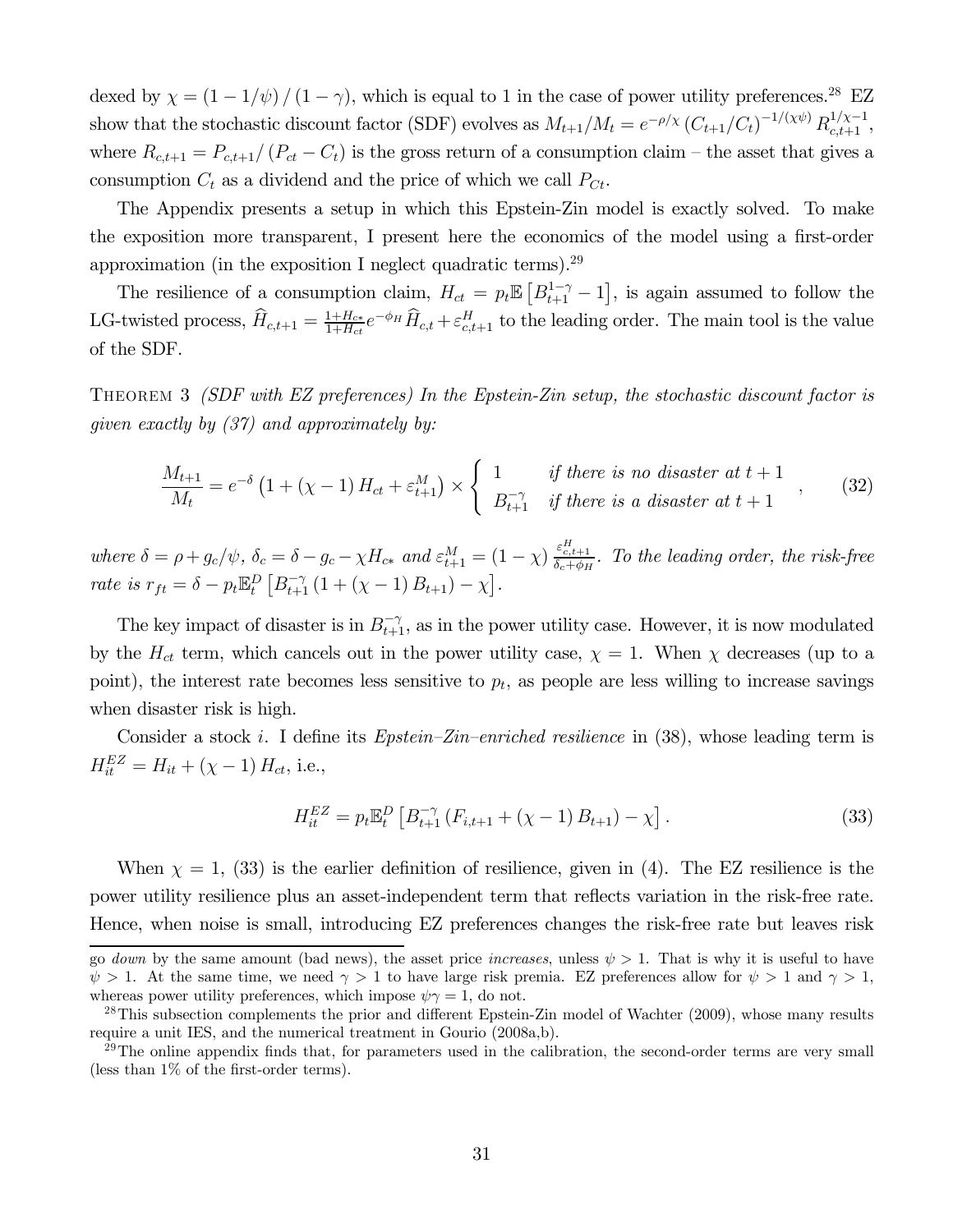premia unchanged to the leading order (the risk premium remains  $p_t \mathbb{E}_t^D \left[ B_{t+1}^{-\gamma} (1 - F_{it}) \right]$ ).<sup>30</sup> This echoes Barro (2009), which find this result (EZ changes the interest rate, but not the risk premium) when disaster risk is constant over time, but finds it for a time-varying disaster risk.

I assume that the EZ-enriched resilience follows, up to second-order terms, an LG process, with  $H_{it}^{EZ} = H_{i*}^{EZ} + \widehat{H}_{it}^{EZ}$  and  $\mathbb{E}_{t} \left[ \widehat{H}_{i,t+1}^{EZ} \right] = \frac{1 + H_{i*}^{EZ}}{1 + H_{i*}^{EZ}} e^{-\phi_H} \widehat{H}_{it}^{EZ}$  (to the leading order; see (39) for all specifics). The next proposition shows that the above results on stocks (e.g., Theorem 1, Proposition 1) follow, provided one uses the enriched notion of resilience.

PROPOSITION 9 *(Stock price with EZ preferences) With EZ preferences, the price of a stock i is* the same exact expression  $(14)$  as in the power utility case, but with the EZ-enriched resilience:

$$
\frac{P_{it}}{D_{it}} = \frac{1}{\delta_i} \left( 1 + \frac{\widehat{H}_{it}^{EZ}}{\delta_i + \phi_H} \right), \qquad \delta_i \equiv \delta - g_i - H_{i*}^{EZ}.
$$
\n(34)

In particular, a consumption claim has a resilience  $H_{C_t}^{EZ} = \chi p_t \mathbb{E}_t^D \left[ B_{t+1}^{1-\gamma} - 1 \right]$ , and its price is  $P_t=\frac{C_t}{\delta_c}$  $\left(1+\frac{\chi \hat{H}_{C t}}{\delta_c+\phi_c}\right)$ ). We see that in the case  $\chi < 0$  (i.e., an IES > 1 and  $\gamma > 1$ ), when  $p_t$  goes up, the resilience of a consumption claim and its price go down. This is the key qualitative effect from an EZ model. In contrast, the power utility model  $(\chi = 1)$  would lead to the opposite prediction, which is likely anomalous.

Consider now a more general stock. When  $\chi$  < 0, as the disaster probability goes up, the stock price goes down. This is true as long as  $F_{it} \leq B_t$ , i.e., the asset is riskier than consumption. However, if the asset is very safe (e.g., with  $F_{i,t+1} = 1$ ) and  $\chi$  is negative enough, then if the disaster probability goes up, the asset's resilience and price go up. This corresponds to a "flight to safety."

**Calibration** I follow Barro (2009) and take  $\psi = 2$ . This leads to a value  $\chi = -1/6$ . For  $\sigma_p$ , I observe that the variations in the risk-free rate are small (Campbell and Cochrane 1995 calibrate a constant risk-free rate), so I calibrate a small volatility of  $p_t$ ,  $\sigma_p = 0.4\%$ , which implies a volatility of the risk-free rate of  $\sigma_r = 0.55\%$ . To lower the number of free parameters, I assume that the movements in  $p_t$  and  $F_{it}$  are uncorrelated, and preserve the values of all parameters as in the power utility calibration in Table I, except the rate of time preference, which changes to  $\rho = 4.8\%$ . Further details are in the online appendix.

It turns out that the extra volatility coming from the variation in  $p_t$  increases the volatility of resilience only by a fraction 1%:  $\sigma_H^{EZ} = \sigma_H \cdot 1.01$ . To see why, consider the case of  $F_{i,t+1} = B_{t+1} = \overline{B}$ . Then, to the leading order,  $\widehat{H}_{it}^{EZ} = \chi \overline{B}^{1-\gamma} \widehat{p}_t + p_* \overline{B}^{-\gamma} \widehat{F}_{it}$ . As  $\chi$  is small, the resilience is not too sensitive to deviation of the disaster probability from trend,  $\hat{p}_t$ , but it remains equally sensitive as in the power utility case to the deviation of the recovery rate from trend,  $\widehat{F}_{it}$ . At least in this

<sup>&</sup>lt;sup>30</sup>Comovement between the SDF and resilience also affects the asset's risk premium, which is  $-cov_t(M_{t+1}/M_t, r_{i,t+1})$ . The Appendix derives terms due to the normal-times covariance with the innovations in the SDF, but we shall see that they are quantitatively small.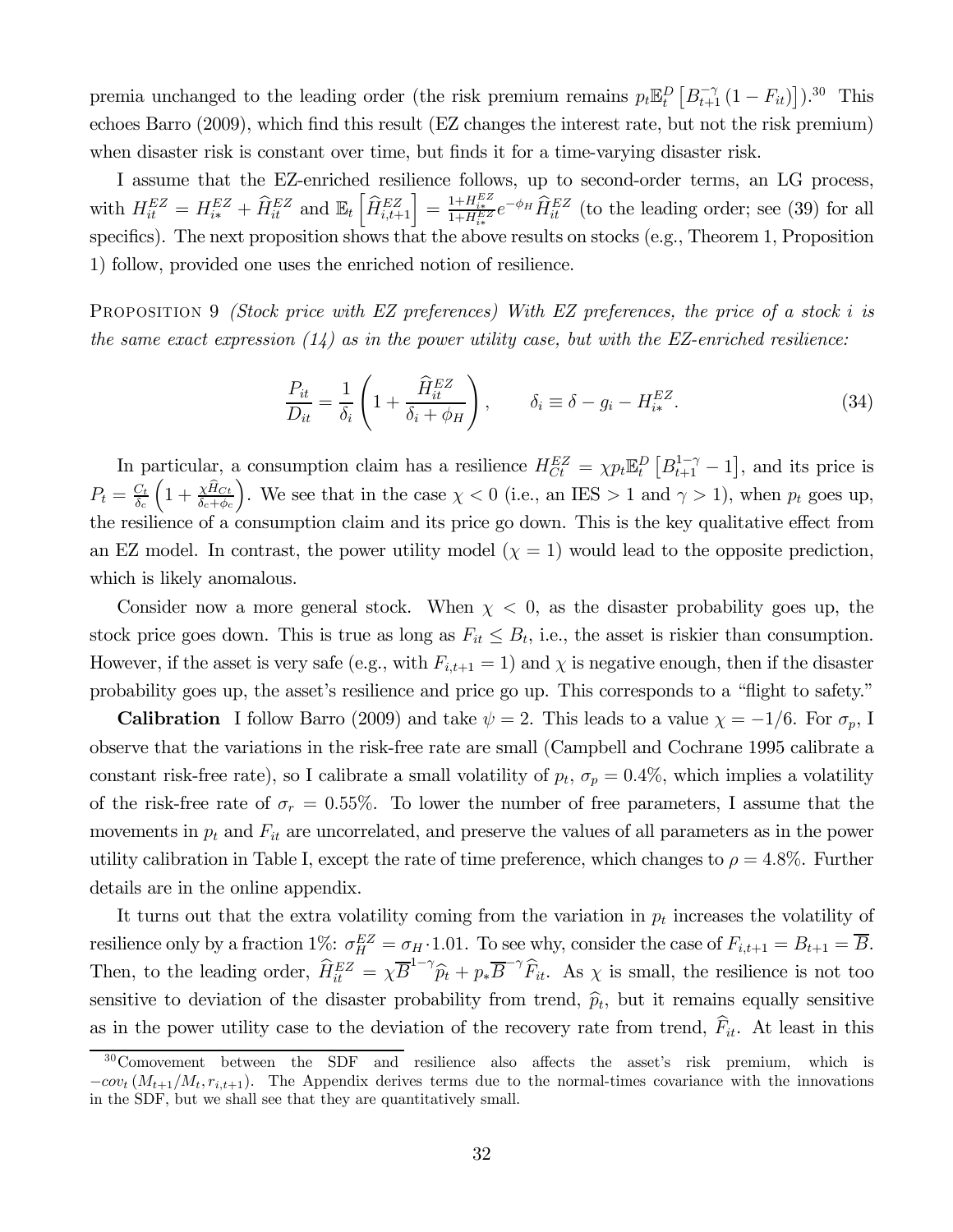calibration, most of the volatility comes from the movement in the recovery rate, and most of the risk premia come from disaster risk (the "normal-times" volatility in the SDF is very small,  $\sigma_{\varepsilon^M} = 6.4\%).$ 

Hence, a time-varying probability usually has little impact on the volatility of stocks and their price-earnings ratio. However, the major impact of that probability likely occurs in times of crises, i.e., when it suddenly moves a lot. During such episodes, the fraction of the variance explained by  $p_t$  would be high.

For nominal bonds with Epstein-Zin utility, we can anticipate that the economics would be like in the power utility case, except for an extra variation in the risk-free rate, in a fashion very analogous to the one developed in Proposition ??.

The present EZ model has some limitations. Indeed, Nakamura et al. (2011) find that empirically consumption drops a couple of years after the disaster strikes, and then partly recovers. Then, using a numerical solution, the authors find that the impact of EZ preferences on risk premia is first order, and the partial recovery affects the relative premia of short-term vs. long-term assets. The present setup, which assumes that consumption falls upon impact and does not recover, misses that effect. I conjecture that the present setup could be extended so as to yield predictable consumption dynamics after the disaster, and complement the available numerical treatments, and then account for some further asset pricing puzzles (e.g., for short-term vs. long-term assets). Still, the benchmark of consumption dropping at the onset of the disaster is surely useful to study asset prices before the disaster, and the present model offers a reasonably transparent way (via Eq. 33 and 34) to understand the economics of that benchmark.

To conclude, the main advantage of this Epstein-Zin setting is that it inverts the anomalous qualitative impact of  $p_t$ . At the same time, the quantitative impact of the Epstein-Zin setting is not very large on average, though it can be large in times of crises. Hence, I recommend using the power utility setting with time-varying recovery rates for a host of asset pricing issues (e.g., excess volatility, predictability, options, and the impact of  $p_t$  on the relative risk premia) and paying the cost of the somewhat more complex Epstein-Zin framework only when movements in  $p_t$  affect the risk-free rate too much. A simple way to think about all these issues is to use the Epstein-Zin enriched resilience (33), which incorporates much of the economics in a compact way.

# V.B. Alternative Interpretation of the Model

Some derivations on stocks and bonds do not depend solely on the disaster hypothesis. On the other hand, for some predictions about "tail assets" (e.g., options and high-grade corporate bonds) the disaster model is crucial. This is formalized in the next proposition.

PROPOSITION 10 *(Models generating the same stock and government bond prices as a disaster econ-*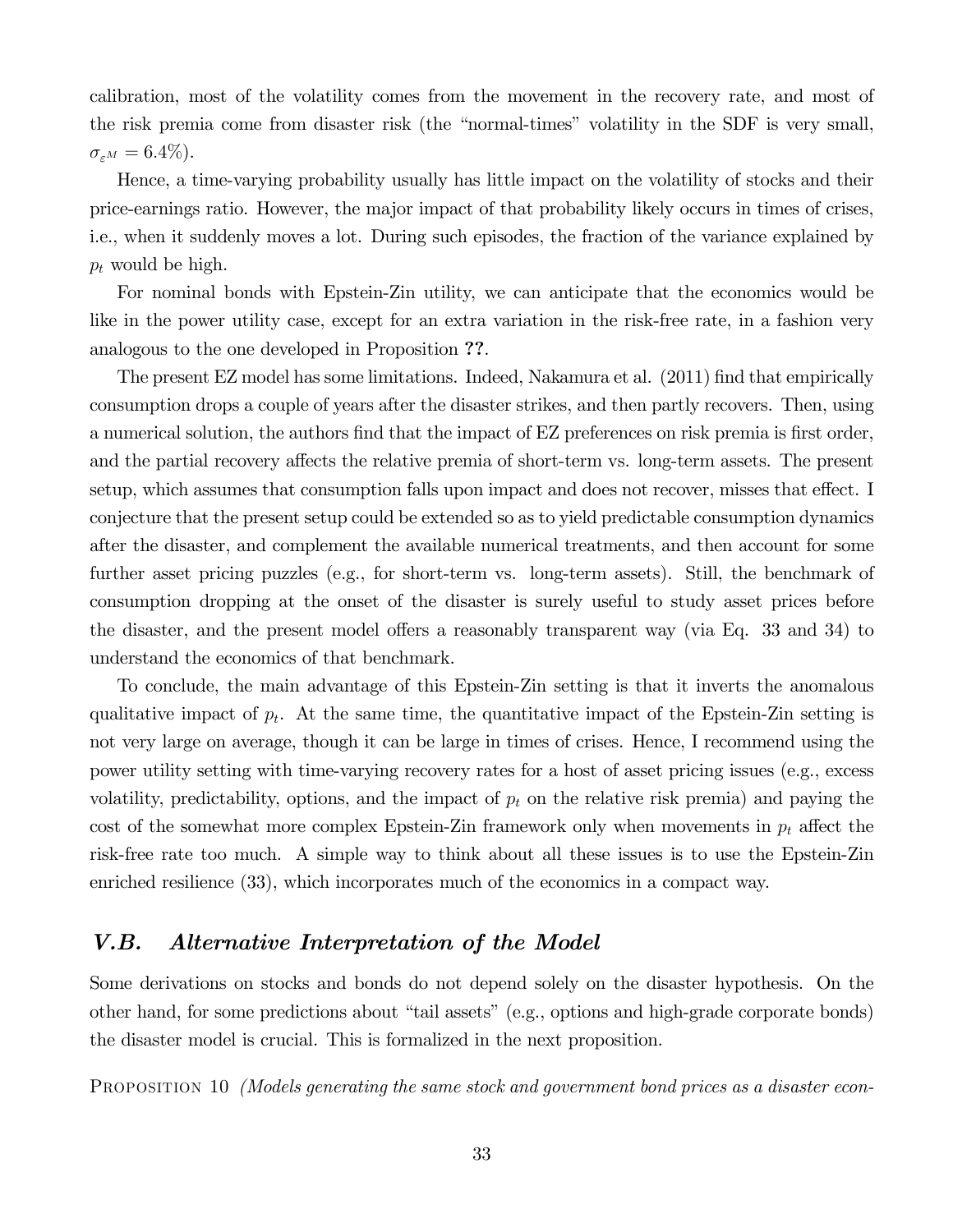omy, but not the same option and corporate bond prices) Consider a model with stochastic discount factor  $M_{t+1}/M_t = e^{-r_f} \left(1 + \varepsilon_{t+1}^M\right)$  and a stock with dividend following  $D_{i,t+1}/D_{it} = e^{g_{iD}} \left(1 + \varepsilon_{i,t+1}^D\right)$ , where all  $\varepsilon_{i,t+1}^H$ 's have expected value 0 at time t. Call  $H_{it} = \mathbb{E}_t \left[ \varepsilon_{t+1}^M \varepsilon_{i,t+1}^D \right] = H_{i*} + \widehat{H}_{i,t+1}$ , so that  $-H_{it}$  is the risk premium on the dividend, and assume  $\widehat{H}_{i,t+1} = \frac{1+H_{i*}}{1+H_{it}} e^{-\phi_H} \widehat{H}_{it} + \varepsilon_{i,t+1}^H$ , with  $\varepsilon_{i,t+1}^H$  uncorrelated with the innovations to  $M_{t+1} D_{i,t+1}/(M_t D_{it})$ . Then, Theorem 1 and Proposition 1 hold, except that the equity premium is  $-H_{it}$  and the interest rate is  $r_f$ . Furthermore, suppose that inflation is  $I_t = I_* + \hat{I}_t$  and follows  $\hat{I}_{t+1} = \frac{1 - I_*}{1 - I_t}$  $\left(e^{-\phi_I} \widehat{I}_t + \varepsilon_{t+1}^I\right)$ . Call  $\mathbb{E}_t \left[\varepsilon_{t+1}^M \varepsilon_{t+1}^I\right] = \pi_* + \pi_t$ , the inflation risk premium, and assume  $\pi_{t+1} = \frac{1-I_*}{1-I_t} e^{-\phi_J} \pi_t + \varepsilon_{t+1}^{\pi}$ , with  $\mathbb{E}_t \left[ \varepsilon_{t+1}^M \varepsilon_{t+1}^{\pi} \right] = 0$ . Also, use the notation  $\pi_* = (1 - I_*) \kappa (1 - e^{-\phi_I} - \kappa)$ . Then, Theorem 2 on bond values (with  $H_8 = 0$ ) and Propositions 2, 6-8 on bond predictability hold (except Eq. 19).

However, such a model generically has different prices for options and corporate bonds (which are more tail-sensitive).

**Proof.** With  $Q_{t+1}/Q_t = 1 - I_t$ ,  $M_t D_{it} \left(1, \hat{H}_{it}\right)$  and  $M_t Q_t \left(1, \frac{\hat{I}_t}{1 - I_*}, \frac{\pi_t}{1 - I_*}\right)$ ) are both LG processes with the same moments as in the disaster economy.

Proposition 10 shows that in many models stocks and bonds will behave exactly as in a disaster economy (however, options or defaultable bonds will behave differently), so that disaster analytics shed light on many models. Rather than a disaster-based pricing kernel, the proposition studies a generic pricing kernel  $M_t$ , which could include a "behavioral" one. Relatedly, in some respects one way to model "time-varying sentiment" in a time-consistent way would be to model it as a timevarying perception of disaster risk. Note that it is hard for agents to learn a "rational" perception of disaster risk, as feedback will be scant (Chen, Joslin, and Tran 2011).

Yet, disaster models make clearly distinctive predictions for tail-sensitive assets such as options and high-grade corporate bonds (and gold, which could be modeled similarly to a stock, but with a very high resilience). These assets are naturally the object of scrutiny of the growing literature that examines disaster risk empirically, and to which I now turn.

# V.C. A Further Provisional Empirical Assessment

This section provides an assessment of the empirical evidence on the link between disasters and asset price movements, as worked out in the present model.

# Are the movements of asset prices correlated with the movements in objective disaster risk?

Political measures of disaster risk. A question very high on the empirical agenda is to find "objective" measures of disaster risk that ideally do not come from asset prices. A few papers attempt to do this. Using a database of 447 major international political crises during the period 1918—2006, Berkman, Jacobsen, and Lee (2011) show that high war risk leads to a drop in asset prices: returns are low when a crisis starts and are high when it ends, and crisis risk is positively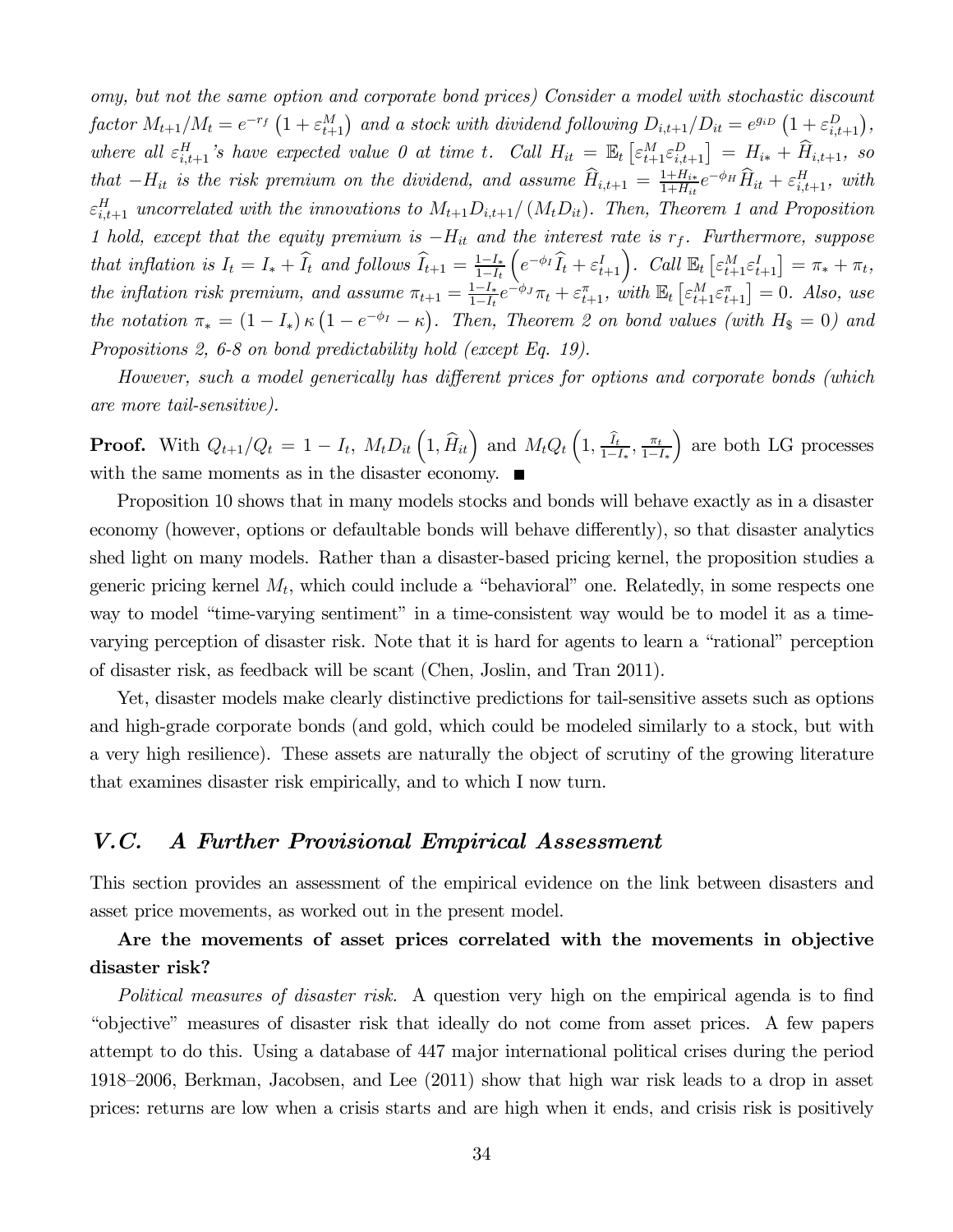correlated with the dividend yield. Other papers measure (on shorter data sets) the impact of the probability of war on asset prices. Bittlingmayer (1998) finds that political risk was an important factor of volatility between 1880 and World War II. Amihud and Wohl (2004) document the link between the probability of the second Iraq War (obtained from prediction markets) and the stock market. All in all, a growing number of studies document a link between political risk and the volatility and level of asset prices, in a way consistent with the disaster hypothesis. A fully structural empirical analysis has yet to be carried out, probably enriched with new data, but the extant evidence is encouraging.

Disaster risk measured by tail behavior of asset prices. Alternatively, we may detect disaster risk in asset prices. Bollerslev, Tauchen, and Zhou (2009) show that when put prices are high, future stock returns are high, like in this paper. In addition, the high price of put prices is consistent with disaster risk. Bollerslev and Todorov (forth.) find large jumps in option prices that are much harder to detect than in the physical probability. In currency markets, Farhi et al. (2009) find that when put prices on currencies are high, the return on investing in "risky" currencies (by the measure of their put prices) is high. They find that when a currency falls in value, its put prices increase, with a correlation of −04. This is consistent with the disaster view. Burnside et al. (2009) also calibrate that disaster risk might account for the violations of uncovered interest rate parity.

In conclusion, put prices are high and they predict future returns, as in the disaster hypothesis. Hence, the evidence is, though not systematically so, supportive of the disaster hypothesis. Finally, a recent paper by Kelly (2011) finds that a moving average of the cross-sectional tail distribution of realized stock returns may be a good proxy for aggregate tail risk, predicting equity returns.

Do high-yield assets do particularly poorly during disasters? Barro and Ursua (2009) find that stocks indeed do particularly poorly during disasters. Farhi et al. (2009) report that highyield currencies do particularly poorly during currency market crashes, consistent with rare-event risk premia. Koijen, Lustig, and van Nieuwerburgh (2010) find that during the Great Depression dividends of value stocks fell a lot more than dividends of growth stocks.<sup>31</sup> Ongoing work with Joachim Voth investigates Russia and Germany around 1917, and finds that high-yield stocks did do particularly badly during disasters. Furthermore, I mentioned earlier that Moody's (1999) finds that high-yield bonds did worse than low-yield bonds during the Great Depression.

Is there sufficient variation of disaster risk, as compared to that of resilience? In the model, we need a large enough variation of resilience. One indirect test is to compare the volatility of the required resilience to the dispersion of actual outcomes in asset markets. Thus, I define and perform the disaster counterpart of the Shiller (1982) excess volatility test. Consider indeed the

 $31$ It also finds that the Cochrane-Piazessi (2005) factor helps predict value stock returns. This might indicate that disaster risk is important for value stocks, and is higher in the cross-section of stocks when it is higher in the cross-section of bonds. This could be modeled as a common innovation in the risk premia of value stocks and bonds.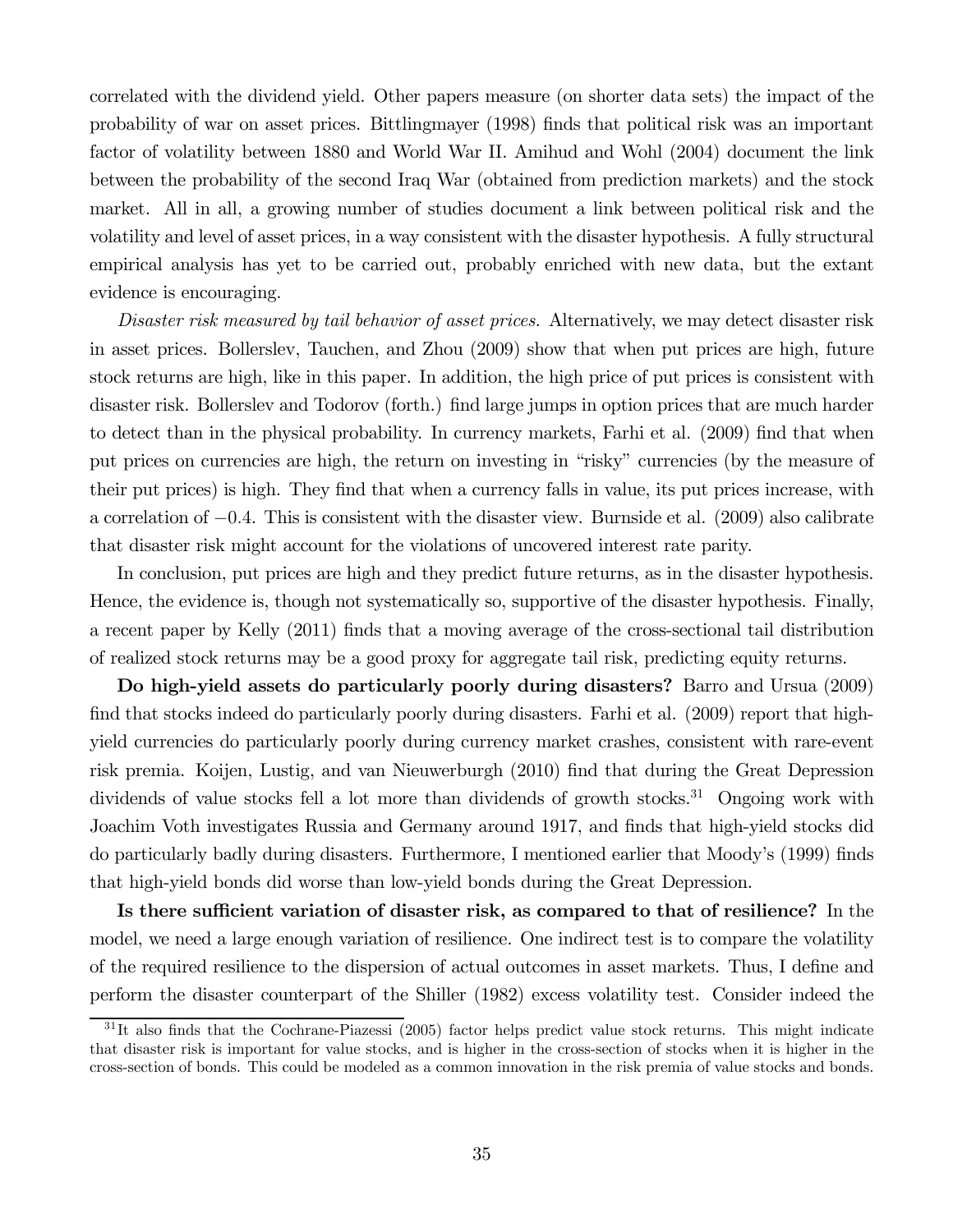asset-to-disaster dispersion ratio for a variable  $X$  that pays off during disasters:

$$
DR_X \equiv \frac{\text{Disperson of prediction of } X \text{ from asset markets}}{\text{Disperson of realized values of } X}.
$$

It should be less than 1. Indeed: denote by  $V_X$  the standard deviation of the variable X, then  $DR_X \equiv \frac{V_{\mathbb{E}[X|\mathcal{G}]} }{V_X} \leq 1$  for any information set  $\mathcal{G}$ .

To evaluate the dispersion of stock resiliences, I consider  $X = B_{t+1}^{-\gamma} (1 + r_{i,t+1})$ . As the calibration has  $p_t$  constant, we have  $V_H = pV_{\mathbb{E}^D[B_{t+1}^{-\gamma}(1+r_{i,t+1})]}$ . As (14) gives  $V_{\ln P/D} = V_H/(\delta_i + \phi_H)$ , we obtain:

$$
DR_{\text{Stocks}} = p^{-1} (\delta_i + \phi_H) V_{\ln P/D} / V_{B_{t+1}^{-\gamma}(1+r_{i,t+1})|\text{disaster}}.
$$

To evaluate this dispersion ratio, I use the Barro and Ursua (2009) data, which report series of  $B_{t+1}$  and stock market returns during disasters. Note that they use a flexible window to circumvent a variety of econometric problems, including missing data. I find:  $V_{B_{t+1}(1+r_{i,t+1})|\text{disaster}} = 5.05$ . Using also  $\frac{\delta_i + \phi_H}{p}V_{\ln P/D} = \frac{0.18}{0.0363}0.33 = 1.63$ , I obtain a dispersion ratio  $DR_{\text{Stocks}} = 0.32$ . It is less than 1, so I conclude that the stocks pass the dispersion-ratio test. This is something of a success for the disaster hypothesis. Economically, the test means that the  $P/D$  ratio is volatile, but it is less volatile than the dispersion of (marginal-utility-adjusted) actual stock returns during disasters. Of course, this test is simple and aggregate, and refining it across asset classes, say, would be a very good thing to do.

For inflation, I use the similar reason for the change in inflation during a disaster,  $X = \Delta I_t$ . As  $V_{\pi} = pV_{B_{t+1}\Delta I_{t+1}}$ , the dispersion ratio is:  $DR_{\text{Inflation}} = V_{\pi}/(pV_{B_{t+1}\Delta I_{t+1})|\text{disaster}}$ . The calibration gives  $V_{\pi} = 2.1\%$ , and the empirical value is  $V_{B_{t+1}^{-\gamma}(\Delta I_{t+1})|\text{disaster}} = 6.36$ , so that  $DR_{\text{Inflation}} = 0.09$ . The dispersion ratio is less than 1, consistent with the disaster hypothesis. I conclude that the rare disaster model passes the dispersion-ratio test, for both stocks and inflation. There is enough dispersion in the realized outcomes during disasters to warrant the volatility of stock and bond prices in samples without disasters.

Do variations in recovery rates implied by the model make sense? For stocks, the  $P/D$ ratio reflects resilience in the model. For instance, the low P/D ratio in the 1930s and 1970s reflects the fact that agents believed that if there was going to be a disaster, the stock market would do terribly. This seems reasonable, given the recent experience. Likewise, the measured subjective risk premia for bonds rise and peak between 1975 and 1982 (Piazzesi and Schneider 2011). In terms of the model, agents reasoned: "if there is a disaster, inflation will really go up." This seems sensible given their experience with a (non-disaster) crisis and the concomitant rise in inflation. It would be insightful to have a way of formalizing that intuition and probing it, e.g., via a learning model. More broadly, a learning model of how agents might form beliefs about disasters, and conditional asset behavior in disasters, would seem to be quite useful and an important new frontier for research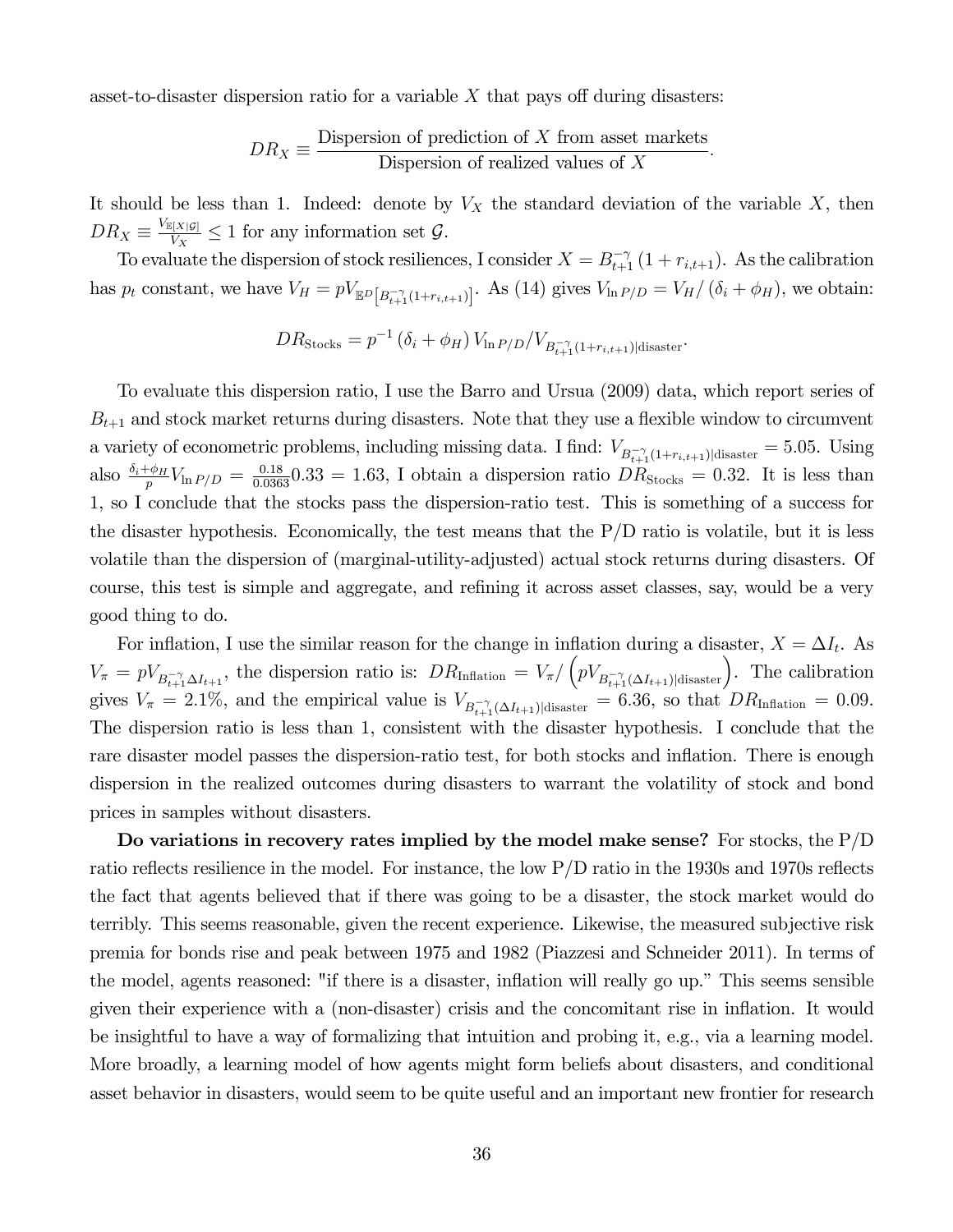on time-varying assessment of disaster risk.

# VI. CONCLUSION

This paper presents a tractable way to handle a time-varying severity of rare disasters, demonstrates its impact on stock and bond prices, and shows its implications for time-varying risk premia and asset predictability. Many finance puzzles can be understood through the lens of the variable rare disasters model. On the other hand, the model does suffer from several limitations, and suggests several questions for future research.

First of all, it would be useful to empirically examine the model's joint expression of the values of stocks, bonds, and options. In this paper, I have only examined their behavior separately, relying on robust stylized facts from many decades of research. The present study suggests specifications for joint cross-asset patterns of predictability. The multi-factor extension of the model presented in the online appendix could be instrumental in such an endeavor.

It would be useful to understand how investors estimate disaster risk. Risk premia seem to decrease following good news for the economy (Campbell and Cochrane 1999) and for individual firms (the growth-firms effect). So, it seems that updating will involve resiliences increasing following good news about the fundamental values of the economy or about individual stocks. Modeling this idea would lead to a link between recent events, risk premia, and future predictability.

This model brings us one step closer to a unified framework for various puzzles in macroeconomics and finance. A companion paper (Farhi and Gabaix 2011) suggests that various puzzles in international macroeconomics (including the forward premium puzzle and the excess volatility puzzle on exchange rates) can be accounted for in an international version of the variable rare disasters framework. Furthermore, ongoing work (Gabaix 2011; Gourio 2011) shows how to embed the rare-disasters idea in a production economy by modifying its asset pricing properties while preserving its business-cycle properties, producing realistic empirical results. Thus, variable rare disaster modeling may bring us closer to the long-sought goal of a joint, tractable framework for macroeconomics and finance.

# **APPENDIX**

**Notations** The paper often uses a decomposition of a generic variable  $X_t$  as follows:  $X_t =$  $X_* + \hat{X}_t$ , where  $X_*$  is a constant part (or "typical value") and  $\hat{X}_t$  a variable part centered around 0.  $\varepsilon_{t+1}^{X}$  is an innovation to X, and  $\sigma_X$ , its standard deviation, is the volatility of variable  $X_t$ . The other notations are as follows.

 $B_{t+1}$ : recovery rate of consumption in a disaster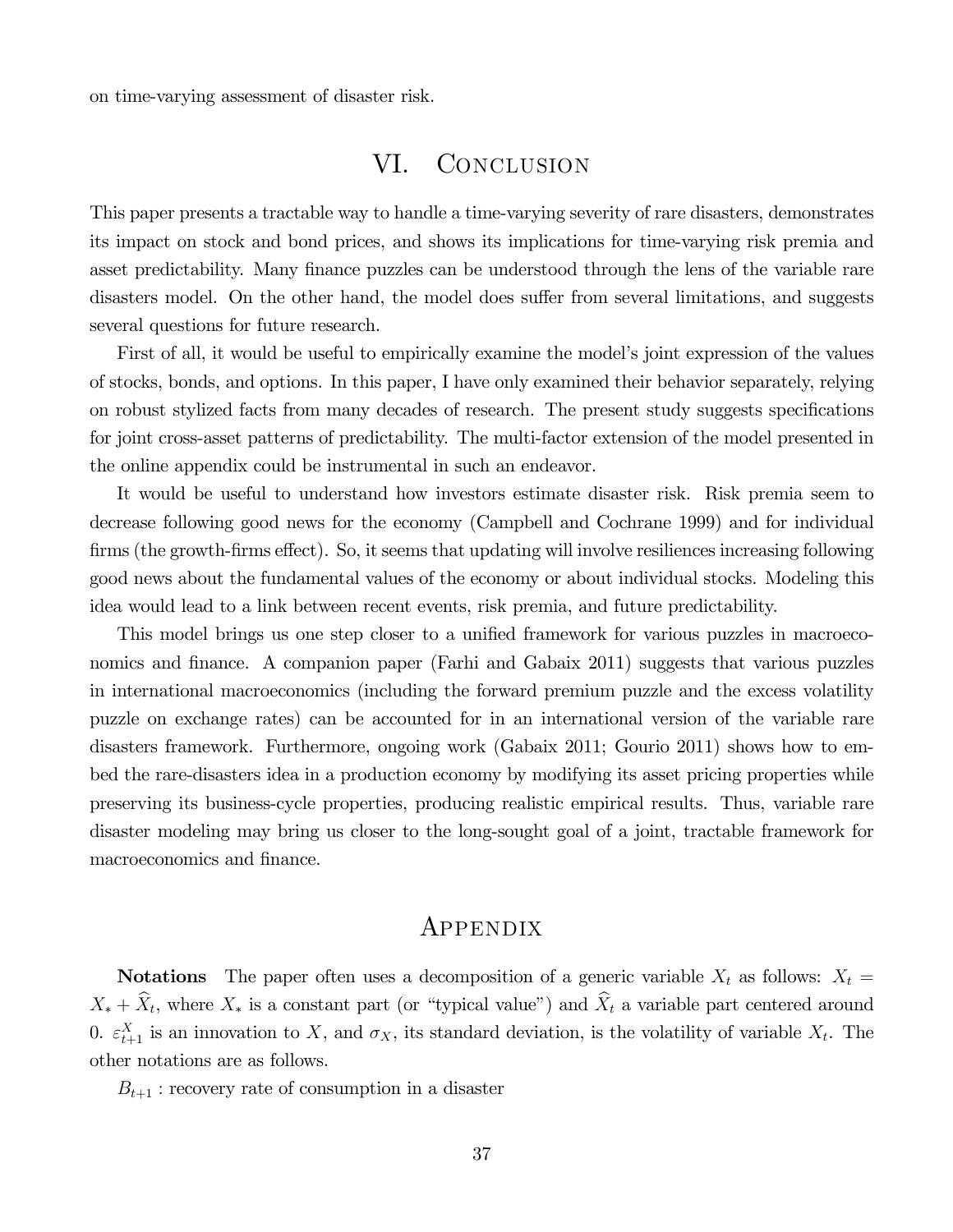$\overline{B} = \mathbb{E}\left[B_{t+1}^{-\gamma}\right]^{-1/\gamma}$ : risk-adjusted average  $B_{t+1}$ .

 $\beta_T$ : slope in a predictive regression with horizon T

 $\chi$ : in Epstein-Zin,  $\chi = (1 - 1/\psi) / (1 - \gamma)$ , which is 1 in the power utility case

 $D_{it}$ : dividend of stock i

 $\delta$ : "Ramsey" discount rate

 $\delta_i$ : stock *i*'s effective discount rate

 $\mathbb{E}_{t}^{D}[X_{t+1}]$  (resp.  $\mathbb{E}_{t}^{ND}[X_{t+1}]$ ): expected value conditional on a disaster (resp. on no disaster).

 $f_t(T)$ : nominal forward rate of maturity T

 $F_{\$t}$ : recovery rate of a nominal dollar

 $F_{it}$ : recovery rate of stock i

 $g_C$ : growth rate of consumption

 $g_{iD}$ : growth rate of stock *i*'s dividend

 $\gamma$ : coefficient of relative risk aversion

 $H_{it}$ : resilience of stock i

 $H_{it}^{EZ}$ : Epstein-Zin-enriched resilience of stock $i$ 

 $H_{\$}$ : resilience of a nominal dollar

 $I_t:$  inflation

 $I_{**}$ : risk-adjusted central part of inflation

 $J_t$ : jump in inflation in a disaster

 $\kappa$ : inflation disaster risk premium

 $K_T$ : loading on bond risk premium.

 $M_t$ : pricing kernel

 $\mu_{it}$ : expected growth of the stock price, conditional on no disasters (only used for options)

 $p_t$ : disaster probability

 $P_{it}$ : price of stock i

 $\pi_t$  : variable part of the bond risk premium

 $\phi_X$ : rate of mean reversion of variable  $X_t$ 

 $\psi$ : intertemporal elasticity of substitution

 $\psi_X$ : rate of mean reversion of variable  $X_t$  under the risk-adjusted measure

 $r_f$ : risk-free rate

 $r_{it}^e$  : stock  $i$  's expected stock return, over a one-period horizon

 $r_{it \to t+T}$ : stock *i*'s expected stock return, over a horizon T

 $r^e_{\text{st}}(T)$ : expected return on a nominal bond of maturity T

 $\rho$ : subjective rate of time preference

: calendar time

 $T:$  maturity (for a bond) or horizon (for a regression)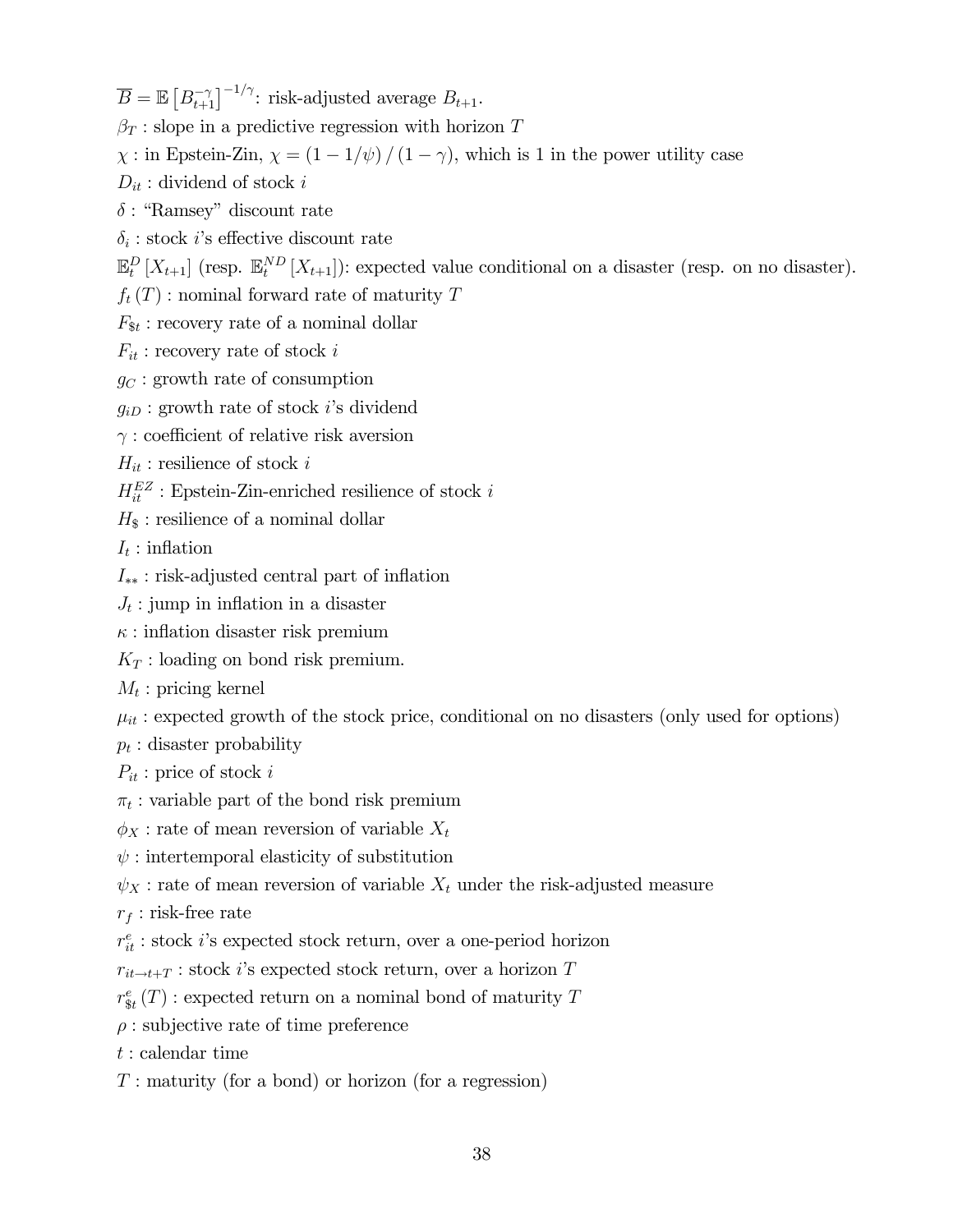$V_X$ : dispersion (standard deviation of the distribution) of variable X

 $y_i$ : yield on the debt of corporation i

 $y_t(T)$ : nominal yield of maturity T

 $Z_{\text{St}}(T)$ : price of a nominal zero-coupon bond of maturity T.

Exact setup and results for the Epstein-Zin model Here are the exact postulates for the EZ model, which lead to closed forms. I postulate that the variable part of resilience can be written as  $\widehat{H}_{ct} = k_t + \frac{1-\chi}{2} w^2 (k_t)$ , with a process  $k_t$  following

$$
dk_{t} = -(\phi_{c} + \chi k_{t}) k_{t} dt + (\delta_{c} + \phi_{c} + \chi k_{t}) [(\chi - 1) w^{2} (k_{t}) dt + w (k_{t}) dz_{t}], \qquad (35)
$$

where  $z_t$  is a standard Brownian motion.<sup>32</sup> Up to second-order terms, the interpretation is  $\widehat{H}_{ct} \simeq k_t$ and  $dk_t \simeq -\phi_c k_t dt +$  noise, i.e.,  $\widehat{H}_{ct}$  mean-reverts with speed  $\phi_c$ . For tractability, the process is best expressed with the primitive  $k_t$  rather than  $\hat{H}_{ct}$ . The volatility function w can be arbitrary, except that it vanishes before  $k_t$  hits  $-\phi_c/\chi$  (as in Gabaix 2009). This postulate has two joint consequences, derived in the online appendix. The price of a consumption claim obtains in exact closed form:

$$
P_t = \frac{C_t}{\delta_c} \left( 1 + \frac{\chi k_t}{\delta_c + \phi_c} \right). \tag{36}
$$

In addition, the SDF  $M_t$  follows:

$$
\frac{dM_t}{M_{t-}} = -\delta dt + (\chi - 1) \left( \left( H_{ct} + \frac{\chi w^2 \left( k_t \right)}{2} \right) dt - w \left( k_t \right) dz_t \right) + \left( B_t^{-\gamma} - 1 \right) dJ_t, \tag{37}
$$

where  $dJ_t$  is the disaster jump process, equal to 1 with probability  $p_t dt$ , and otherwise equal to 0. As a result,  $r_{ft} = \delta - (\chi - 1) \left( H_{ct} + \frac{\chi w^2 (k_t)}{2} \right)$  $\left(-p_t\mathbb{E}_t^D\left[B_t^{-\gamma}-1\right].\right.$  The interpretation for both is that in the main text, where the second-order term  $\frac{\chi w^2(k_t)}{2}$  is neglected.

The Epstein-Zin enriched resilience of a stock  $i$  is defined as:

$$
H_{it}^{EZ} = H_{it} + (\chi - 1) \left( H_{ct} + \frac{\chi w^2 (k_t)}{2} \right) + \left\langle \frac{dM_t}{M_t}, \frac{dD_{it}}{D_{it}} \right\rangle^{ND},
$$
\n(38)

where  $H_{it} = p_t \mathbb{E}_t^D \left[ B_t^{-\gamma} F_{it} - 1 \right]$  and  $\langle dx_t, dy_t \rangle^{ND} dt := cov^{ND} (dx_t, dy_t)$  is the normal-times (i.e., conditional on No Disaster) covariance between two processes  $x_t$  and  $y_t$ . Hence  $H_{it}^{EZ} \simeq H_{it} +$  $(\chi - 1) H_{ct}$ , i.e. the EZ resilience is the power utility asset-specific resilience  $(H_{it})$  plus an asset-

<sup>&</sup>lt;sup>32</sup>The reader might ask: why those postulates? I tried to have  $P_t/C_t = (1 + x_t)/\delta_c$ , with  $x_t$  a small term meanreverting at speed  $\phi_c$ , and allowed to add non-linear second-order terms to its equation of motion. That generates movements in the SDF, which in turn generate the price of a consumption claim. To ensure self-consistency and find  $P_t/C_t = (1 + x_t) / \delta_c$  while having  $M_t C_t (1, x_t)$  an LG process, there is very little freedom. Basically, one is more or less directly led to postulate (35). Hence, in the spirit of Campbell-Cochane (1995), Gabaix (2009), and this paper, I (proudly) reverse-engineered second-order terms to make the first-order economics transparent.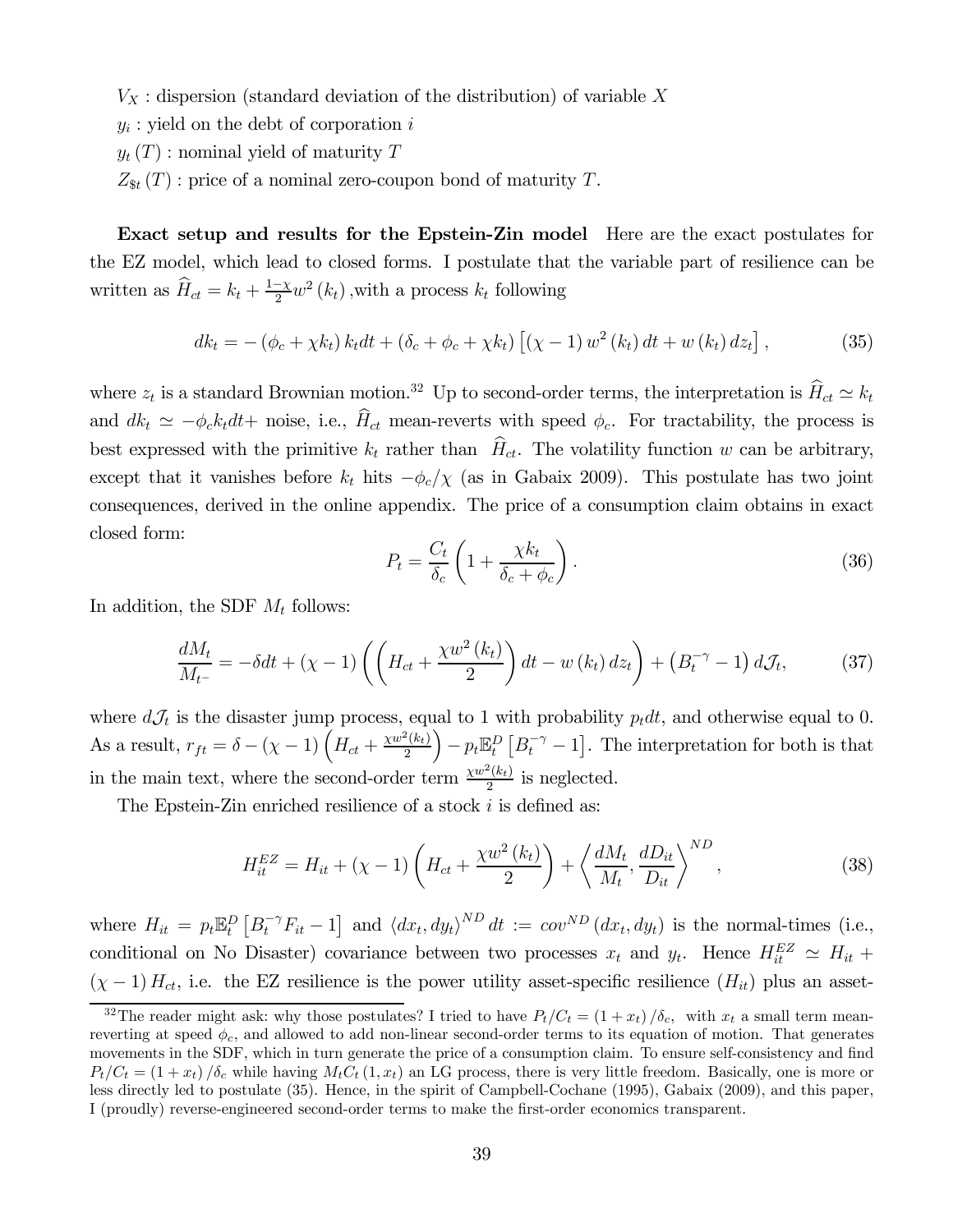independent term that reflects variations in the interest rate  $((\chi - 1) H_{ct})$ . I posit that it follows an LG-twisted process:  $H_{it}^{EZ} = H_{i*}^{EZ} + \hat{H}_{it}^{EZ}$ , with

$$
d\widehat{H}_{it}^{EZ} + \left\langle \frac{dM_t}{M_t} + \frac{dD_{it}}{D_{it}}, dN_{it}^{EZ} \right\rangle^{ND} dt = -\left(\phi_H + \widehat{H}_{it}^{EZ}\right) \widehat{H}_{it}^{EZ} dt + dN_{it}^{EZ},\tag{39}
$$

where  $dN_{it}^{EZ}$  is a mean-zero innovation to  $\hat{H}_{it}^{EZ}$ . The small LG terms are largely mathematical conveniences that ensure that the model is solved in closed form, but the interpretation of the leading order is easy:  $d\hat{H}_{it}^{EZ} \simeq -\phi_H \hat{H}_{it}^{EZ} dt + \text{noise}$ , i.e.  $\hat{H}_{it}^{EZ}$  mean-reverts with a speed  $\phi_H$ .

Then, the online appendix proves Proposition 9. It is easy to check that the stock price is higher if the dividends covary with the price kernel in normal times, or if resilience innovations covary with it. One can easily verify that  $\hat{H}_{ct}^{EZ} = \chi k_t$ , which elucidates the meaning of  $k_t$ : up to a multiplicative factor, it is the variable part of the EZ-enriched resilience of a consumption claim.

**Proof of Theorem 1** Following the general procedure for LG processes, I use (2), (3), and form:

$$
\frac{M_{t+1}D_{i,t+1}}{M_t D_{it}} = e^{-\delta + g_{iD}} \left(1 + \varepsilon_{t+1}^D\right) \times \begin{cases} 1 & \text{if there is no disaster at } t+1 \\ B_{t+1}^{-\gamma} F_{i,t+1} & \text{if there is a disaster at } t+1 \end{cases}.
$$

As the probability of disasters at  $t + 1$  is  $p_t$ , and  $H_{it} \equiv p_t \left( \mathbb{E}_t \left[ B_{t+1}^{-\gamma} F_{i,t+1} \right] - 1 \right)$ ,

$$
\mathbb{E}_{t}\left[\frac{M_{t+1}D_{i,t+1}}{M_{t}D_{it}}\right] = e^{-\delta+g_{iD}}\left\{\underbrace{(1-p_{t})\cdot 1}_{\text{No disaster term}} + \underbrace{p_{t}\cdot \mathbb{E}_{t}\left[B_{t+1}^{-\gamma}F_{i,t+1}\right]}_{\text{Disaster term}}\right\}
$$
\n
$$
= e^{-\delta+g_{iD}}\left(1 + H_{it}\right) = e^{-\delta+g_{iD}}\left(1 + H_{i*} + \widehat{H}_{it}\right) = e^{-\delta+g_{iD}+h_{i*}}\left(1 + e^{-h_{i*}}\widehat{H}_{it}\right)
$$
\n
$$
= e^{-\delta_{i}}\left(1 + e^{-h_{i*}}\widehat{H}_{it}\right),\tag{40}
$$

where I use the notations  $h_{i*} = \ln(1 + H_{i*})$  and  $\delta_i = \delta - g_{iD} - h_{i*}$ . Next, as  $\hat{H}_{i,t+1}$  is independent of whether there is a disaster, and is uncorrelated with  $\varepsilon_{t+1}^D$ ,

$$
\mathbb{E}_{t}\left[\frac{M_{t+1}D_{i,t+1}}{M_{t}D_{it}}\hat{H}_{i,t+1}\right] = \mathbb{E}_{t}\left[\frac{M_{t+1}D_{i,t+1}}{M_{t}D_{it}}\right]\mathbb{E}_{t}\left[\hat{H}_{i,t+1}\right] = e^{-\delta + g_{iD}}\left(1 + H_{it}\right) \cdot \frac{1 + H_{i*}}{1 + H_{it}}e^{-\phi_{H}}\hat{H}_{it}
$$
\n
$$
= e^{-\delta + g_{iD} + h_{i*} - \phi_{H}}\hat{H}_{it} = e^{-\delta_{i} - \phi_{H}}\hat{H}_{it}.
$$
\n(41)

We see that in (5) the reason for the  $1 + H_{it}$  term in the denominator was to ensure that the above expression would remain linear in  $\hat{H}_{it}$ .

There are two ways to conclude. The first way (which is not entirely rigorous, but is elementary) is to look for a solution of the type  $P_{it} = D_{it} \left( a + b \hat{H}_{it} \right)$  for some constants a and b. The price must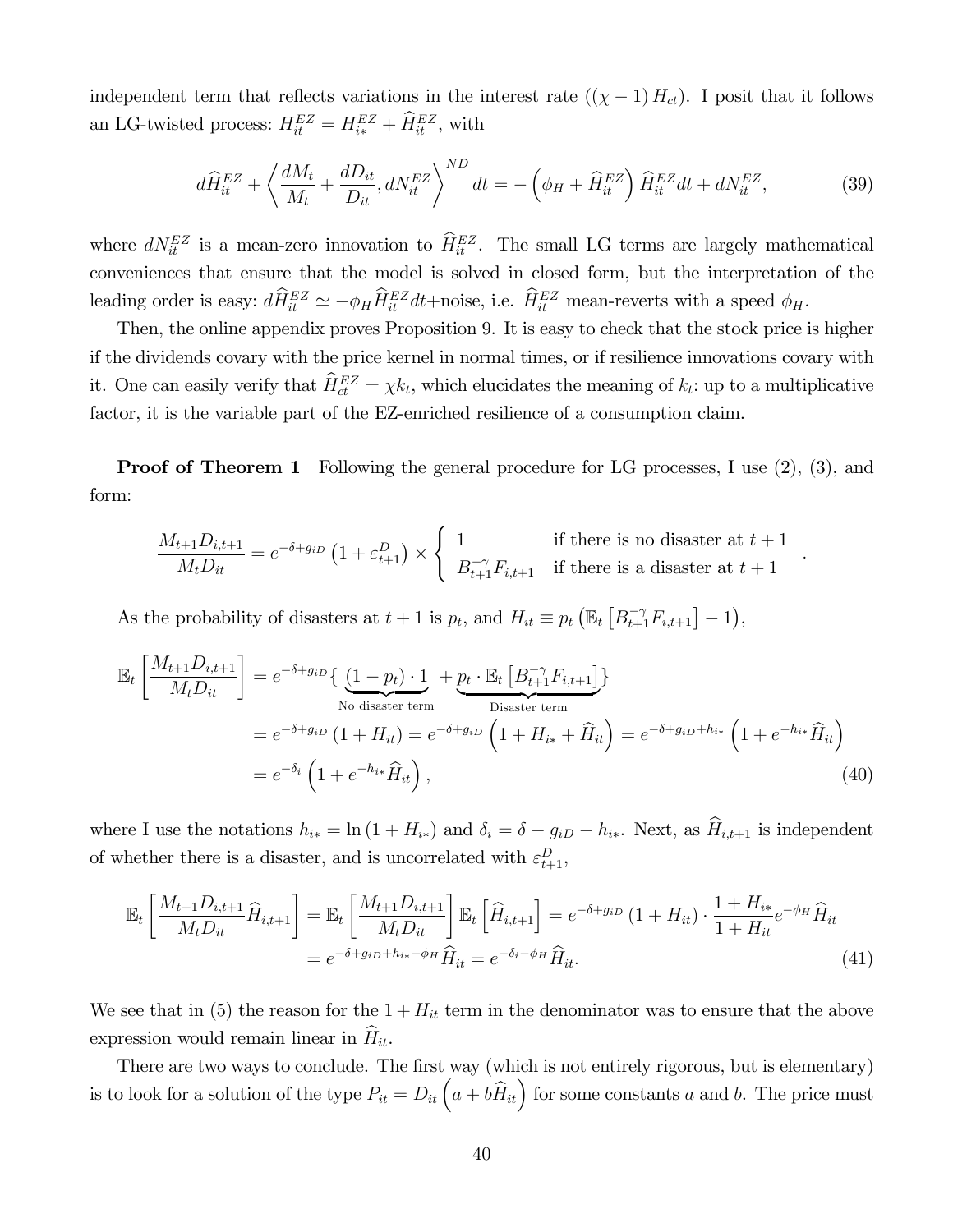satisfy:  $P_{it} = D_{it} + \mathbb{E}[M_{t+1}P_{i,t+1}/M_t]$ , i.e., for all  $\widehat{H}_{it}$ ,

$$
a + b\widehat{H}_{it} = 1 + \mathbb{E}_t \left[ \frac{M_{t+1} D_{i,t+1}}{M_t D_{it}} \left( a + b\widehat{H}_{i,t+1} \right) \right] = 1 + aE_t \left[ \frac{M_{t+1} D_{i,t+1}}{M_t D_{it}} \right] + bE_t \left[ \frac{M_{t+1} D_{i,t+1}}{M_t D_{it}} \widehat{H}_{i,t+1} \right]
$$
  
= 1 + ae<sup>-\delta\_i</sup> \left( 1 + e<sup>-h<sub>i\*</sub></sup> \widehat{H}\_{it} \right) + be<sup>-\delta\_i - \phi</sup> \widehat{H}\_{it} = \left( 1 + ae^{-\delta\_i} \right) + \left( ae^{-\delta\_i - h\_{i\*}} + be^{-\delta\_i - \phi\_H} \right) \widehat{H}\_{it}.

Solving for *a* and *b*, we get  $a = 1 + ae^{-\delta_i}$ ,  $b = ae^{-\delta_i - h_{i*}} + be^{-\delta_i - \phi_H}$ , and (13).

The second way is rigorous, and uses linearity-generating (LG) processes. A very short summary of the machinery is available on my web page, and the reader is encouraged to refer to it for the following argument and the proof of Theorem 2. Eq. 40 and 41 ensure that  $M_t D_{it} \left(1, \hat{H}_{it}\right)$  is an LG process with generator  $\begin{pmatrix} e^{-\delta_i} & e^{-\delta_i - h_{i*}} \end{pmatrix}$ 0  $e^{-\delta_i-\phi_H}$  $\setminus$ . The stock price (13) comes from Theorem 2 in Gabaix (2009).

**Proof of Theorem 2** The proof is simpler when  $J_* = \kappa = 0$ , and this is the best case to keep in mind in a first reading. I call  $\rho_I = e^{-\phi_I}$  and  $\rho_J = e^{-\phi_J}$ , use the inflation-adjusted (i.e., real) face value of the bond,  $Q_t$ , so that  $Q_{t+1}/Q_t = (1 - I_t)$  in normal times, and  $Q_{t+1}/Q_t = (1 - I_t) F_{s,t+1}$  if there is a disaster. I calculate the LG moments.

$$
\mathbb{E}_t\left[\frac{M_{t+1}Q_{t+1}}{M_tQ_t}\right] = e^{-\delta} (1 - I_t) \left\{ (1 - p_t) \cdot 1 + p_t \cdot \mathbb{E}_t\left[B_{t+1}^{-\gamma} F_{s,t+1}\right] \right\} = e^{-\delta} (1 + H_s) \left(1 - I_s - \widehat{I}_t\right).
$$

$$
\mathbb{E}_{t}\left[\frac{M_{t+1}Q_{t+1}}{M_{t}Q_{t}}\widehat{I}_{t+1}\right] = e^{-\delta} (1 - I_{t}) \left\{ (1 - p_{t}) \mathbb{E}_{t}^{ND} \left[\widehat{I}_{t+1}\right] + p_{t} \cdot \mathbb{E}_{t}^{D} \left[B_{t+1}^{-\gamma} F_{\$,t+1} \widehat{I}_{t+1}\right] \right\}
$$
\n
$$
= e^{-\delta} (1 - I_{t}) \frac{1 - I_{*}}{1 - I_{t}} \left\{ \left(1 - p_{t} + p_{t} \mathbb{E}_{t} \left[B_{t+1}^{-\gamma} F_{\$,t+1}\right] \right) \rho_{I} \widehat{I}_{t} + p_{t} \mathbb{E}_{t} \left[B_{t+1}^{-\gamma} F_{\$,t+1}\right] \left(J_{*} + \widehat{J}_{t}\right) \right\}
$$
\n
$$
= e^{-\delta} (1 + H_{\$}) (1 - I_{*}) \left(\rho_{I} \widehat{I}_{t} + \frac{p_{t} \mathbb{E}_{t} \left[B_{t+1}^{-\gamma} F_{\$,t+1}\right]}{1 + H_{\$}} \left(J_{*} + \widehat{J}_{t}\right)\right)
$$
\n
$$
= \Psi \left(\rho_{I} \widehat{I}_{t} + (1 - I_{*}) \kappa (1 - \rho_{I} - \kappa) + \pi_{t}\right), \qquad \Psi \equiv e^{-\delta} (1 + H_{\$}) (1 - I_{*})
$$

using  $(8)$  and  $(9)$ . This gives:

$$
\mathbb{E}_{t}\left[\frac{M_{t+1}Q_{t+1}}{M_{t}Q_{t}}\frac{\widehat{I}_{t+1}}{1-I_{*}}\right] = \Psi\left(\kappa\left(1-\rho_{I}-\kappa\right)+\rho_{I}\frac{\widehat{I}_{t}}{1-I_{*}}+\frac{\pi_{t}}{1-I_{*}}\right) \n\mathbb{E}_{t}\left[\frac{M_{t+1}Q_{t+1}}{M_{t}Q_{t}}\widehat{J}_{t+1}\right] = \mathbb{E}_{t}\left[\frac{M_{t+1}Q_{t+1}}{M_{t}Q_{t}}\right]\mathbb{E}_{t}\left[\widehat{J}_{t+1}\right] = \Psi\frac{1-I_{*}}{1-I_{t}}\rho_{J}\widehat{J}_{t+1} = \Psi\rho_{J}\widehat{J}_{t+1},
$$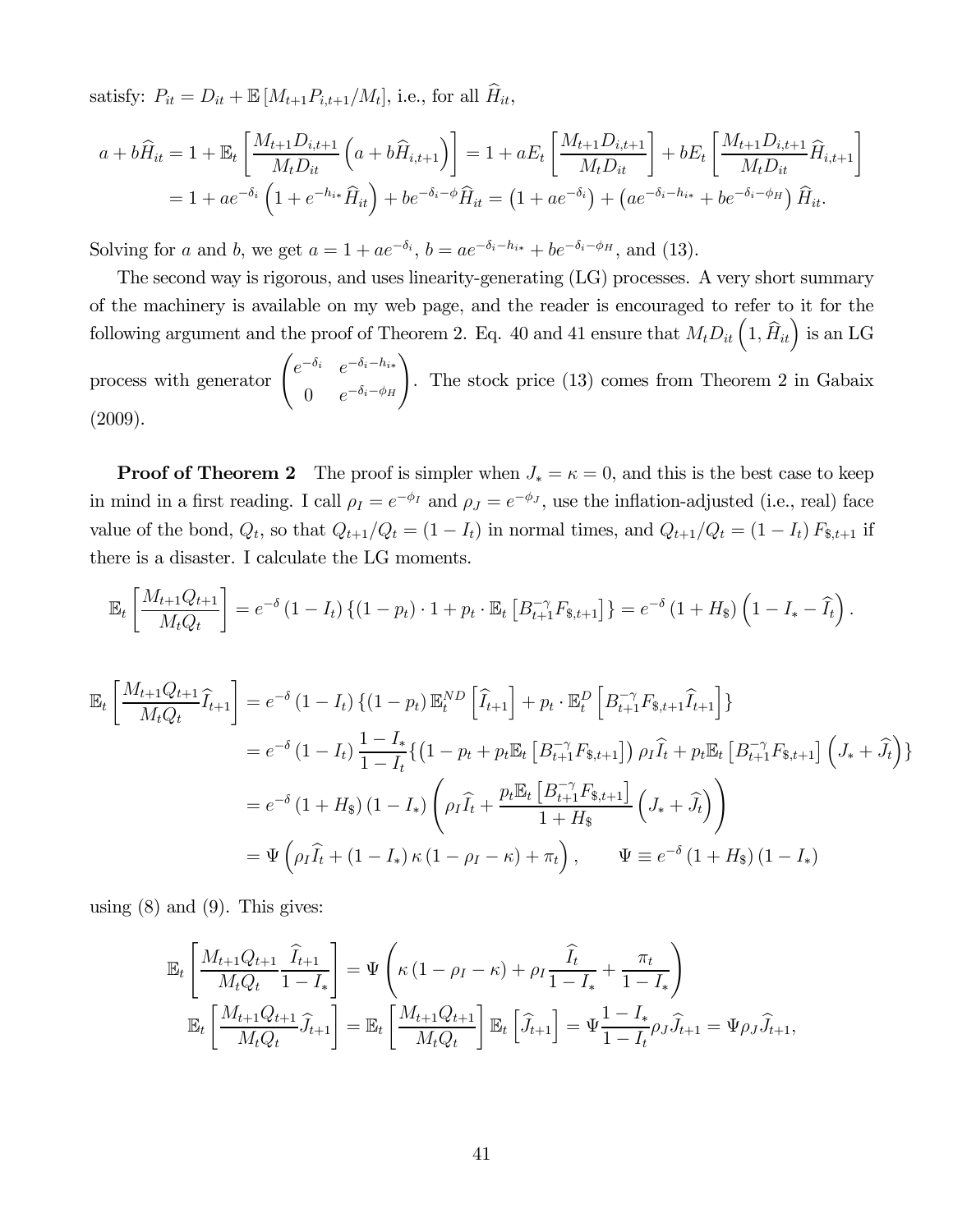so that, as  $\pi_t/(1 - I_*)$  is proportional to  $\widehat{J}_t$  (Eq. 8),  $\mathbb{E}_t \left[ \frac{M_{t+1}Q_{t+1}}{M_tQ_t} \right]$  $M_t Q_t$  $\pi_{t+1}$  $1-I_*$  $\left] = \Psi \rho_J \frac{\pi_{t+1}}{1 - I_*}. \quad \text{Hence,}$  $M_t Q_t\left(1, \frac{\hat{I}_t}{1-I_*}, \frac{\pi_t}{1-I_*}\right)$ ) is an LG process with generator  $\Omega = \Psi$  $\sqrt{ }$  $\parallel$  $1 \t -1 \t 0$  $\kappa(1-\rho_I-\kappa)$   $\rho_I$  1 0 0  $\rho_{\pi}$  $\mathcal{L}$ ⎟⎠ . Theorem 1 in Gabaix (2009) gives the bond price,  $Z_{\$t}(T) = (1,0,0) \Omega^T \left(1, \frac{\hat{I}_t}{1-I_*}, \frac{\pi_t}{1-I_*}, \frac{\pi_t}{1-I_*}\right)$  $\int'$ , which con-

cludes the derivation of (16) when  $\kappa = 0$ . When  $\kappa \neq 0$ , one more step is required. The eigenvalues of  $\Omega$  are  $\Psi$  {1 –  $\kappa$ ,  $\rho_I + \kappa$ ,  $\rho_{\pi}$ }. It is convenient to factorize by 1 –  $\kappa$  and, hence, to define:  $\tilde{\rho}_i = (\rho_I + \kappa) / (1 - \kappa)$  and  $\tilde{\rho}_{\pi} = \rho_{\pi} / (1 - \kappa)$ , which are the discrete-time analogues of the continuous-time mean-reversion speeds  $\psi_I \equiv \phi_I - 2\kappa$  and  $\psi_J \equiv \phi_J - \kappa$ . Calculating  $\Omega^T$  gives the bond price:

$$
Z_{\$t}(T) = \left(\Psi\left(1-\kappa\right)\right)^{T} \times \left\{1 - \frac{1}{1-\kappa} \frac{1-\tilde{\rho}_{i}^{T}}{1-\tilde{\rho}_{i}} \left(\frac{\widehat{I}_{t}}{1-I_{*}} - \kappa\right) - \frac{1}{\left(1-\kappa\right)^{2}} \cdot \frac{\frac{1-\tilde{\rho}_{i}^{T}}{1-\tilde{\rho}_{i}} - \frac{1-\tilde{\rho}_{i}^{T}}{1-\tilde{\rho}_{i}}}{\tilde{\rho}_{i} - \tilde{\rho}_{\pi}} \cdot \frac{\pi_{t}}{1-I_{*}}\right\}.\tag{42}
$$

The corresponding value of the yield  $y_t(T) = -(\ln Z_{\text{St}}(T))/T$  is:

$$
y_t(T) = \delta - H_{\$} + I_{**} + \frac{1 - e^{-\psi_I T}}{\psi_I T} (I_t - I_{**}) + \frac{\frac{1 - e^{-\psi_I T}}{\psi_I} - \frac{1 - e^{-\psi_I T}}{\psi_I}}{(\psi_J - \psi_I) T} \pi_t + O(I_t - I_{**}, \pi_t)^2
$$
(43)

$$
= \delta - H_{\$} + I_t + \left(\kappa \left(\phi_I - \kappa\right) + \pi_t - \phi_I \left(I_t - I_*\right)\right) \frac{T}{2}.
$$
\n
$$
\tag{44}
$$

**Proof of Proposition 3** We have  $V_t = V_t^{ND} + V_t^D$  with:

$$
V_t^{ND} = (1 - p_t) \mathbb{E}_t^{ND} [e^{-\delta} (K - \frac{P_{i,t+1}}{P_{it}})^+] = (1 - p_t) e^{-\delta} \mathbb{E}_t [(K - e^{\mu + \sigma u_{t+1} - \sigma^2/2})^+]
$$
  

$$
V_t^D = p_t \mathbb{E}_t^D [e^{-\delta} (B_{t+1}^{-\gamma} K - \frac{P_{i,t+1}}{P_{it}})^+] = p_t e^{-\delta} \mathbb{E}_t [B_{t+1}^{-\gamma} (K - e^{\mu} F_{i,t+1})^+],
$$

where  $x^+ = \max(0, x)$ . Recall that the Black-Scholes value of a put with maturity 1 is:  $\mathbb{E}_t[e^{-r}(K$  $e^{r+\sigma u_{t+1}-\sigma^2/2})^+]=V_{Put}^{BS}(Ke^{-r},\sigma)$ . Hence, the first term is  $(1-p_t)$  times:

$$
e^{-\delta} \mathbb{E}_t[(K - e^{\mu + \sigma u_{t+1} - \sigma^2/2})^+] = e^{-\delta + \mu} \mathbb{E}_t[(K e^{-\mu} - e^{\mu + \sigma u_{t+1} - \sigma^2/2})^+] = e^{-\delta + \mu} V_{Put}^{BS}(K e^{-\mu}, \sigma).
$$

**Proof of Proposition 6** The Fama-Bliss regression (28) yields  $\beta_T = \frac{cov(r_{\$t}^e(T) - r_{\$t}^e(0), f_t(T) - f_t(0))}{var(f_t(T) - f_t(0))}$ . Eq. 17 and 21 give  $r_{\text{st}}^{e}(T) - r_{\text{st}}^{e}(0) = \frac{1 - e^{-\psi_{I}T}}{\psi_{I}} \pi_{t} + O\left(\widehat{I}_{t}, \pi_{t}\right)^{2}$  and

$$
f_t(T) - f_t(0) = \left(e^{-\psi_I T} - 1\right) \widehat{I}_t + \frac{e^{-\psi_I T} - e^{-\psi_J T}}{\psi_J - \psi_I} \pi_t + a_T + O\left(\widehat{I}_t, \pi_t\right)^2,
$$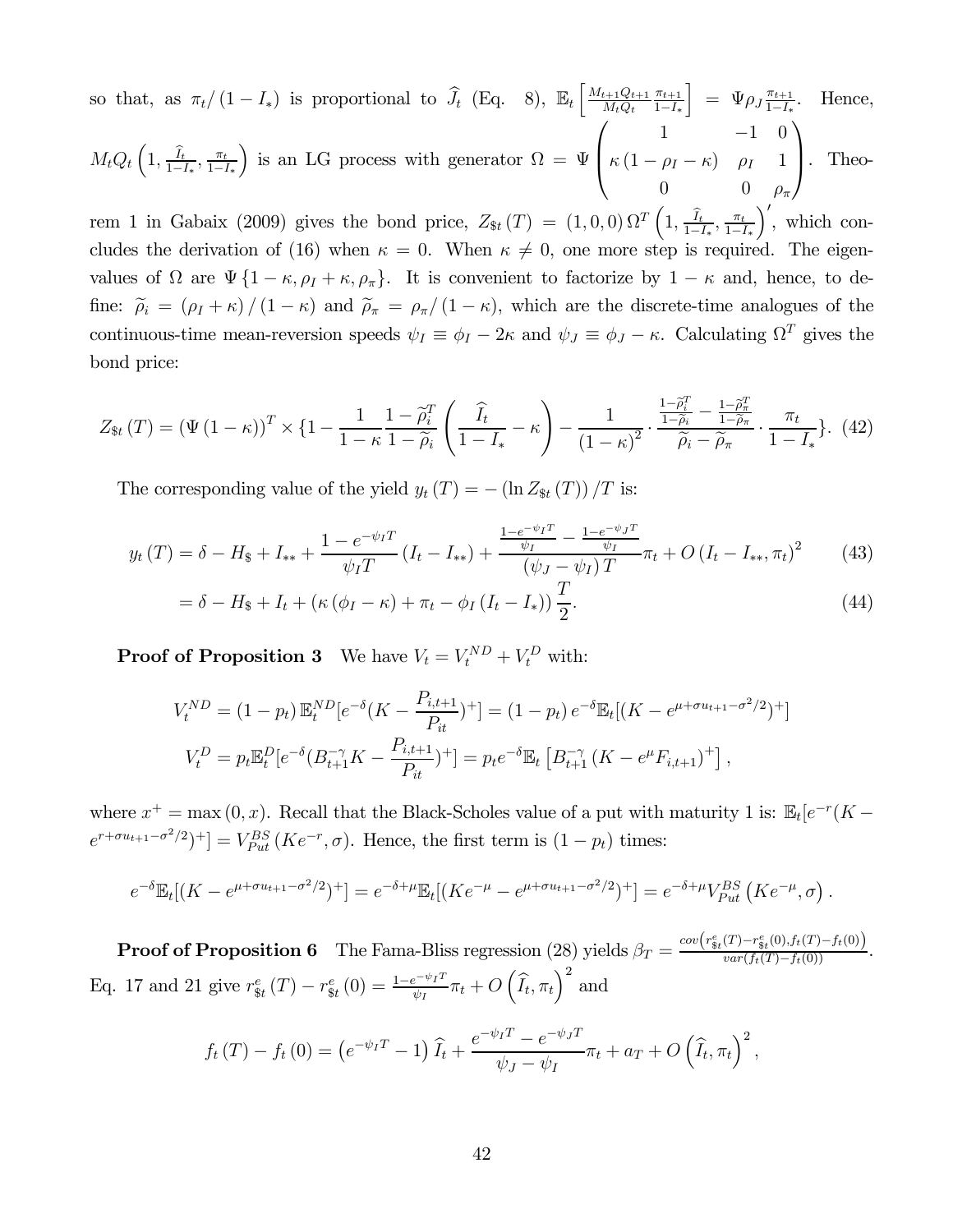where  $a_T$  is a constant. So to the leading order,

$$
\beta_T = \frac{\frac{e^{-\psi_I T} - e^{-\psi_J T}}{\psi_J - \psi_I} \cdot \frac{1 - e^{-\psi_I T}}{\psi_I} \text{var}\left(\pi_t\right)}{\text{var}\left(\left(e^{-\psi_I T} - 1\right)\widehat{I}_t + \frac{e^{-\psi_I T} - e^{-\psi_J T}}{\psi_J - \psi_I}\pi_t\right)},\tag{45}
$$

which implies that  $\lim_{T\to\infty} \beta_T = 0$ ,  $\lim_{T\to 0} \beta_T = var(\pi_t) / var(\psi_I \widehat{I}_t + \pi_t)$ , and (29).

**Proof of Proposition 7** This proof is in the limit of  $\sigma_I \to 0$ ,  $I_t = 0$ ,  $\kappa \to 0$ , and  $\Delta t \to 0$ . Eq. 43 gives:  $y_t(T) = a + b(T) \pi_t$ , with  $b(T) =$  $\frac{\frac{1-e^{-\psi_I T}}{\psi_I} - \frac{1-e^{-\psi_J T}}{\psi_I}}{(\psi_J - \psi_I)T} = \frac{T}{2} - \frac{\psi_I + \psi_J}{6}T^2 + O(T^3)$ . Hence:

$$
\frac{y_{t+\Delta t}(T-\Delta t)-y_t(T)}{\Delta t}=\mathbb{E}_t\left[dy_t(T)\right]/dt-\partial y_t(T)/\partial T=(-\phi_Jb(T)-b'(T))\,\pi_t.
$$

As  $(y_t(T) - r_t)/T = b(T) \pi_t/T, -\beta = \frac{\phi_J b(T) + b'(T)}{b(T)/T}, \text{ i.e.,}$ 

$$
\beta = -Tb'(T)/b(T) - \phi_J T,\tag{46}
$$

so that  $\beta = -1 - \frac{2\psi_j - \psi_I}{3}T + O(T^2)$  when  $T \to 0$ , and  $\beta = -\psi_J T + o(T)$  when  $T \to \infty$ . The reasoning in the text of the paper comes from the fact that for small T,  $\mathbb{E}_t [dy_t(T)] / dt = -\frac{\phi_J T}{2} \pi_t$ ,  $-\partial y_t(T)/\partial T = \left(-\frac{1}{2} + O(T)\right)\pi_t$ , so  $\frac{y_{t+\Delta t}(T-\Delta t) - y_t(T)}{\Delta t} \simeq -\frac{\partial y_t(T)}{\partial T}$ .

New York University

# **REFERENCES**

Almeida, Heitor, and Thomas Philippon, "The Risk-Adjusted Cost of Financial Distress," Journal of Finance, 62 (2007), 2557—2586.

Amihud, Yakov, and Avi Wohl "Political News and Stock Prices: The Case of Saddam Hussein Contracts," Journal of Banking and Finance, 28 (2004), 1185—1200.

Backus, David, Mikhail Chernov, and Ian Martin, "Disasters Implied by Equity Index Options," Journal of Finance, forthcoming.

Bansal, Ravi, and Amir Yaron, "Risks for the Long Run: A Potential Resolution of Asset Pricing Puzzles," Journal of Finance, 59 (2004), 1481—1509.

Bansal, Ravi, and Ivan Shaliastovich, "A Long-Run Risks Explanation of Predictability Puzzles in Bond and Currency Markets," Working Paper, Duke University, 2009.

Barro, Robert, "Rare Disasters, Asset Prices, and Welfare Costs," American Economic Review 99 (2009), 243—264.

Barro, Robert, "Rare Disasters and Asset Markets in the Twentieth Century," Quarterly Journal of Economics, 121 (2006), 823—866.

Barro, Robert, and José Ursua, "Macroeconomic Crises Since 1870," Brookings Papers on Economic Activity (2008), 255—335.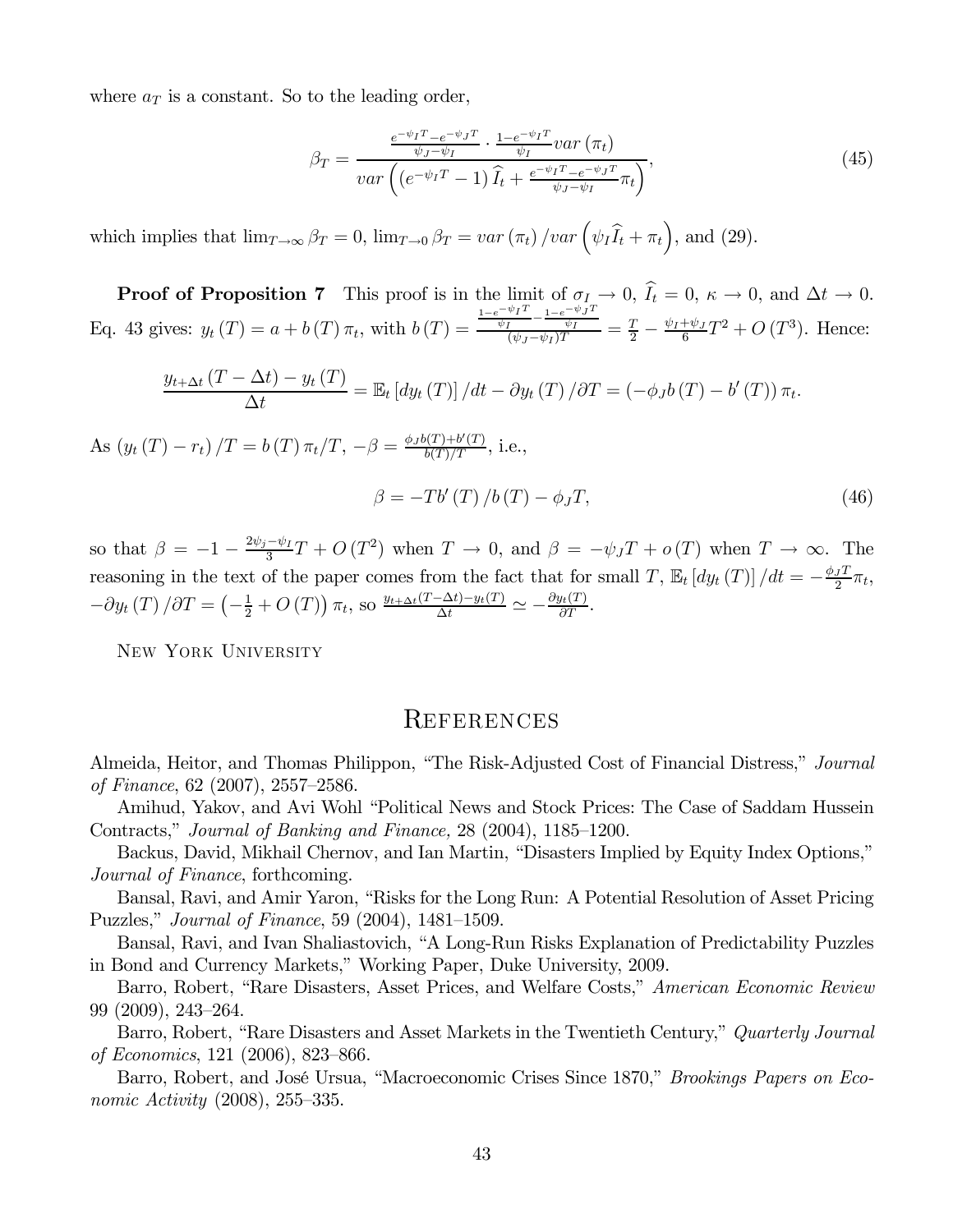Barro, Robert, and José Ursua, "Stock Market Crashes and Depressions," NBER Working Paper No. 14760, 2009.

Berkman, Henk, Ben Jacobsen, and John Lee, "Time-Varying Rare Disaster Risk and Stock Returns," Journal of Financial Economics, 101 (2011), 313—332.

Binsbergen, Jules van, Michael Brandt and Ralph Koijen, "On the Timing and Pricing of Dividends" American Economic Review, forthcoming.

Bittlingmayer, George, "Output, Stock Volatility, and Political Uncertainy in a Natural Experiment: Germany 1880-1940," Journal of Finance, 53 (1998), 2243—2256.

Bollerslev, Tim, George Tauchen, and Hao Zhou, "Expected Stock Returns and Variance Risk Premia," Review of Financial Studies, 22 (2009), 4463—4492.

Bollerslev, Tim, and Viktor Todorov, "Tails, Fears and Risk Premia," Journal of Finance, forthcoming.

Brandt, Michael W., and Kevin Q. Wang, "Time-Varying Risk Aversion and Unexpected Inflation," Journal of Monetary Economics, 50 (2003), 1457—1498.

Brown, Stephen, William Goetzmann, and Stephen Ross, "Survival," *Journal of Finance*, 53 (1995), 853—873.

Brunnermeier, Markus, Stefan Nagel, and Lasse Pedersen. "Carry Trades and Currency Crashes," NBER Macroeconomics Annual 23 (2008), 313-347.

Campbell, John Y., "Consumption-Based Asset Pricing," in Handbook of the Economics of Finance, George M. Constantinides, Milton Harris, and Rene M. Stulz, eds. (Amsterdam: Elsevier, North Holland, 2003).

Campbell, John Y., and John Cochrane, "By Force of Habit: A Consumption-Based Explanation of Aggregate Stock Market Behavior," Journal of Political Economy, 107 (1999), 205—251.

Campbell, John Y., and Robert J. Shiller, "The Dividend-Price Ratio and Expectations of Future Dividends and Discount Factors," Review of Financial Studies, 1 (1988), 195—228.

Campbell, John Y., and Robert J. Shiller, "Yield Spreads and Interest Rate Movements: A Bird's Eye View," Review of Economic Studies, 58 (1991), 495—514.

Catao, Luis, and Marco Terrones, "Fiscal Deficits and Inflation," Journal of Monetary Economics, 52 (2005), 529—554.

Chen, Hui, Scott Joslin and Ngoc-Khanh Tran, "Rare Disasters and Risk Sharing with Heterogeneous Beliefs," Working Paper, MIT, 2011.

Chen, Long, Pierre Collin-Dufresne, and Robert S. Goldstein, "On the Relation Between the Credit Spread Puzzle and the Equity Premium Puzzle," Review of Financial Studies, 22 (2009), 3367—3409.

Cochrane, John, "The Dog That Did Not Bark: A Defense of Return Predictability," Review of Financial Studies, 21 (2008), 1533—1575.

Cochrane, John, and Monika Piazzesi, "Bond Risk Premia," American Economic Review, 95 (2005), 138—160.

Cremers, Martijn, Joost Driessen, and Pascal Maenhout, "Explaining the Level of Credit Spreads: Option-Implied Jump Risk Premia in a Firm Value Model" Review of Financial Studies, 21 (2008), 2209—2242.

Dai, Qiang, and Kenneth J. Singleton, "Expectation Puzzles, Time-Varying Risk Premia, and Affine Models of the Term Structure," Journal of Financial Economics, 63 (2002), 415–441.

Daniel, Kent, and Sheridan Titman, "Evidence on the Characteristics of Cross Sectional Variation in Stock Returns," Journal of Finance, 52 (1997), 1—33.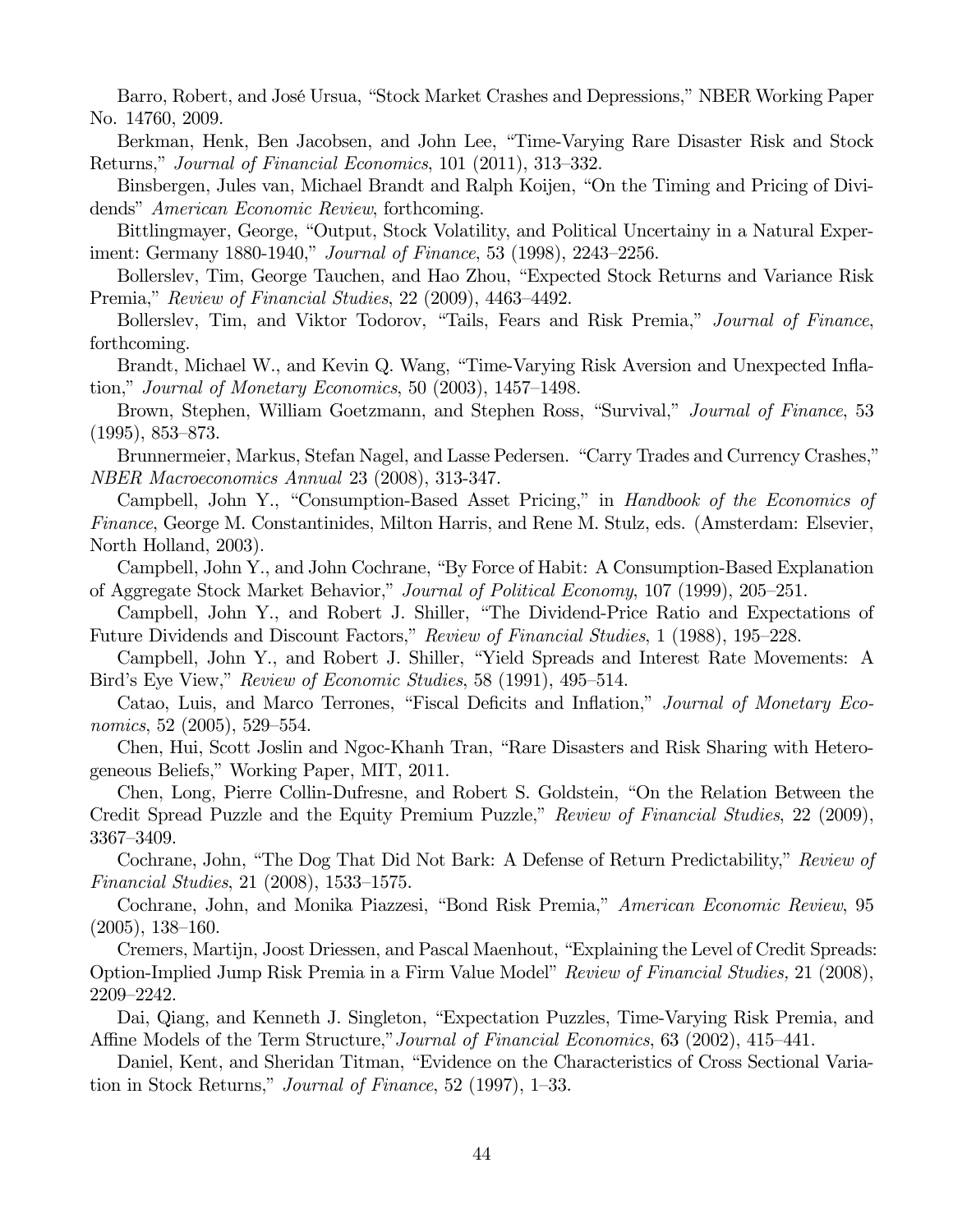Drechsler, Itamar, and Amir Yaron, "What's Vol Got To Do With It," Review of Financial Studies, 24 (2011), 1—45.

Du, Du, "General Equilibrium Pricing of options with habit formation and event risks" *Journal* of Financial Economics, 99 (2011), 400—426.

Duffee, Gregory, "Term Premia and Interest Rate Forecasts in Affine Models," Journal of Finance, 57 (2002), 405—443.

Epstein, Larry G., and Stanley E. Zin "Substitution, Risk Aversion, and the Temporal Behavior of Consumption and Asset Returns: A Theoretical Framework," Econometrica, 57 (1989), 937—969.

Fama, Eugene F., and Robert R. Bliss, "The Information in Long-Maturity Forward Rates," American Economic Review, 77 (1987), 680—92.

Fama, Eugene F., and Kenneth R. French, "Common Risk Factors in the Returns on Stocks and Bonds," Journal of Financial Economics, 33 (1993), 3—56.

Farhi, Emmanuel, and Xavier Gabaix, "Rare Disasters and Exchange Rates," Working Paper, Harvard University, 2011.

Farhi, Emmanuel, Samuel Fraiberger, Xavier Gabaix, Romain Ranciere, and Adrien Verdelhan, "Crash Risk in Currency Markets," NBER Working Paper No. 15062, 2009.

Figlewski, Stephen, "Estimating the Implied Risk Neutral Density for the U.S. Market Portfolio,"

in Volatility and Time Series Econometrics: Essays in Honor of Robert F. Engle, Tim Bollerslev, Jeffrey Russell and Mark Watson, eds. (Oxford, UK: Oxford University Press, 2008).

Gabaix, Xavier "Variable Rare Disasters: A Tractable Theory of Ten Puzzles in Macro-Finance," American Economic Review, Papers and Proceedings, 98 (2008), 64—67.

Gabaix, Xavier, "Linearity-Generating Processes: A Modelling Tool Yielding Closed Forms for Asset Prices," Working Paper, New York Uuniversity, 2009.

Gabaix, Xavier, "Disasterization: A Simple Way to Fix the Asset Pricing Properties of Macroeconomic Models," American Economic Review, Papers and Proceedings, 101 (2011), 406—409.

Gabaix, Xavier, Parameswaran Gopikrishnan, Vasiliki Plerou, and H. Eugene Stanley, "A Theory of Power Law Distributions in Financial Market Fluctuations," Nature, 423 (2003), 267—230.

Gabaix, Xavier, Parameswaran Gopikrishnan, Vasiliki Plerou, and H. Eugene Stanley, "Institutional Investors and Stock Market Volatility," Quarterly Journal of Economics, 121 (2006), 461—504.

Ghandi, Pryiank, and Hanno Lustig, "A Fiscal Explanation of the Size Anomalies in U.S. Bank Stock Returns," Working Paper, University of California, Los Angeles, 2011.

Ghosh, Anisha, and Christian Julliard, "Can Rare Events Explain the Equity Premium Puzzle?," Working Paper, Carnegie-Mellon University, 2008.

Gourio, Francois, "Disasters and Recoveries," American Economic Review, Papers and Proceed $ings, 98 (2008a), 68-73.$ 

Gourio, Francois, "Predictability in the Disaster Model." Finance Research Letters, 5 (2008b), 191-203.

Gourio, Francois, "Disaster Risk and Business Cycles," Working Paper, Boston University, 2011. Jackwerth, Jens Carsten, and Mark Rubinstein, "Recovering Probability Distributions from

Option Prices," Journal of Finance, 51 (1996), 1611—1631. Kelly, Bryan, "Tail Risk and Asset Prices," Working Paper, University of Chicago, 2011.

Koijen, Ralph, Hanno Lustig, and Stijn van Nieuwerburgh, "The Cross-Section and Time-Series of Stock and Bond Returns," Working Paper, SSRN, 2010.

Kozaky, Serhiy, "Bond and Foreign Exchange Risk Premia," Working Paper, University of Chicago, 2011.